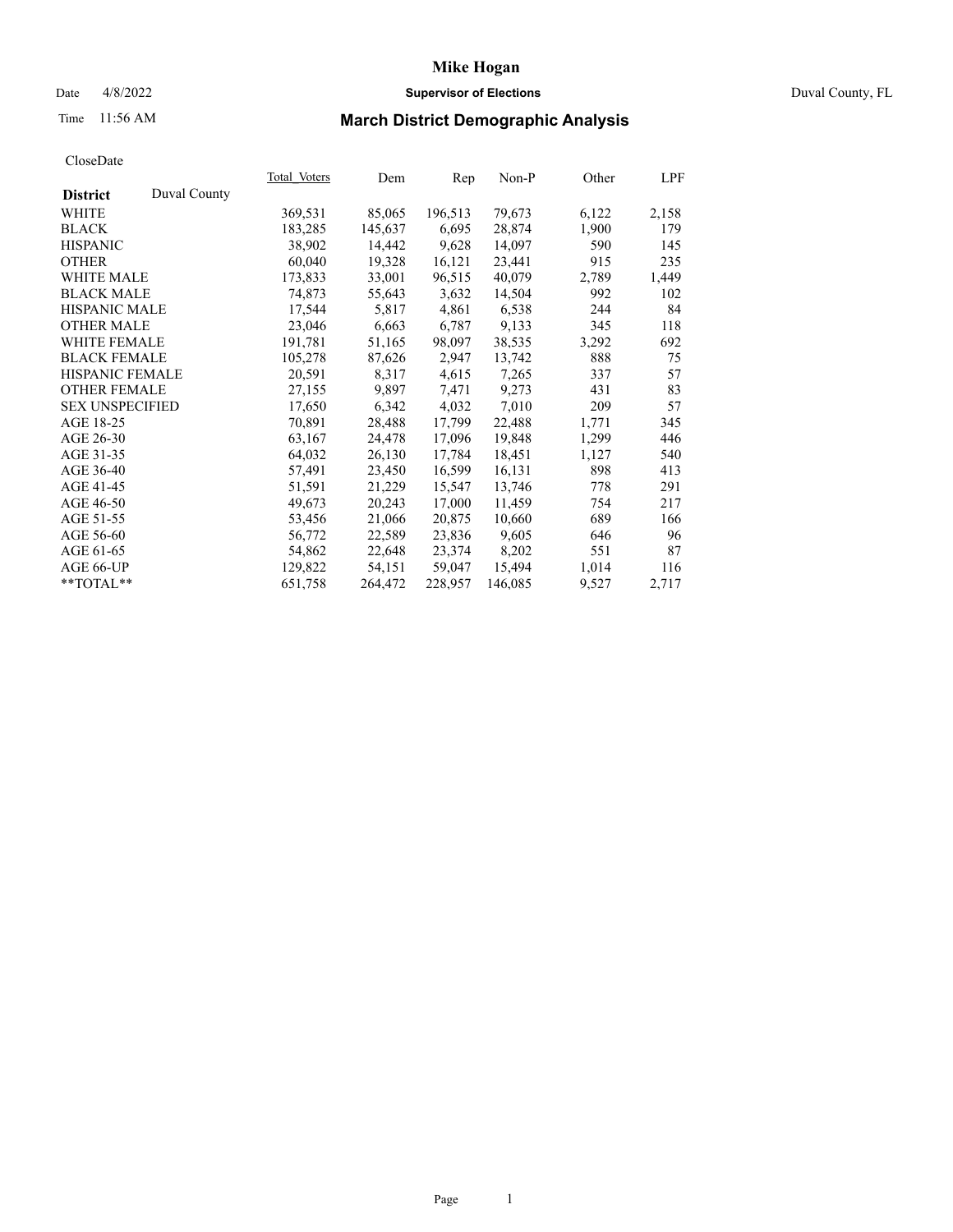## Date 4/8/2022 **Supervisor of Elections** Duval County, FL

# Time 11:56 AM **March District Demographic Analysis**

|                                            | <b>Total Voters</b> | Dem    | Rep    | Non-P  | Other | LPF |
|--------------------------------------------|---------------------|--------|--------|--------|-------|-----|
| City Council District 1<br><b>District</b> |                     |        |        |        |       |     |
| WHITE                                      | 20,543              | 4,939  | 10,607 | 4,552  | 330   | 115 |
| <b>BLACK</b>                               | 14,235              | 10,898 | 593    | 2,555  | 172   | 17  |
| <b>HISPANIC</b>                            | 3,684               | 1,458  | 819    | 1,339  | 57    | 11  |
| <b>OTHER</b>                               | 4,026               | 1,395  | 974    | 1,587  | 54    | 16  |
| WHITE MALE                                 | 9,605               | 1,901  | 5,173  | 2,315  | 142   | 74  |
| <b>BLACK MALE</b>                          | 5,674               | 4,068  | 301    | 1,208  | 90    | 7   |
| <b>HISPANIC MALE</b>                       | 1,628               | 609    | 400    | 583    | 27    | 9   |
| <b>OTHER MALE</b>                          | 1,426               | 437    | 411    | 553    | 15    | 10  |
| WHITE FEMALE                               | 10,682              | 2,972  | 5,306  | 2,181  | 184   | 39  |
| <b>BLACK FEMALE</b>                        | 8,247               | 6,601  | 275    | 1,281  | 80    | 10  |
| HISPANIC FEMALE                            | 1,971               | 807    | 405    | 728    | 29    | 2   |
| <b>OTHER FEMALE</b>                        | 1,842               | 743    | 436    | 627    | 31    | 5   |
| <b>SEX UNSPECIFIED</b>                     | 1,411               | 551    | 286    | 556    | 15    | 3   |
| AGE 18-25                                  | 5,096               | 2,266  | 1,018  | 1,672  | 117   | 23  |
| AGE 26-30                                  | 4,364               | 1,895  | 898    | 1,472  | 79    | 20  |
| AGE 31-35                                  | 4,332               | 1,999  | 962    | 1,273  | 68    | 30  |
| AGE 36-40                                  | 3,816               | 1,668  | 923    | 1,132  | 68    | 25  |
| AGE 41-45                                  | 3,245               | 1,466  | 790    | 917    | 57    | 15  |
| AGE 46-50                                  | 3,148               | 1,429  | 945    | 710    | 49    | 15  |
| AGE 51-55                                  | 3,420               | 1,532  | 1,149  | 678    | 48    | 13  |
| AGE 56-60                                  | 3,644               | 1,574  | 1,372  | 653    | 42    | 3   |
| AGE 61-65                                  | 3,463               | 1,524  | 1,360  | 535    | 38    | 6   |
| AGE 66-UP                                  | 7,960               | 3,337  | 3,576  | 991    | 47    | 9   |
| **TOTAL**                                  | 42,488              | 18,690 | 12,993 | 10,033 | 613   | 159 |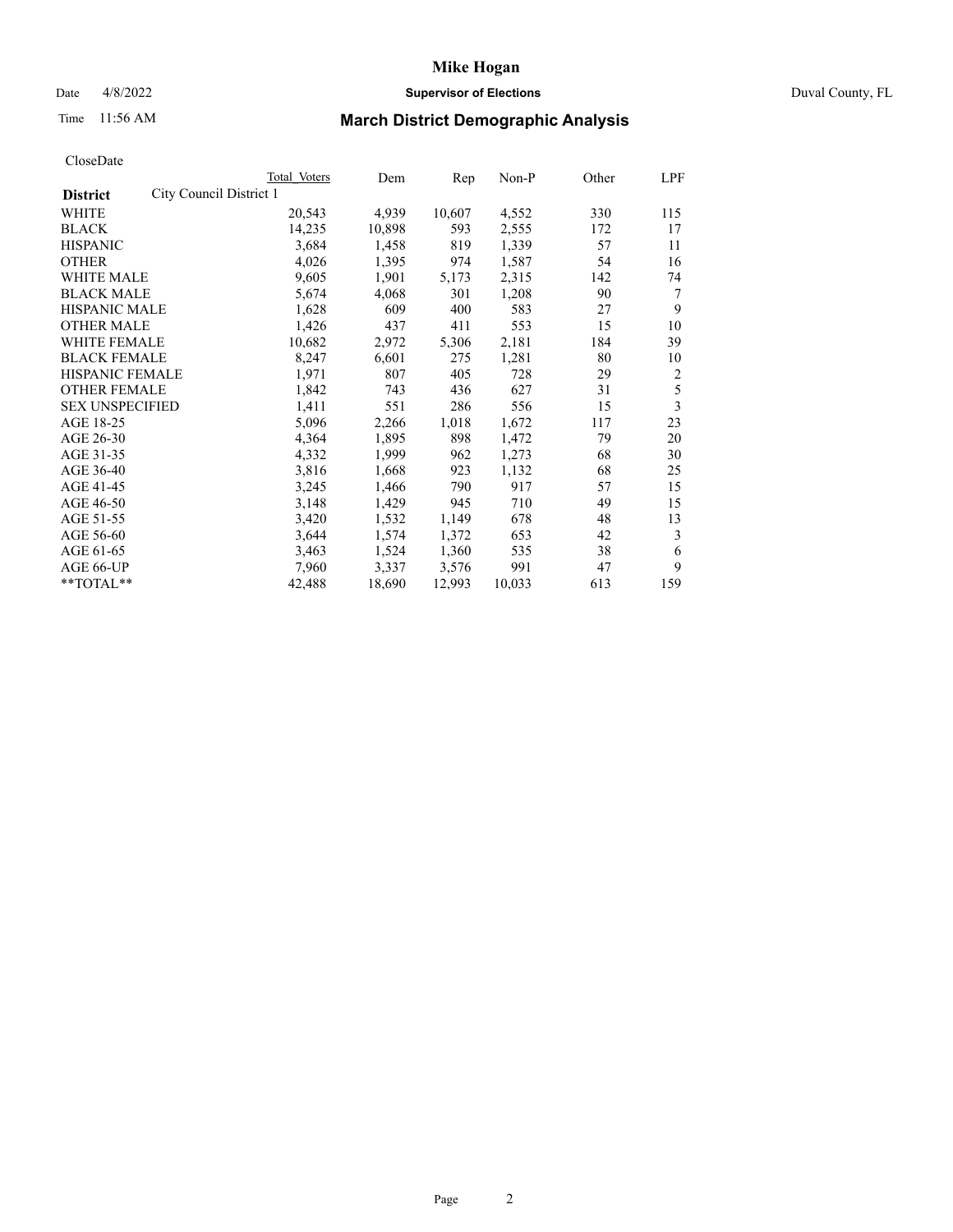## Date 4/8/2022 **Supervisor of Elections** Duval County, FL

# Time 11:56 AM **March District Demographic Analysis**

|                                            | Total Voters | Dem    | Rep    | $Non-P$ | Other | LPF          |
|--------------------------------------------|--------------|--------|--------|---------|-------|--------------|
| City Council District 2<br><b>District</b> |              |        |        |         |       |              |
| WHITE                                      | 33,314       | 5,953  | 20,085 | 6,567   | 524   | 185          |
| <b>BLACK</b>                               | 9,933        | 7,435  | 473    | 1,861   | 150   | 14           |
| <b>HISPANIC</b>                            | 3,205        | 1,075  | 927    | 1,158   | 40    | 5            |
| <b>OTHER</b>                               | 4,773        | 1,287  | 1,598  | 1,808   | 59    | 21           |
| WHITE MALE                                 | 15,996       | 2,376  | 9,852  | 3,409   | 241   | 118          |
| <b>BLACK MALE</b>                          | 4,441        | 3,040  | 279    | 1,032   | 76    | 14           |
| <b>HISPANIC MALE</b>                       | 1,469        | 431    | 474    | 543     | 18    | 3            |
| <b>OTHER MALE</b>                          | 1,908        | 461    | 689    | 727     | 21    | 10           |
| WHITE FEMALE                               | 16,970       | 3,517  | 10,037 | 3,072   | 279   | 65           |
| <b>BLACK FEMALE</b>                        | 5,354        | 4,300  | 190    | 791     | 73    | $\mathbf{0}$ |
| HISPANIC FEMALE                            | 1,676        | 624    | 441    | 588     | 21    | 2            |
| <b>OTHER FEMALE</b>                        | 2,190        | 689    | 729    | 734     | 30    | 8            |
| <b>SEX UNSPECIFIED</b>                     | 1,221        | 312    | 392    | 498     | 14    | 5            |
| AGE 18-25                                  | 5,213        | 1,671  | 1,734  | 1,646   | 137   | 25           |
| AGE 26-30                                  | 4,445        | 1,345  | 1,542  | 1,408   | 115   | 35           |
| AGE 31-35                                  | 5,011        | 1,476  | 1,916  | 1,498   | 78    | 43           |
| AGE 36-40                                  | 4,715        | 1,489  | 1,749  | 1,364   | 59    | 54           |
| AGE 41-45                                  | 4,478        | 1,412  | 1,748  | 1,216   | 75    | 27           |
| AGE 46-50                                  | 4,218        | 1,410  | 1,811  | 920     | 59    | 18           |
| AGE 51-55                                  | 4,506        | 1,380  | 2,180  | 875     | 64    | 7            |
| AGE 56-60                                  | 4,814        | 1,447  | 2,564  | 741     | 57    | 5            |
| AGE 61-65                                  | 4,311        | 1,289  | 2,350  | 616     | 52    | 4            |
| AGE 66-UP                                  | 9,514        | 2,831  | 5,489  | 1,110   | 77    | 7            |
| **TOTAL**                                  | 51,225       | 15,750 | 23,083 | 11,394  | 773   | 225          |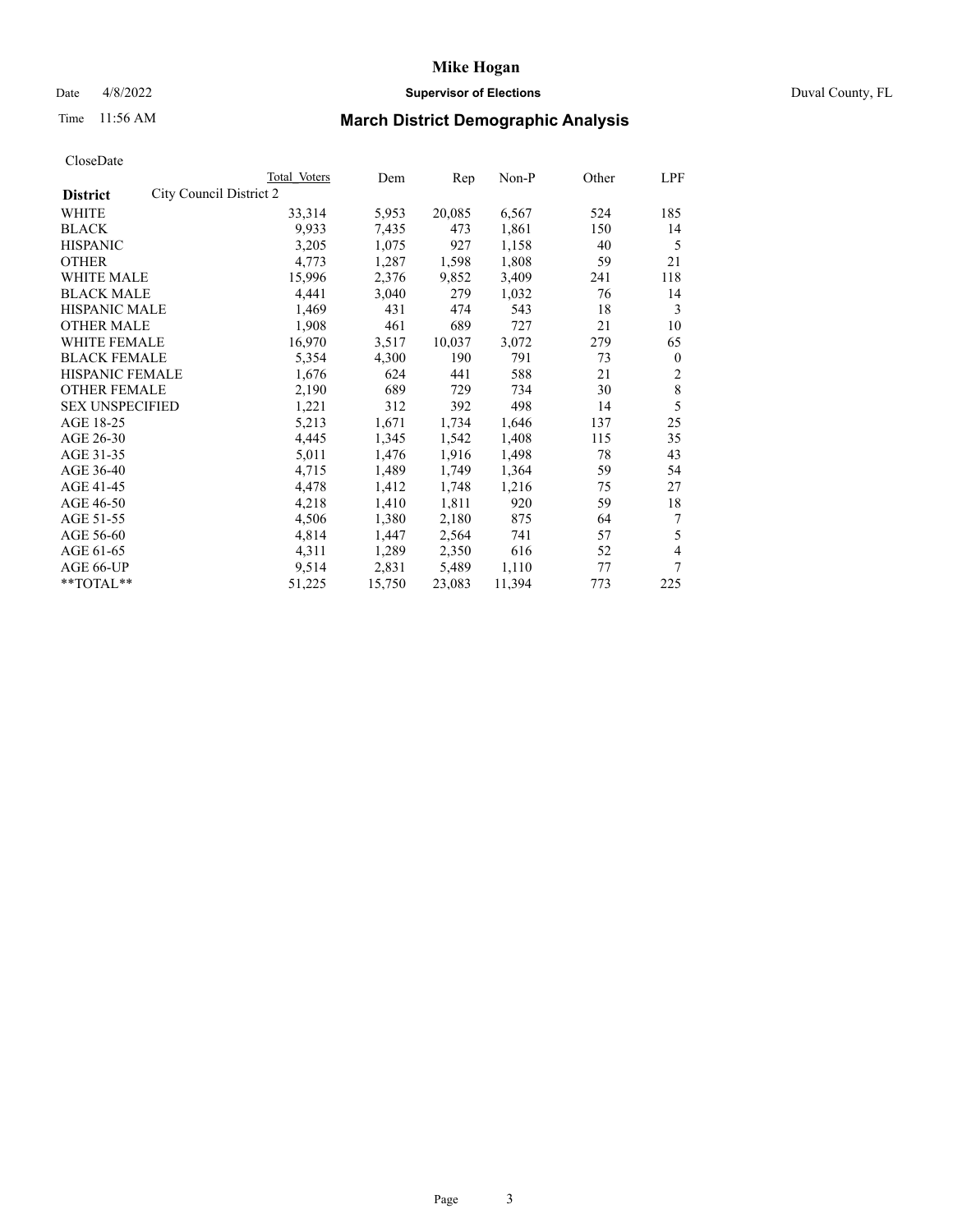## Date 4/8/2022 **Supervisor of Elections** Duval County, FL

# Time 11:56 AM **March District Demographic Analysis**

|                                            | Total Voters | Dem    | Rep    | $Non-P$ | Other | LPF            |
|--------------------------------------------|--------------|--------|--------|---------|-------|----------------|
| City Council District 3<br><b>District</b> |              |        |        |         |       |                |
| WHITE                                      | 35,826       | 7,417  | 19,362 | 8,270   | 577   | 200            |
| <b>BLACK</b>                               | 4,635        | 3,340  | 254    | 984     | 55    | $\overline{2}$ |
| <b>HISPANIC</b>                            | 3,182        | 1,064  | 959    | 1,088   | 60    | 11             |
| <b>OTHER</b>                               | 6,537        | 1,742  | 2,133  | 2,568   | 75    | 19             |
| WHITE MALE                                 | 16,919       | 2,730  | 9,653  | 4,112   | 282   | 142            |
| <b>BLACK MALE</b>                          | 2,184        | 1,451  | 152    | 546     | 34    | 1              |
| <b>HISPANIC MALE</b>                       | 1,407        | 407    | 447    | 520     | 27    | 6              |
| <b>OTHER MALE</b>                          | 2,640        | 657    | 892    | 1,049   | 33    | 9              |
| WHITE FEMALE                               | 18,532       | 4,605  | 9,540  | 4,042   | 289   | 56             |
| <b>BLACK FEMALE</b>                        | 2,387        | 1,849  | 97     | 419     | 21    | 1              |
| HISPANIC FEMALE                            | 1,713        | 638    | 500    | 540     | 32    | 3              |
| <b>OTHER FEMALE</b>                        | 3,092        | 904    | 1,042  | 1,104   | 35    | 7              |
| <b>SEX UNSPECIFIED</b>                     | 1,305        | 322    | 385    | 577     | 14    | 7              |
| AGE 18-25                                  | 5,158        | 1,504  | 1,779  | 1,700   | 144   | 31             |
| AGE 26-30                                  | 4,613        | 1,290  | 1,681  | 1,522   | 82    | 38             |
| AGE 31-35                                  | 4,615        | 1,268  | 1,782  | 1,442   | 81    | 42             |
| AGE 36-40                                  | 4,429        | 1,160  | 1,693  | 1,468   | 71    | 37             |
| AGE 41-45                                  | 4,165        | 1,099  | 1,679  | 1,304   | 67    | 16             |
| AGE 46-50                                  | 3,960        | 1,082  | 1,728  | 1,065   | 62    | 23             |
| AGE 51-55                                  | 4,155        | 1,054  | 2,113  | 926     | 47    | 15             |
| AGE 56-60                                  | 4,422        | 1,099  | 2,340  | 919     | 52    | 12             |
| AGE 61-65                                  | 4,255        | 1,150  | 2,201  | 834     | 59    | 11             |
| AGE 66-UP                                  | 10,408       | 2,857  | 5,712  | 1,730   | 102   | 7              |
| **TOTAL**                                  | 50,180       | 13,563 | 22,708 | 12,910  | 767   | 232            |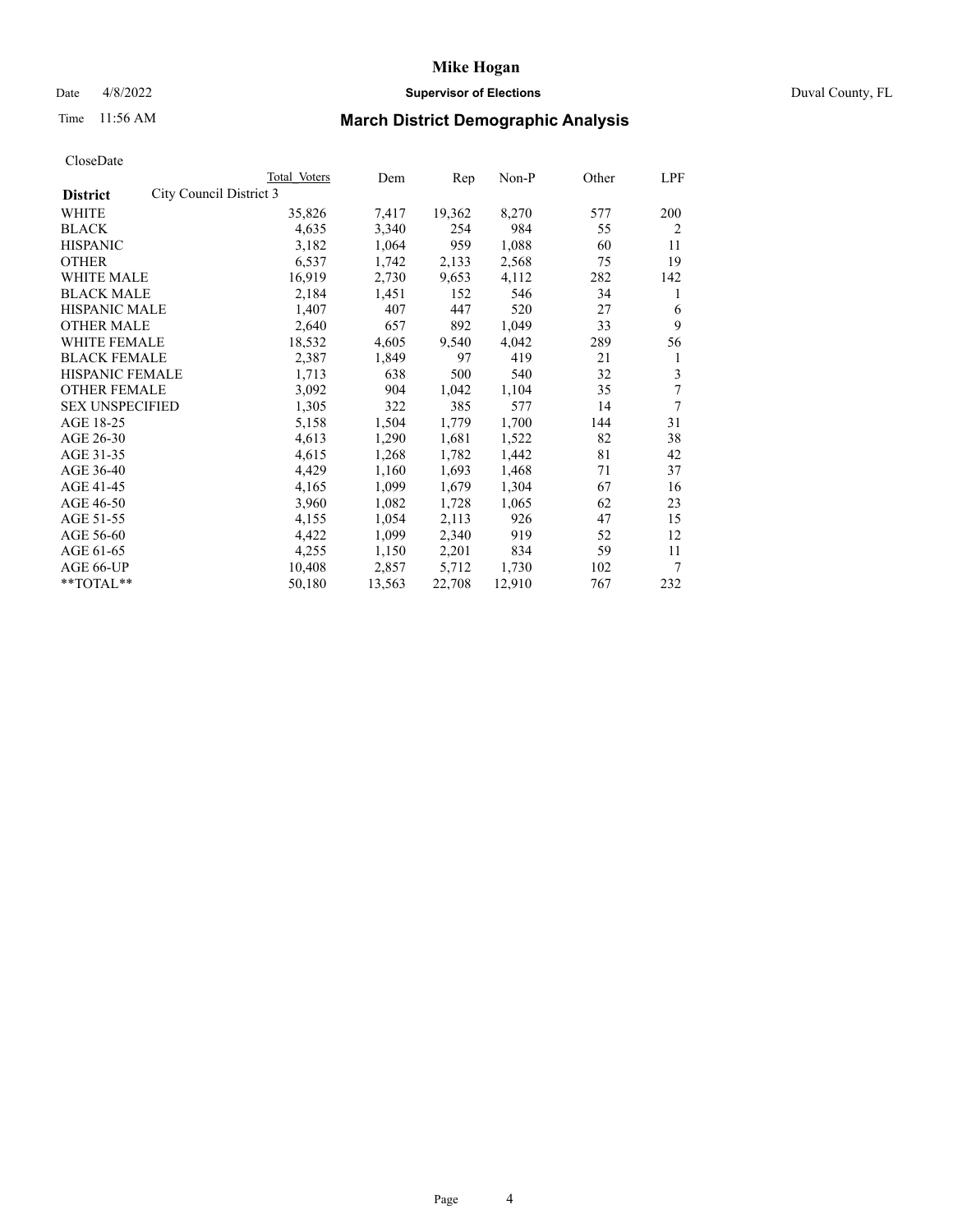## Date 4/8/2022 **Supervisor of Elections** Duval County, FL

# Time 11:56 AM **March District Demographic Analysis**

| Total Voters            | Dem    | Rep    | $Non-P$ | Other | LPF                     |
|-------------------------|--------|--------|---------|-------|-------------------------|
| City Council District 4 |        |        |         |       |                         |
| 26,079                  | 6,131  | 13,172 | 6,150   | 458   | 168                     |
| 7,968                   | 5,960  | 336    | 1,549   | 110   | 13                      |
| 4,201                   | 1,571  | 945    | 1,610   | 58    | 17                      |
| 5,541                   | 1,721  | 1,422  | 2,308   | 76    | 14                      |
| 12,210                  | 2,385  | 6,441  | 3,058   | 216   | 110                     |
| 3,180                   | 2,175  | 179    | 763     | 52    | 11                      |
| 1,868                   | 609    | 483    | 747     | 21    | 8                       |
| 2,181                   | 605    | 606    | 923     | 39    | 8                       |
| 13,546                  | 3,672  | 6,588  | 2,989   | 241   | 56                      |
| 4,642                   | 3,681  | 151    | 752     | 56    | 2                       |
| 2,243                   | 930    | 442    | 825     | 37    | 9                       |
| 2,516                   | 896    | 658    | 926     | 33    | $\overline{\mathbf{3}}$ |
| 1,403                   | 430    | 327    | 634     | 7     | 5                       |
| 5,136                   | 1,882  | 1,296  | 1,789   | 135   | 34                      |
| 5,166                   | 1,789  | 1,427  | 1,790   | 127   | 33                      |
| 4,536                   | 1,632  | 1,282  | 1,490   | 90    | 42                      |
| 3,723                   | 1,282  | 1,135  | 1,213   | 69    | 24                      |
| 3,328                   | 1,201  | 1,022  | 1,033   | 50    | 22                      |
| 3,160                   | 1,108  | 1,123  | 852     | 57    | 20                      |
| 3,396                   | 1,149  | 1,364  | 832     | 39    | 12                      |
| 3,652                   | 1,234  | 1,623  | 745     | 42    | 8                       |
| 3,574                   | 1,174  | 1,663  | 693     | 33    | 11                      |
| 8,118                   | 2,932  | 3,940  | 1,180   | 60    | 6                       |
| 43,789                  | 15,383 | 15,875 | 11,617  | 702   | 212                     |
|                         |        |        |         |       |                         |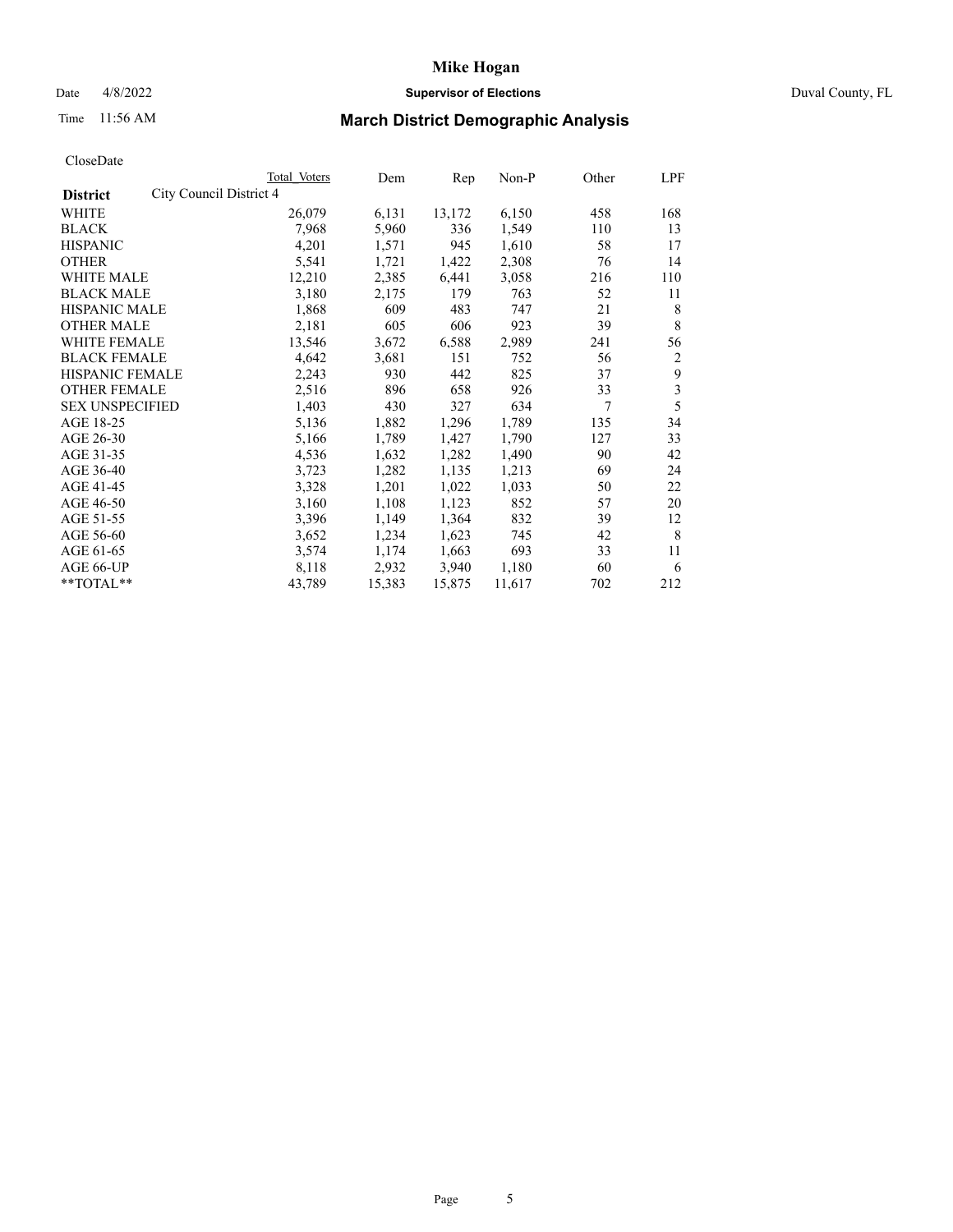## Date 4/8/2022 **Supervisor of Elections** Duval County, FL

# Time 11:56 AM **March District Demographic Analysis**

|                        | Total Voters | Dem                     | Rep    | Non-P | Other | LPF            |
|------------------------|--------------|-------------------------|--------|-------|-------|----------------|
|                        |              |                         |        |       |       |                |
|                        | 27,844       | 7,862                   | 13,771 | 5,622 | 411   | 178            |
|                        | 6,806        | 5,131                   | 297    | 1,296 | 71    | 11             |
|                        | 2,737        | 1,085                   | 655    | 960   | 32    | 5              |
|                        | 3,765        | 1,134                   | 1,099  | 1,460 | 59    | 13             |
|                        | 12,827       | 3,092                   | 6,638  | 2,803 | 170   | 124            |
|                        | 2,810        | 1,962                   | 162    | 647   | 34    | 5              |
| <b>HISPANIC MALE</b>   | 1,244        | 465                     | 332    | 433   | 12    | $\overline{2}$ |
|                        | 1,484        | 400                     | 488    | 576   | 16    | $\overline{4}$ |
| WHITE FEMALE           | 14,693       | 4,671                   | 7,004  | 2,728 | 239   | 51             |
| <b>BLACK FEMALE</b>    | 3,883        | 3,084                   | 128    | 629   | 36    | 6              |
| HISPANIC FEMALE        | 1,414        | 589                     | 307    | 496   | 19    | 3              |
| <b>OTHER FEMALE</b>    | 1,612        | 564                     | 461    | 551   | 30    | 6              |
| <b>SEX UNSPECIFIED</b> | 1,185        | 385                     | 302    | 475   | 17    | 6              |
|                        | 3,891        | 1,457                   | 1,087  | 1,212 | 115   | 20             |
|                        | 3,837        | 1,414                   | 1,089  | 1,224 | 77    | 33             |
|                        | 4,065        | 1,575                   | 1,205  | 1,170 | 71    | 44             |
|                        | 3,533        | 1,336                   | 1,088  | 1,030 | 42    | 37             |
|                        | 2,996        | 1,072                   | 990    | 874   | 39    | 21             |
|                        | 2,922        | 983                     | 1,109  | 771   | 40    | 19             |
|                        | 3,237        | 1,116                   | 1,357  | 718   | 34    | 12             |
|                        | 3,437        | 1,215                   | 1,532  | 636   | 46    | 8              |
|                        | 3,640        | 1,348                   | 1,701  | 545   | 43    | 3              |
|                        | 9,594        | 3,696                   | 4,664  | 1,158 | 66    | 10             |
|                        | 41,152       | 15,212                  | 15,822 | 9,338 | 573   | 207            |
|                        |              | City Council District 5 |        |       |       |                |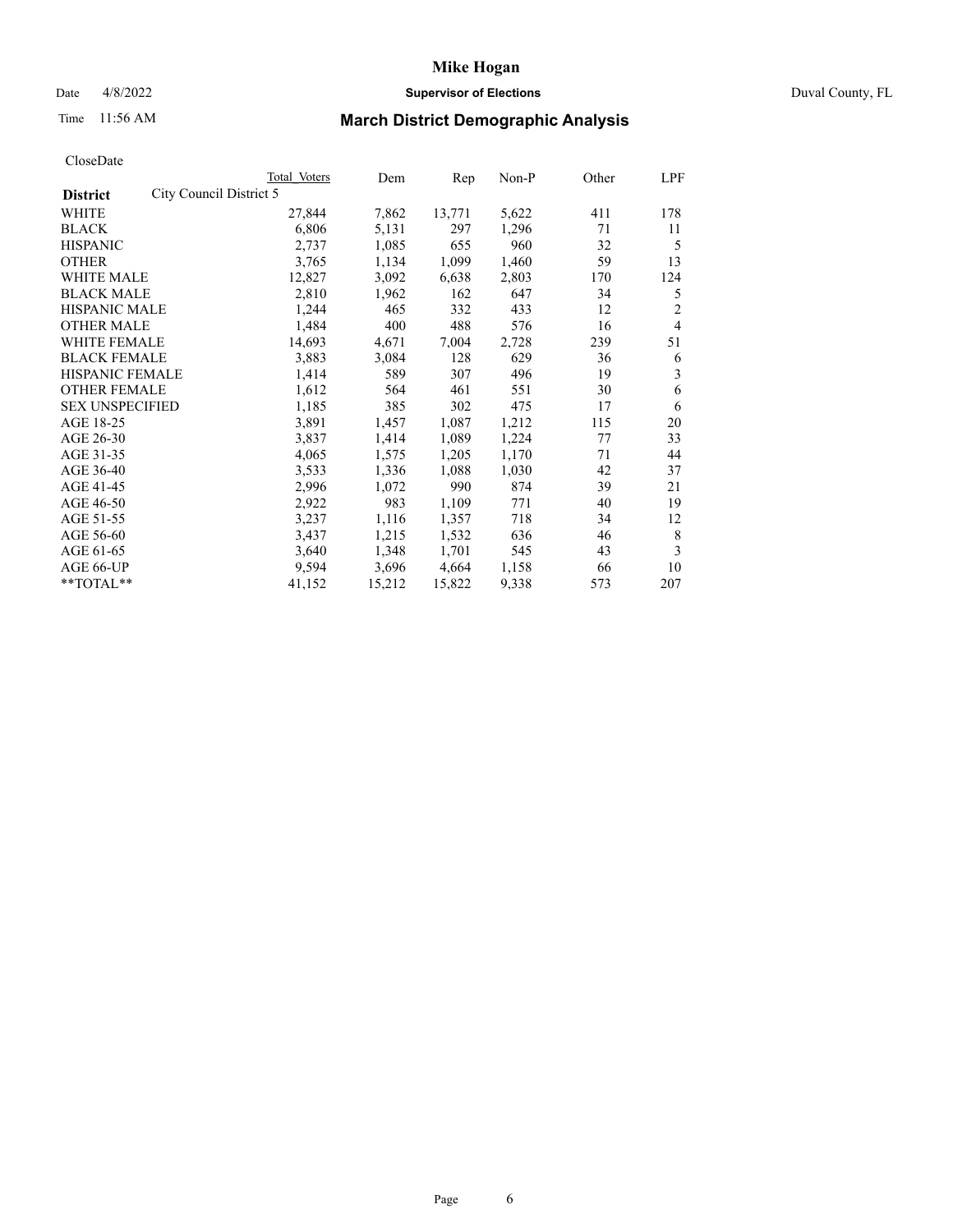#### Date 4/8/2022 **Supervisor of Elections** Duval County, FL

# Time 11:56 AM **March District Demographic Analysis**

|                        |                         | Total Voters | Dem    | Rep    | Non-P  | Other | LPF            |
|------------------------|-------------------------|--------------|--------|--------|--------|-------|----------------|
| <b>District</b>        | City Council District 6 |              |        |        |        |       |                |
| WHITE                  |                         | 40,596       | 8,563  | 23,257 | 7,977  | 574   | 225            |
| <b>BLACK</b>           |                         | 3,727        | 2,678  | 223    | 753    | 69    | 4              |
| <b>HISPANIC</b>        |                         | 3,035        | 972    | 1,009  | 1,004  | 39    | 11             |
| <b>OTHER</b>           |                         | 4,535        | 1,224  | 1,501  | 1,707  | 79    | 24             |
| WHITE MALE             |                         | 19,175       | 3,253  | 11,432 | 4,090  | 252   | 148            |
| <b>BLACK MALE</b>      |                         | 1,682        | 1,110  | 137    | 396    | 39    | $\mathbf{0}$   |
| <b>HISPANIC MALE</b>   |                         | 1,382        | 396    | 492    | 469    | 16    | 9              |
| <b>OTHER MALE</b>      |                         | 1,830        | 441    | 633    | 719    | 27    | 10             |
| WHITE FEMALE           |                         | 21,083       | 5,232  | 11,638 | 3,816  | 321   | 76             |
| <b>BLACK FEMALE</b>    |                         | 1,999        | 1,539  | 83     | 343    | 30    | $\overline{4}$ |
| HISPANIC FEMALE        |                         | 1,597        | 560    | 502    | 511    | 22    | $\overline{2}$ |
| <b>OTHER FEMALE</b>    |                         | 2,085        | 659    | 699    | 679    | 37    | 11             |
| <b>SEX UNSPECIFIED</b> |                         | 1,060        | 247    | 374    | 418    | 17    | $\overline{4}$ |
| AGE 18-25              |                         | 4,996        | 1,318  | 1,997  | 1,532  | 123   | 26             |
| AGE 26-30              |                         | 3,853        | 985    | 1,611  | 1,130  | 93    | 34             |
| AGE 31-35              |                         | 4,274        | 1,177  | 1,727  | 1,235  | 77    | 58             |
| AGE 36-40              |                         | 4,249        | 1,092  | 1,825  | 1,234  | 63    | 35             |
| AGE 41-45              |                         | 3,876        | 985    | 1,650  | 1,136  | 70    | 35             |
| AGE 46-50              |                         | 3,827        | 917    | 1,860  | 960    | 65    | 25             |
| AGE 51-55              |                         | 4,461        | 1,011  | 2,431  | 931    | 73    | 15             |
| AGE 56-60              |                         | 4,865        | 1,101  | 2,829  | 877    | 48    | 10             |
| AGE 61-65              |                         | 4,662        | 1,216  | 2,655  | 744    | 37    | 10             |
| AGE 66-UP              |                         | 12,830       | 3,635  | 7,405  | 1,662  | 112   | 16             |
| **TOTAL**              |                         | 51,893       | 13,437 | 25,990 | 11,441 | 761   | 264            |
|                        |                         |              |        |        |        |       |                |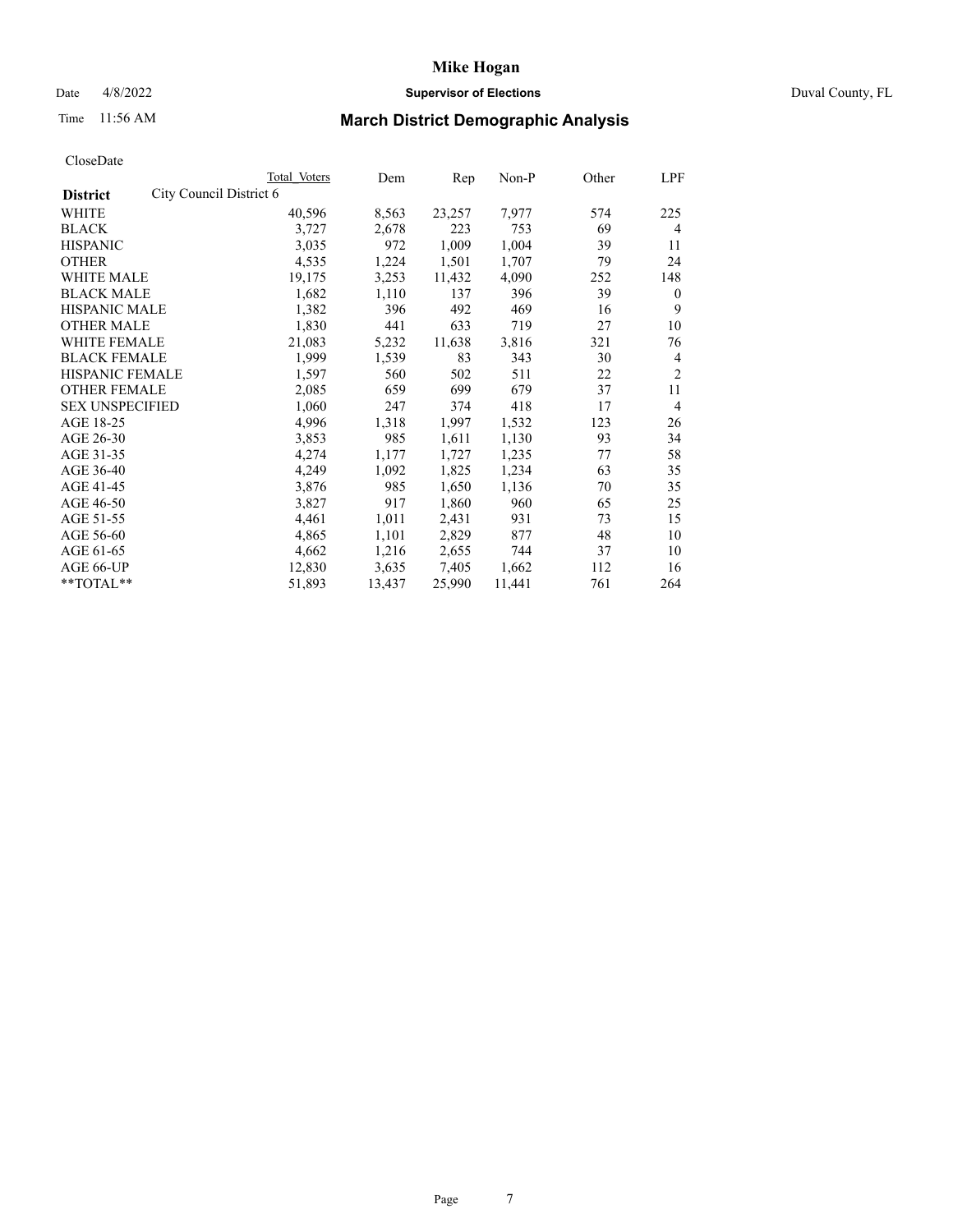## Date 4/8/2022 **Supervisor of Elections** Duval County, FL

# Time 11:56 AM **March District Demographic Analysis**

|                                            | Total Voters | Dem    | Rep   | Non-P | Other | LPF |
|--------------------------------------------|--------------|--------|-------|-------|-------|-----|
| City Council District 7<br><b>District</b> |              |        |       |       |       |     |
| WHITE                                      | 12,942       | 3,307  | 6,105 | 3,153 | 271   | 106 |
| <b>BLACK</b>                               | 25,247       | 20,967 | 763   | 3,292 | 210   | 15  |
| <b>HISPANIC</b>                            | 1,628        | 698    | 289   | 605   | 28    | 8   |
| <b>OTHER</b>                               | 3,077        | 1,363  | 495   | 1,151 | 57    | 11  |
| <b>WHITE MALE</b>                          | 6,379        | 1,389  | 3,158 | 1,634 | 126   | 72  |
| <b>BLACK MALE</b>                          | 10,246       | 8,070  | 418   | 1,642 | 109   | 7   |
| <b>HISPANIC MALE</b>                       | 747          | 295    | 156   | 281   | 9     | 6   |
| <b>OTHER MALE</b>                          | 1,083        | 446    | 195   | 411   | 27    | 4   |
| WHITE FEMALE                               | 6,394        | 1,874  | 2,875 | 1,466 | 145   | 34  |
| <b>BLACK FEMALE</b>                        | 14,549       | 12,550 | 338   | 1,557 | 97    | 7   |
| HISPANIC FEMALE                            | 849          | 388    | 131   | 309   | 19    | 2   |
| <b>OTHER FEMALE</b>                        | 1,319        | 662    | 224   | 405   | 22    | 6   |
| <b>SEX UNSPECIFIED</b>                     | 1,328        | 661    | 157   | 496   | 12    | 2   |
| AGE 18-25                                  | 4,812        | 2,647  | 649   | 1,414 | 85    | 17  |
| AGE 26-30                                  | 4,109        | 2,214  | 616   | 1,189 | 61    | 29  |
| AGE 31-35                                  | 4,240        | 2,412  | 641   | 1,085 | 70    | 32  |
| AGE 36-40                                  | 4,061        | 2,355  | 672   | 955   | 56    | 23  |
| AGE 41-45                                  | 3,625        | 2,209  | 606   | 737   | 61    | 12  |
| AGE 46-50                                  | 3,587        | 2,110  | 698   | 716   | 55    | 8   |
| AGE 51-55                                  | 3,690        | 2,255  | 780   | 599   | 49    | 7   |
| AGE 56-60                                  | 3,701        | 2,371  | 809   | 473   | 46    | 2   |
| AGE 61-65                                  | 3,628        | 2,468  | 699   | 425   | 31    | 5   |
| AGE 66-UP                                  | 7,441        | 5,294  | 1,482 | 608   | 52    | 5   |
| $*$ $TOTAL**$                              | 42,894       | 26,335 | 7,652 | 8,201 | 566   | 140 |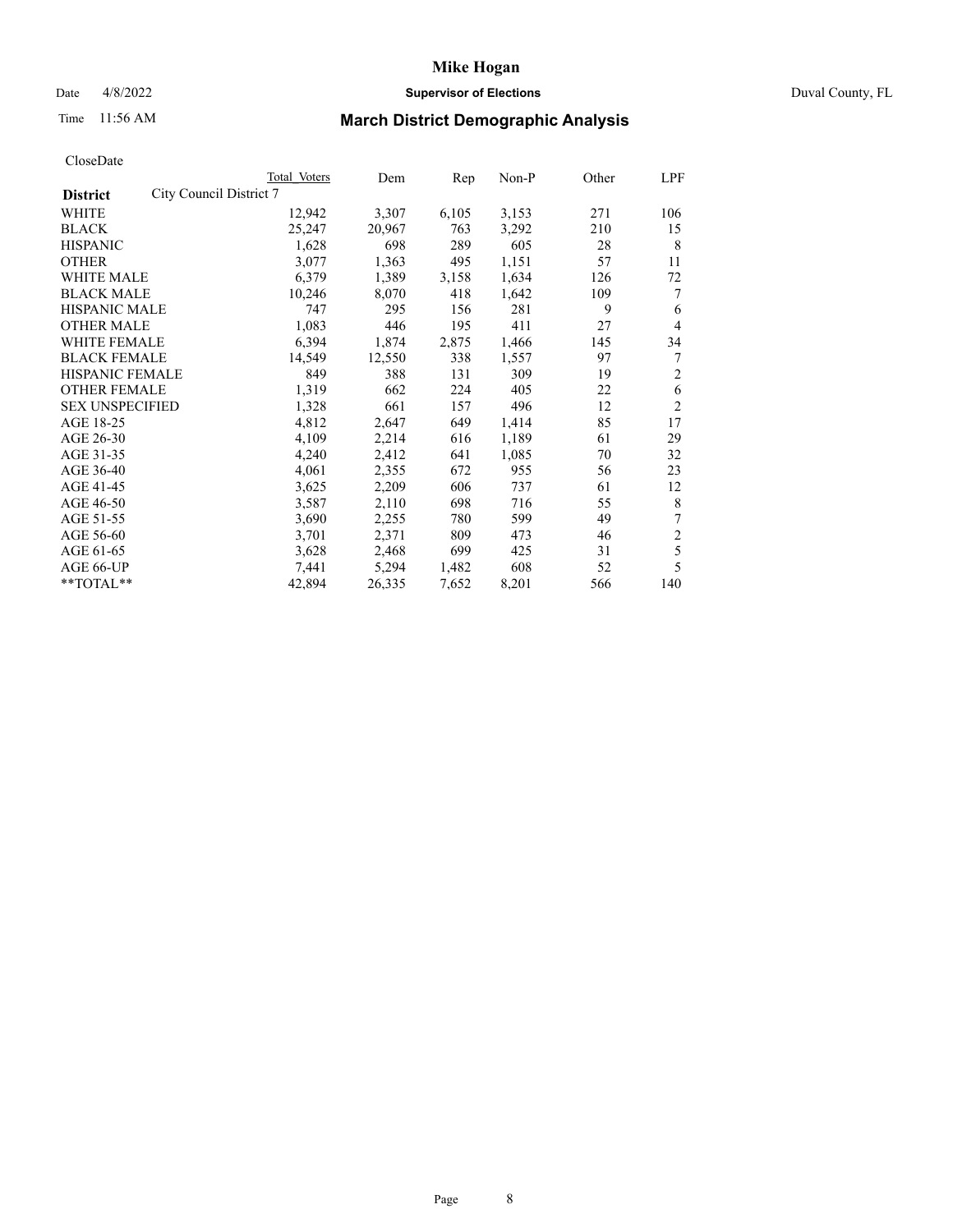## Date 4/8/2022 **Supervisor of Elections** Duval County, FL

# Time 11:56 AM **March District Demographic Analysis**

|                                            | Total Voters | Dem    | Rep   | Non-P | Other | LPF            |
|--------------------------------------------|--------------|--------|-------|-------|-------|----------------|
| City Council District 8<br><b>District</b> |              |        |       |       |       |                |
| WHITE                                      | 11,099       | 2,160  | 6,570 | 2,146 | 167   | 56             |
| <b>BLACK</b>                               | 28,947       | 24,456 | 788   | 3,483 | 193   | 27             |
| <b>HISPANIC</b>                            | 967          | 401    | 207   | 341   | 12    | 6              |
| <b>OTHER</b>                               | 2,621        | 1,175  | 379   | 1,026 | 29    | 12             |
| WHITE MALE                                 | 5,154        | 849    | 3,167 | 1,023 | 83    | 32             |
| <b>BLACK MALE</b>                          | 11,612       | 9,383  | 416   | 1,688 | 110   | 15             |
| <b>HISPANIC MALE</b>                       | 449          | 161    | 122   | 161   | 4     | 1              |
| <b>OTHER MALE</b>                          | 872          | 371    | 146   | 337   | 9     | 9              |
| WHITE FEMALE                               | 5,804        | 1,286  | 3,327 | 1,083 | 84    | 24             |
| <b>BLACK FEMALE</b>                        | 16,872       | 14,707 | 360   | 1,712 | 81    | 12             |
| <b>HISPANIC FEMALE</b>                     | 502          | 233    | 81    | 176   | 7     | 5              |
| <b>OTHER FEMALE</b>                        | 1,047        | 552    | 169   | 311   | 12    | 3              |
| <b>SEX UNSPECIFIED</b>                     | 1,322        | 650    | 156   | 505   | 11    | $\mathbf{0}$   |
| AGE 18-25                                  | 5,166        | 2,994  | 606   | 1,469 | 81    | 16             |
| AGE 26-30                                  | 3,770        | 2,124  | 542   | 1,045 | 40    | 19             |
| AGE 31-35                                  | 3,971        | 2,449  | 570   | 882   | 45    | 25             |
| AGE 36-40                                  | 3,739        | 2,368  | 555   | 765   | 44    | 7              |
| AGE 41-45                                  | 3,477        | 2,277  | 536   | 616   | 37    | 11             |
| AGE 46-50                                  | 3,347        | 2,225  | 586   | 491   | 40    | 5              |
| AGE 51-55                                  | 3,690        | 2,396  | 782   | 472   | 33    | 7              |
| AGE 56-60                                  | 3,934        | 2,612  | 868   | 417   | 33    | 4              |
| AGE 61-65                                  | 3,962        | 2,712  | 869   | 361   | 15    | 5              |
| AGE 66-UP                                  | 8,578        | 6,035  | 2,030 | 478   | 33    | $\overline{2}$ |
| **TOTAL**                                  | 43,634       | 28,192 | 7,944 | 6,996 | 401   | 101            |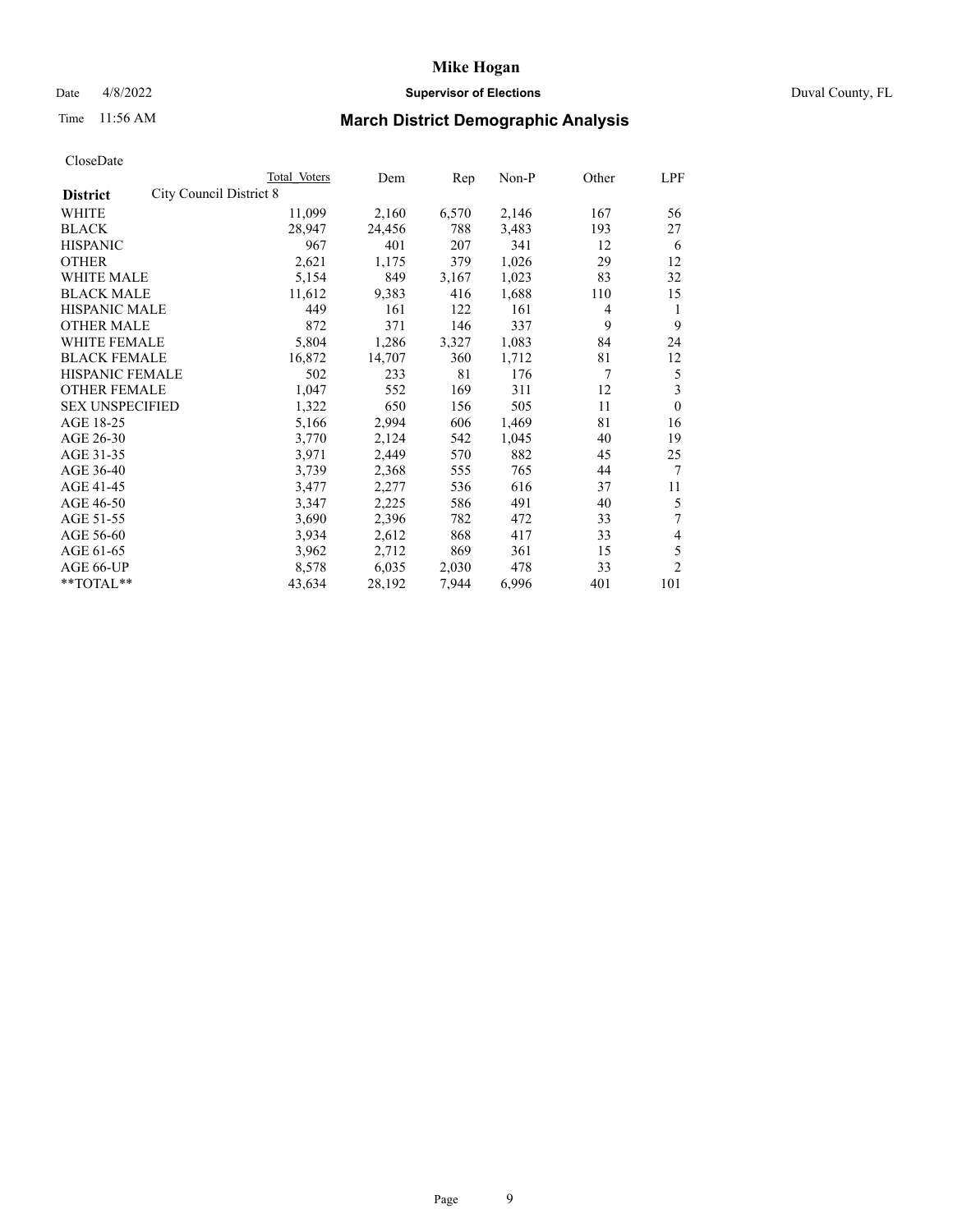## Date 4/8/2022 **Supervisor of Elections** Duval County, FL

# Time 11:56 AM **March District Demographic Analysis**

|                                            | Total Voters | Dem    | Rep   | Non-P | Other | LPF            |
|--------------------------------------------|--------------|--------|-------|-------|-------|----------------|
| City Council District 9<br><b>District</b> |              |        |       |       |       |                |
| WHITE                                      | 11,650       | 3,396  | 5,114 | 2,821 | 228   | 91             |
| <b>BLACK</b>                               | 22,027       | 17,911 | 696   | 3,224 | 174   | 22             |
| <b>HISPANIC</b>                            | 1,941        | 808    | 312   | 777   | 36    | 8              |
| <b>OTHER</b>                               | 3,197        | 1,280  | 592   | 1,265 | 52    | 8              |
| WHITE MALE                                 | 5,340        | 1,327  | 2,531 | 1,317 | 102   | 63             |
| <b>BLACK MALE</b>                          | 8,627        | 6,639  | 349   | 1,541 | 86    | 12             |
| <b>HISPANIC MALE</b>                       | 863          | 319    | 171   | 355   | 15    | 3              |
| <b>OTHER MALE</b>                          | 1,122        | 415    | 233   | 450   | 20    | 4              |
| <b>WHITE FEMALE</b>                        | 6,163        | 2,026  | 2,530 | 1,457 | 123   | 27             |
| <b>BLACK FEMALE</b>                        | 12,956       | 10,926 | 333   | 1,602 | 85    | 10             |
| <b>HISPANIC FEMALE</b>                     | 1,029        | 466    | 134   | 405   | 19    | 5              |
| <b>OTHER FEMALE</b>                        | 1,412        | 630    | 283   | 472   | 24    | 3              |
| <b>SEX UNSPECIFIED</b>                     | 1,303        | 647    | 150   | 488   | 16    | $\overline{2}$ |
| AGE 18-25                                  | 4,748        | 2,558  | 498   | 1,568 | 107   | 17             |
| AGE 26-30                                  | 4,122        | 2,295  | 534   | 1,199 | 69    | 25             |
| AGE 31-35                                  | 4,416        | 2,578  | 512   | 1,224 | 73    | 29             |
| AGE 36-40                                  | 3,595        | 2,156  | 479   | 886   | 60    | 14             |
| AGE 41-45                                  | 3,092        | 1,896  | 474   | 671   | 33    | 18             |
| AGE 46-50                                  | 2,827        | 1,731  | 478   | 578   | 35    | 5              |
| AGE 51-55                                  | 3,006        | 1,856  | 598   | 520   | 26    | 6              |
| AGE 56-60                                  | 3,258        | 2,076  | 708   | 435   | 33    | 6              |
| AGE 61-65                                  | 3,129        | 1,973  | 737   | 394   | 22    | 3              |
| AGE 66-UP                                  | 6,622        | 4,276  | 1,696 | 612   | 32    | 6              |
| $*$ TOTAL $**$                             | 38,815       | 23,395 | 6,714 | 8,087 | 490   | 129            |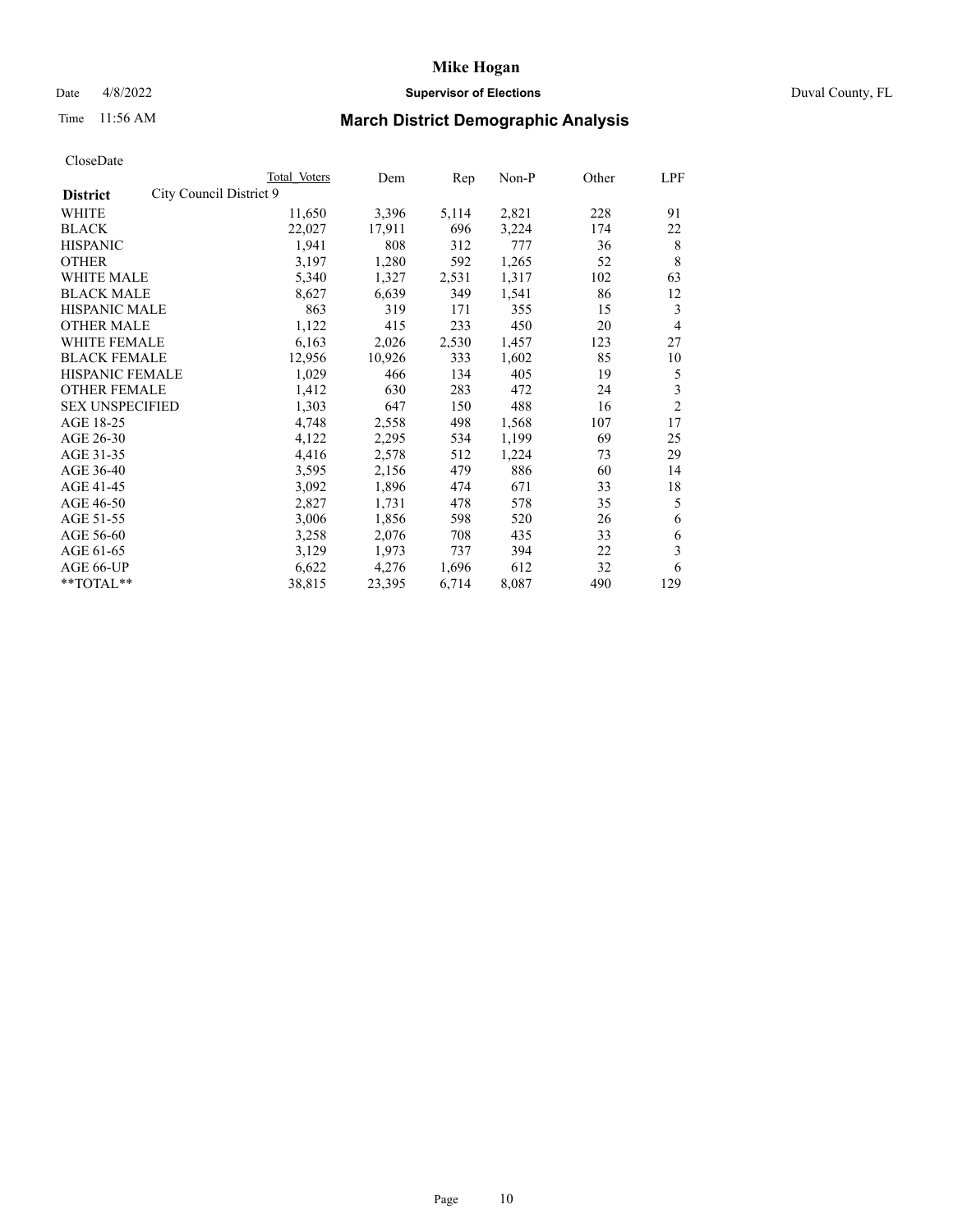## Date 4/8/2022 **Supervisor of Elections** Duval County, FL

# Time 11:56 AM **March District Demographic Analysis**

|                                             | Total Voters | Dem    | Rep   | Non-P | Other | LPF            |
|---------------------------------------------|--------------|--------|-------|-------|-------|----------------|
| City Council District 10<br><b>District</b> |              |        |       |       |       |                |
| WHITE                                       | 11,831       | 2,652  | 6,196 | 2,703 | 206   | 74             |
| <b>BLACK</b>                                | 25,379       | 21,145 | 750   | 3,263 | 210   | 11             |
| <b>HISPANIC</b>                             | 2,161        | 915    | 391   | 820   | 30    | 5              |
| <b>OTHER</b>                                | 3,405        | 1,297  | 771   | 1,291 | 35    | 11             |
| WHITE MALE                                  | 5,509        | 1,045  | 3,021 | 1,295 | 95    | 53             |
| <b>BLACK MALE</b>                           | 10,019       | 7,848  | 392   | 1,666 | 105   | 8              |
| <b>HISPANIC MALE</b>                        | 975          | 350    | 217   | 389   | 15    | 4              |
| <b>OTHER MALE</b>                           | 1,255        | 427    | 331   | 481   | 11    | 5              |
| WHITE FEMALE                                | 6,165        | 1,563  | 3,110 | 1,360 | 111   | 21             |
| <b>BLACK FEMALE</b>                         | 14,935       | 12,955 | 347   | 1,529 | 101   | 3              |
| <b>HISPANIC FEMALE</b>                      | 1,137        | 543    | 168   | 410   | 15    | 1              |
| <b>OTHER FEMALE</b>                         | 1,479        | 620    | 360   | 480   | 16    | 3              |
| <b>SEX UNSPECIFIED</b>                      | 1,302        | 658    | 162   | 467   | 12    | 3              |
| AGE 18-25                                   | 4,919        | 2,577  | 608   | 1,622 | 97    | 15             |
| AGE 26-30                                   | 3,923        | 2,151  | 528   | 1,154 | 64    | 26             |
| AGE 31-35                                   | 4,042        | 2,359  | 575   | 1,047 | 48    | 13             |
| AGE 36-40                                   | 3,620        | 2,182  | 533   | 839   | 54    | 12             |
| AGE 41-45                                   | 3,270        | 1,999  | 539   | 683   | 42    | 7              |
| AGE 46-50                                   | 3,320        | 2,088  | 625   | 565   | 36    | 6              |
| AGE 51-55                                   | 3,355        | 2,025  | 729   | 551   | 40    | 10             |
| AGE 56-60                                   | 3,762        | 2,349  | 844   | 539   | 26    | $\overline{4}$ |
| AGE 61-65                                   | 3,628        | 2,256  | 909   | 439   | 24    | $\mathbf{0}$   |
| AGE 66-UP                                   | 8,937        | 6,023  | 2,218 | 638   | 50    | 8              |
| $*$ TOTAL $**$                              | 42,776       | 26,009 | 8,108 | 8,077 | 481   | 101            |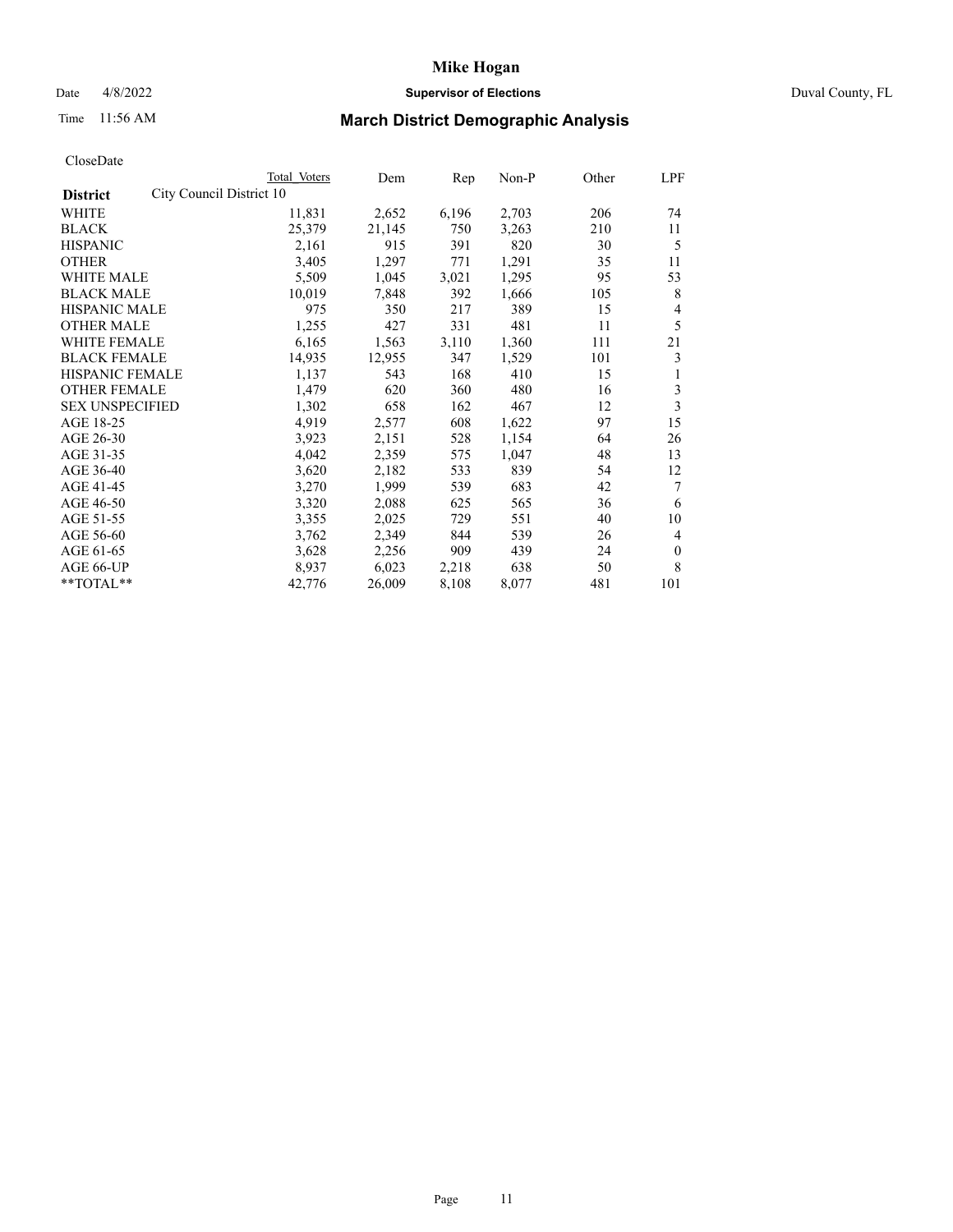## Date 4/8/2022 **Supervisor of Elections** Duval County, FL

# Time 11:56 AM **March District Demographic Analysis**

|                                             | Total Voters | Dem    | Rep    | Non-P  | Other | LPF            |
|---------------------------------------------|--------------|--------|--------|--------|-------|----------------|
| City Council District 11<br><b>District</b> |              |        |        |        |       |                |
| WHITE                                       | 37,755       | 8,648  | 19,115 | 9,020  | 764   | 208            |
| <b>BLACK</b>                                | 9,171        | 6,523  | 420    | 2,062  | 151   | 15             |
| <b>HISPANIC</b>                             | 4,717        | 1,612  | 1,230  | 1,784  | 67    | 24             |
| <b>OTHER</b>                                | 7,788        | 2,533  | 1,841  | 3,259  | 125   | 30             |
| WHITE MALE                                  | 17,387       | 3,304  | 9,178  | 4,441  | 321   | 143            |
| <b>BLACK MALE</b>                           | 3,802        | 2,446  | 218    | 1,057  | 77    | 4              |
| <b>HISPANIC MALE</b>                        | 2,114        | 644    | 595    | 833    | 25    | 17             |
| <b>OTHER MALE</b>                           | 3,178        | 914    | 798    | 1,396  | 51    | 19             |
| WHITE FEMALE                                | 20,028       | 5,271  | 9,789  | 4,470  | 433   | 65             |
| <b>BLACK FEMALE</b>                         | 5,243        | 3,988  | 194    | 977    | 73    | 11             |
| <b>HISPANIC FEMALE</b>                      | 2,537        | 939    | 621    | 928    | 42    | 7              |
| <b>OTHER FEMALE</b>                         | 3,709        | 1,363  | 878    | 1,399  | 59    | 10             |
| <b>SEX UNSPECIFIED</b>                      | 1,433        | 447    | 335    | 624    | 26    | 1              |
| AGE 18-25                                   | 7,692        | 2,656  | 2,266  | 2,466  | 252   | 52             |
| AGE 26-30                                   | 7,328        | 2,529  | 2,153  | 2,414  | 179   | 53             |
| AGE 31-35                                   | 6,313        | 2,186  | 1,920  | 2,015  | 132   | 60             |
| AGE 36-40                                   | 5,151        | 1,817  | 1,586  | 1,643  | 77    | 28             |
| AGE 41-45                                   | 4,577        | 1,513  | 1,513  | 1,468  | 55    | 28             |
| AGE 46-50                                   | 4,526        | 1,427  | 1,682  | 1,317  | 80    | 20             |
| AGE 51-55                                   | 4,681        | 1,391  | 2,018  | 1,183  | 77    | 12             |
| AGE 56-60                                   | 4,596        | 1,351  | 2,082  | 1,083  | 72    | 8              |
| AGE 61-65                                   | 4,076        | 1,239  | 1,979  | 807    | 49    | $\overline{2}$ |
| AGE 66-UP                                   | 10,490       | 3,207  | 5,407  | 1,728  | 134   | 14             |
| **TOTAL**                                   | 59,431       | 19,316 | 22,606 | 16,125 | 1,107 | 277            |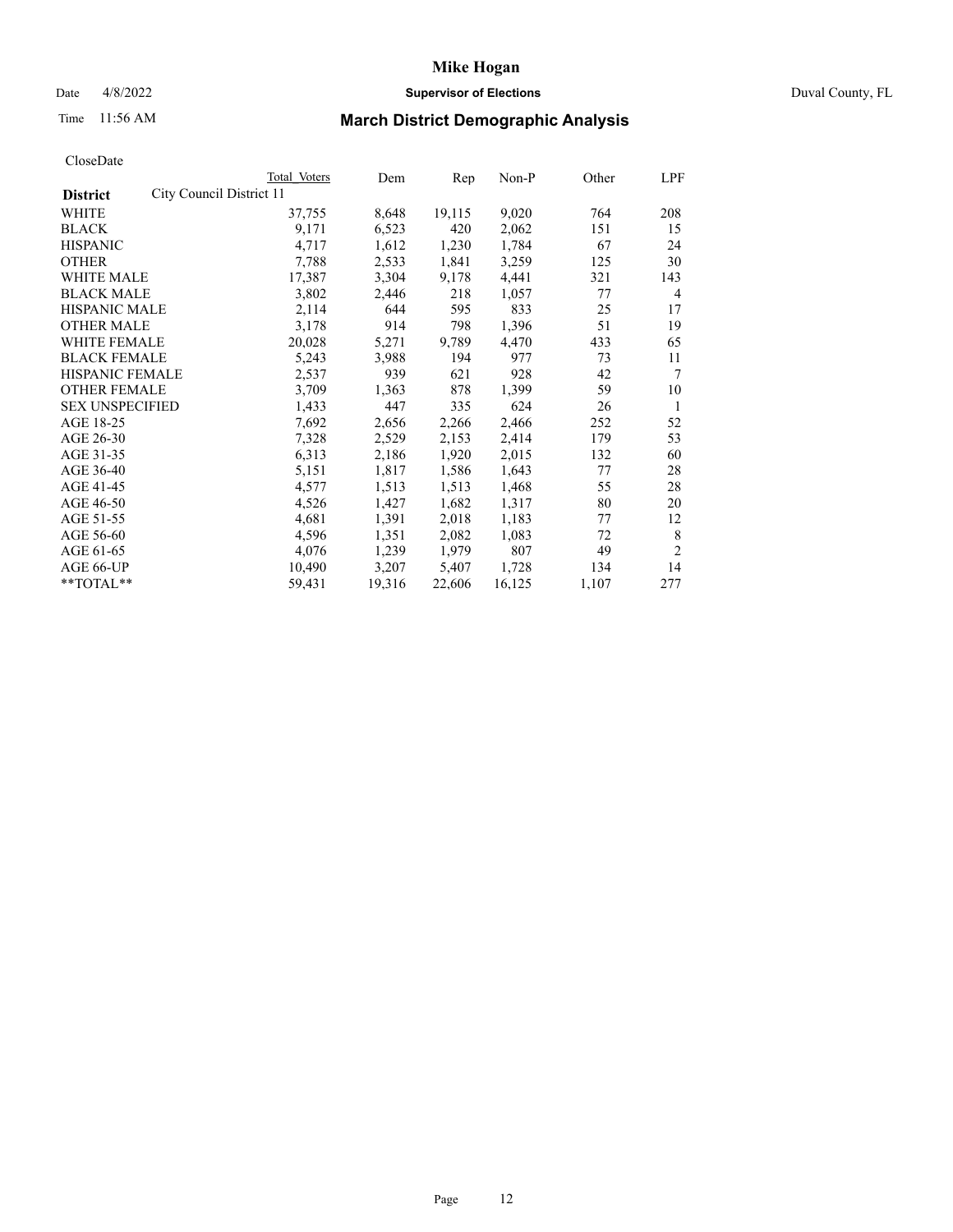## Date 4/8/2022 **Supervisor of Elections** Duval County, FL

# Time 11:56 AM **March District Demographic Analysis**

|                                             | Total Voters | Dem    | Rep    | Non-P  | Other | LPF            |
|---------------------------------------------|--------------|--------|--------|--------|-------|----------------|
| City Council District 12<br><b>District</b> |              |        |        |        |       |                |
| WHITE                                       | 26,020       | 4,206  | 16,386 | 4,961  | 347   | 120            |
| <b>BLACK</b>                                | 15,125       | 11,717 | 616    | 2,596  | 186   | 10             |
| <b>HISPANIC</b>                             | 3,008        | 1,098  | 719    | 1,148  | 36    | 7              |
| <b>OTHER</b>                                | 3,953        | 1,173  | 1,239  | 1,455  | 73    | 13             |
| WHITE MALE                                  | 12,206       | 1,609  | 7,981  | 2,376  | 164   | 76             |
| <b>BLACK MALE</b>                           | 6,377        | 4,600  | 354    | 1,318  | 99    | 6              |
| <b>HISPANIC MALE</b>                        | 1,399        | 475    | 378    | 524    | 18    | 4              |
| <b>OTHER MALE</b>                           | 1,454        | 392    | 513    | 517    | 26    | 6              |
| WHITE FEMALE                                | 13,510       | 2,554  | 8,219  | 2,512  | 182   | 43             |
| <b>BLACK FEMALE</b>                         | 8,513        | 6,943  | 251    | 1,228  | 87    | 4              |
| <b>HISPANIC FEMALE</b>                      | 1,560        | 603    | 332    | 604    | 18    | 3              |
| <b>OTHER FEMALE</b>                         | 1,835        | 609    | 578    | 609    | 35    | 4              |
| <b>SEX UNSPECIFIED</b>                      | 1,250        | 409    | 354    | 470    | 13    | $\overline{4}$ |
| AGE 18-25                                   | 5,411        | 2,047  | 1,476  | 1,746  | 126   | 16             |
| AGE 26-30                                   | 4,402        | 1,466  | 1,426  | 1,402  | 88    | 20             |
| AGE 31-35                                   | 4,472        | 1,674  | 1,425  | 1,267  | 80    | 26             |
| AGE 36-40                                   | 4,242        | 1,634  | 1,422  | 1,098  | 59    | 29             |
| AGE 41-45                                   | 4,028        | 1,679  | 1,331  | 944    | 59    | 15             |
| AGE 46-50                                   | 4,034        | 1,618  | 1,503  | 841    | 58    | 14             |
| AGE 51-55                                   | 4,345        | 1,796  | 1,747  | 745    | 45    | 12             |
| AGE 56-60                                   | 4,581        | 1,768  | 2,090  | 677    | 41    | 5              |
| AGE 61-65                                   | 4,194        | 1,582  | 2,026  | 548    | 29    | 9              |
| AGE 66-UP                                   | 8,397        | 2,930  | 4,514  | 892    | 57    | 4              |
| **TOTAL**                                   | 48,106       | 18,194 | 18,960 | 10,160 | 642   | 150            |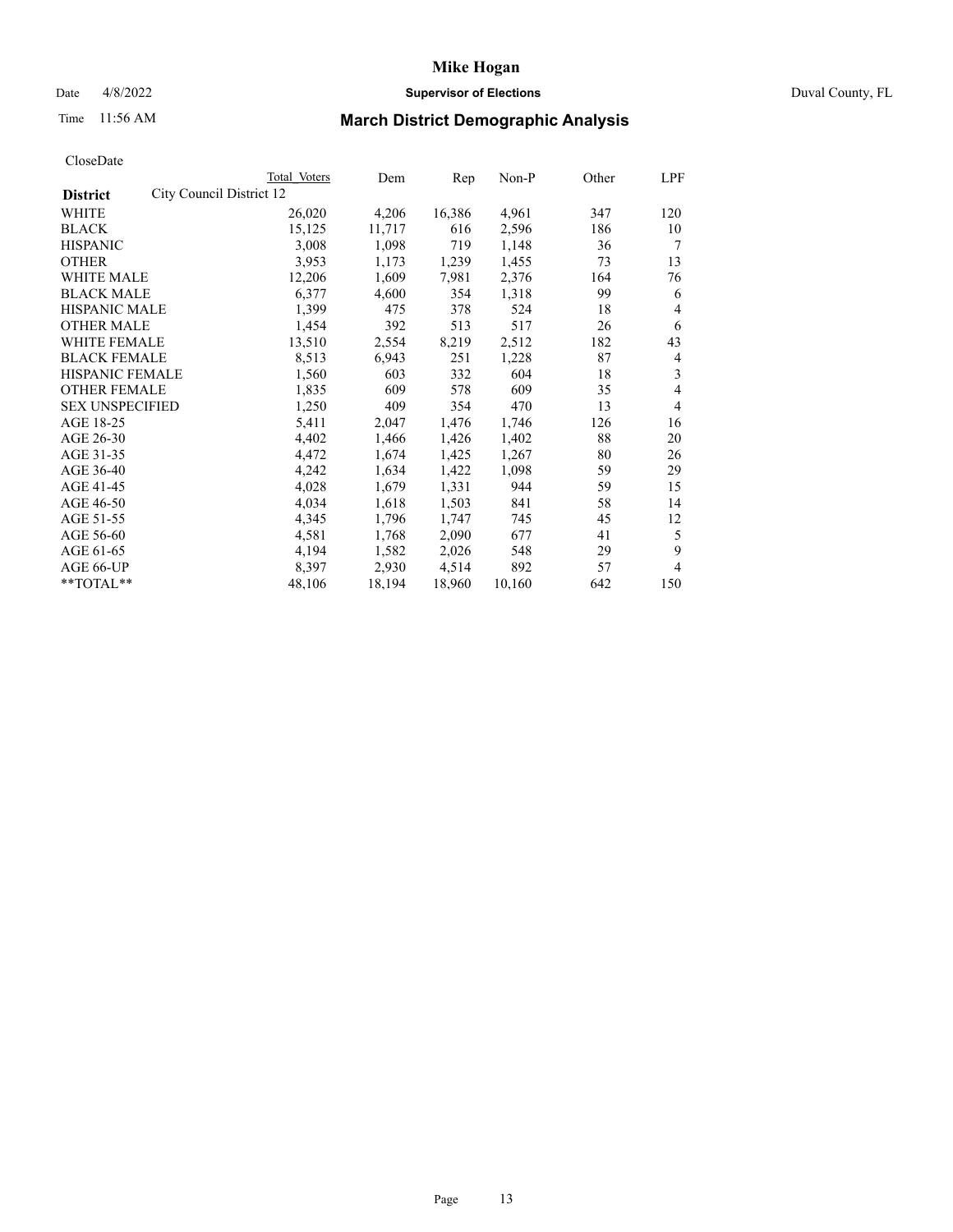## Date 4/8/2022 **Supervisor of Elections** Duval County, FL

# Time 11:56 AM **March District Demographic Analysis**

|                        |                          | Total Voters | Dem    | Rep    | Non-P  | Other | LPF |
|------------------------|--------------------------|--------------|--------|--------|--------|-------|-----|
| <b>District</b>        | City Council District 13 |              |        |        |        |       |     |
| WHITE                  |                          | 40,914       | 9,940  | 20,895 | 9,174  | 688   | 217 |
| <b>BLACK</b>           |                          | 2,472        | 1,740  | 166    | 521    | 38    | 7   |
| <b>HISPANIC</b>        |                          | 1,584        | 538    | 515    | 485    | 34    | 12  |
| <b>OTHER</b>           |                          | 2,994        | 766    | 1,035  | 1,109  | 61    | 23  |
| WHITE MALE             |                          | 19,688       | 3,796  | 10,574 | 4,835  | 332   | 151 |
| <b>BLACK MALE</b>      |                          | 1,092        | 676    | 98     | 294    | 20    | 4   |
| <b>HISPANIC MALE</b>   |                          | 701          | 191    | 257    | 235    | 12    | 6   |
| <b>OTHER MALE</b>      |                          | 1,130        | 256    | 408    | 431    | 25    | 10  |
| WHITE FEMALE           |                          | 20,859       | 6,059  | 10,132 | 4,250  | 354   | 64  |
| <b>BLACK FEMALE</b>    |                          | 1,337        | 1,033  | 66     | 218    | 18    | 2   |
| HISPANIC FEMALE        |                          | 855          | 337    | 246    | 244    | 22    | 6   |
| <b>OTHER FEMALE</b>    |                          | 1,302        | 383    | 477    | 408    | 25    | 9   |
| <b>SEX UNSPECIFIED</b> |                          | 998          | 253    | 353    | 372    | 13    | 7   |
| AGE 18-25              |                          | 4,311        | 1,231  | 1,646  | 1,274  | 133   | 27  |
| AGE 26-30              |                          | 4,330        | 1,076  | 1,726  | 1,394  | 94    | 40  |
| AGE 31-35              |                          | 4,445        | 1,191  | 1,744  | 1,374  | 95    | 41  |
| AGE 36-40              |                          | 4,185        | 1,100  | 1,673  | 1,287  | 85    | 40  |
| AGE 41-45              |                          | 3,721        | 982    | 1,522  | 1,126  | 62    | 29  |
| AGE 46-50              |                          | 3,454        | 842    | 1,629  | 905    | 56    | 22  |
| AGE 51-55              |                          | 3,825        | 834    | 2,055  | 854    | 58    | 24  |
| AGE 56-60              |                          | 4,260        | 1,008  | 2,380  | 792    | 66    | 14  |
| AGE 61-65              |                          | 4,294        | 1,172  | 2,333  | 713    | 65    | 11  |
| AGE 66-UP              |                          | 11,139       | 3,548  | 5,903  | 1,570  | 107   | 11  |
| **TOTAL**              |                          | 47,964       | 12,984 | 22,611 | 11,289 | 821   | 259 |
|                        |                          |              |        |        |        |       |     |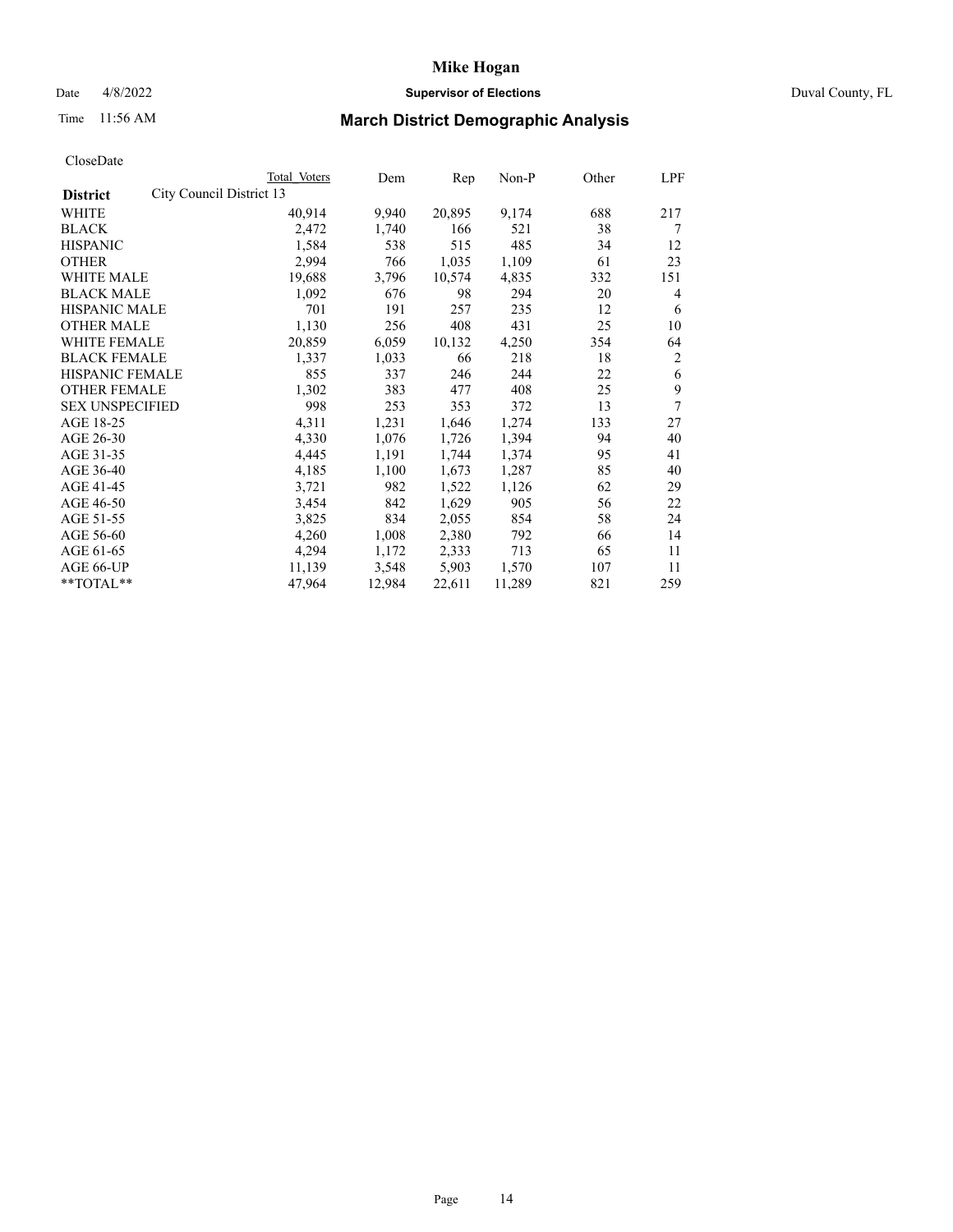## Date 4/8/2022 **Supervisor of Elections** Duval County, FL

# Time 11:56 AM **March District Demographic Analysis**

|                                             | Total Voters | Dem    | Rep    | Non-P  | Other | LPF |
|---------------------------------------------|--------------|--------|--------|--------|-------|-----|
| City Council District 14<br><b>District</b> |              |        |        |        |       |     |
| WHITE                                       | 33,118       | 9,891  | 15,878 | 6,557  | 577   | 215 |
| <b>BLACK</b>                                | 7,613        | 5,736  | 320    | 1,435  | 111   | 11  |
| <b>HISPANIC</b>                             | 2,852        | 1,147  | 651    | 978    | 61    | 15  |
| <b>OTHER</b>                                | 3,828        | 1,238  | 1,042  | 1,447  | 81    | 20  |
| WHITE MALE                                  | 15,438       | 3,945  | 7,716  | 3,371  | 263   | 143 |
| <b>BLACK MALE</b>                           | 3,127        | 2,175  | 177    | 706    | 61    | 8   |
| <b>HISPANIC MALE</b>                        | 1,298        | 465    | 337    | 465    | 25    | 6   |
| <b>OTHER MALE</b>                           | 1,483        | 441    | 444    | 563    | 25    | 10  |
| WHITE FEMALE                                | 17,352       | 5,863  | 8,002  | 3,109  | 307   | 71  |
| <b>BLACK FEMALE</b>                         | 4,361        | 3,470  | 134    | 704    | 50    | 3   |
| <b>HISPANIC FEMALE</b>                      | 1,508        | 660    | 305    | 501    | 35    | 7   |
| <b>OTHER FEMALE</b>                         | 1,715        | 623    | 477    | 568    | 42    | 5   |
| <b>SEX UNSPECIFIED</b>                      | 1,129        | 370    | 299    | 430    | 22    | 8   |
| AGE 18-25                                   | 4,342        | 1,680  | 1,139  | 1,378  | 119   | 26  |
| AGE 26-30                                   | 4,905        | 1,905  | 1,323  | 1,505  | 131   | 41  |
| AGE 31-35                                   | 5,300        | 2,154  | 1,523  | 1,449  | 119   | 55  |
| AGE 36-40                                   | 4,433        | 1,811  | 1,266  | 1,217  | 91    | 48  |
| AGE 41-45                                   | 3,713        | 1,439  | 1,147  | 1,021  | 71    | 35  |
| AGE 46-50                                   | 3,343        | 1,273  | 1,223  | 768    | 62    | 17  |
| AGE 51-55                                   | 3,689        | 1,271  | 1,572  | 776    | 56    | 14  |
| AGE 56-60                                   | 3,846        | 1,384  | 1,795  | 618    | 42    | 7   |
| AGE 61-65                                   | 4,046        | 1,545  | 1,892  | 548    | 54    | 7   |
| AGE 66-UP                                   | 9,794        | 3,550  | 5,011  | 1,137  | 85    | 11  |
| **TOTAL**                                   | 47,411       | 18,012 | 17,891 | 10,417 | 830   | 261 |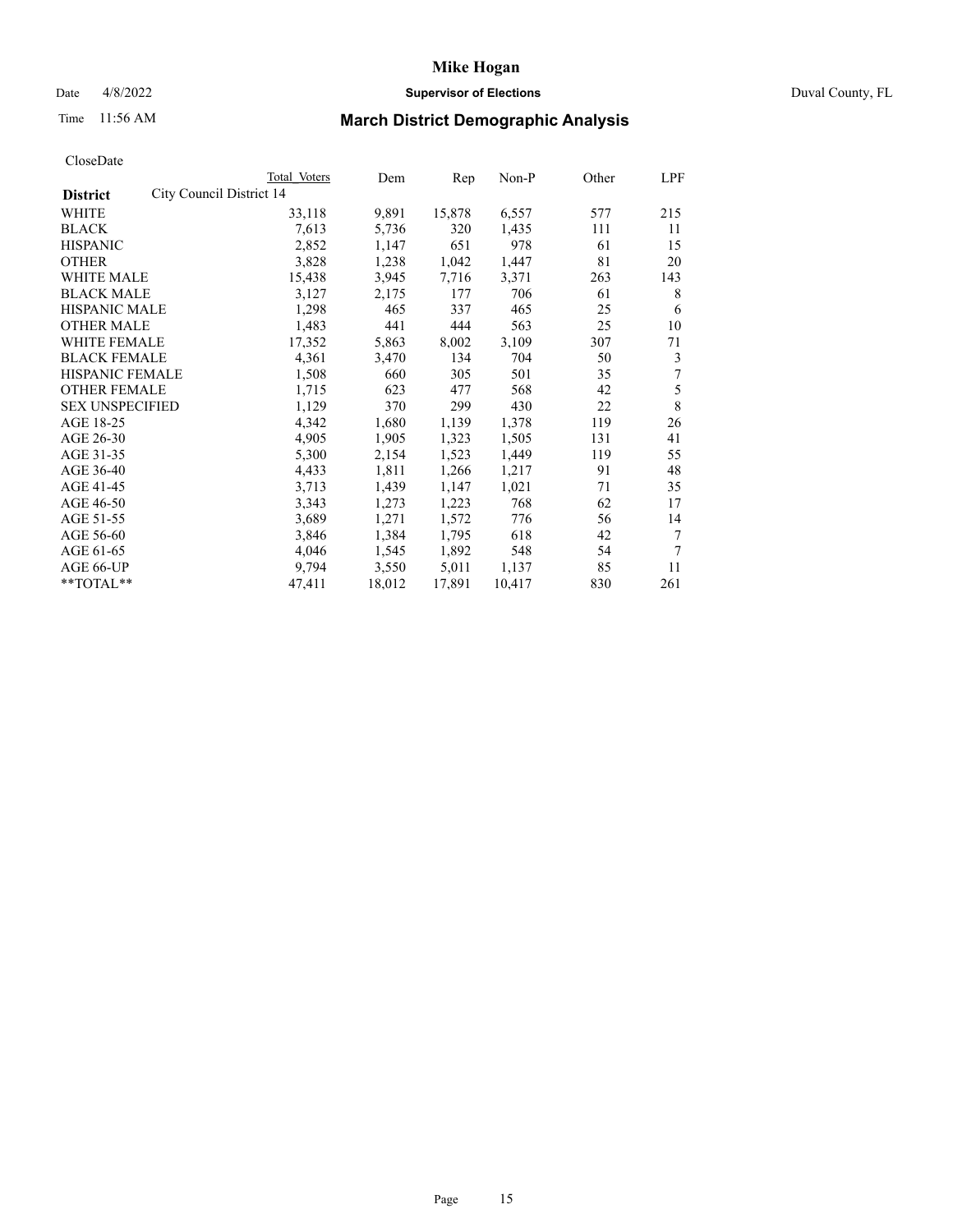## Date 4/8/2022 **Supervisor of Elections** Duval County, FL

# Time 11:56 AM **March District Demographic Analysis**

|                        |               | Total Voters | Dem      | Rep              | Non-P    | Other          | LPF      |
|------------------------|---------------|--------------|----------|------------------|----------|----------------|----------|
| <b>District</b>        | Isle of Palms |              |          |                  |          |                |          |
| WHITE                  |               | 966          | 119      | 686              | 154      | 6              |          |
| <b>BLACK</b>           |               |              |          | $\theta$         | $\theta$ | 0              | $\Omega$ |
| <b>HISPANIC</b>        |               | 19           | 4        | 7                | 6        | 2              | $\Omega$ |
| <b>OTHER</b>           |               | 41           | 3        | 24               | 12       | $\overline{2}$ | 0        |
| <b>WHITE MALE</b>      |               | 502          | 42       | 371              | 87       | $\overline{c}$ | 0        |
| <b>BLACK MALE</b>      |               |              |          | $\boldsymbol{0}$ | $\Omega$ | 0              | 0        |
| <b>HISPANIC MALE</b>   |               |              |          | 3                | 2        |                | 0        |
| <b>OTHER MALE</b>      |               | 13           | $\Omega$ | 7                | 6        | 0              | 0        |
| <b>WHITE FEMALE</b>    |               | 460          | 77       | 311              | 67       | 4              |          |
| <b>BLACK FEMALE</b>    |               | $\Omega$     | $\theta$ | $\theta$         | 0        | 0              | 0        |
| <b>HISPANIC FEMALE</b> |               | 12           | 3        | 4                |          |                | 0        |
| <b>OTHER FEMALE</b>    |               | 19           | 3        | 10               | 4        | 2              | 0        |
| <b>SEX UNSPECIFIED</b> |               | 13           | $\Omega$ | 11               | 2        | 0              | 0        |
| AGE 18-25              |               | 95           | 14       | 61               | 19       |                | 0        |
| AGE 26-30              |               | 42           | 5        | 24               | 12       |                | 0        |
| AGE 31-35              |               | 50           | 4        | 39               | 7        | 0              | 0        |
| AGE 36-40              |               | 93           | 9        | 60               | 20       | 3              |          |
| AGE 41-45              |               | 111          | 14       | 68               | 29       |                | 0        |
| AGE 46-50              |               | 107          |          | 77               | 22       |                | 0        |
| AGE 51-55              |               | 105          | 13       | 72               | 19       |                | 0        |
| AGE 56-60              |               | 111          | 11       | 80               | 19       |                | 0        |
| AGE 61-65              |               | 95           | 11       | 74               | 9        |                | 0        |
| AGE 66-UP              |               | 218          | 39       | 162              | 16       |                | 0        |
| **TOTAL**              |               | 1,027        | 127      | 717              | 172      | 10             |          |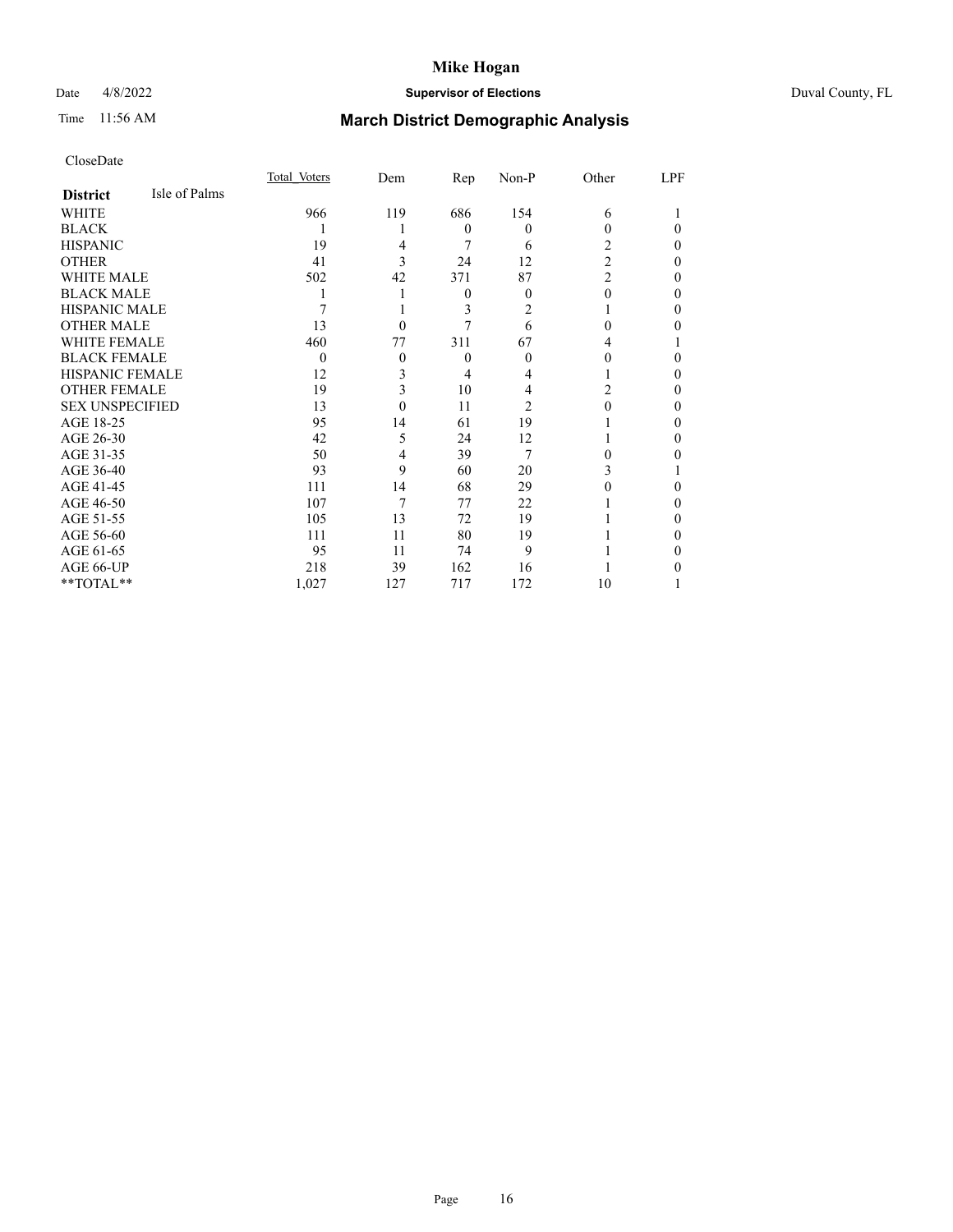## Date 4/8/2022 **Supervisor of Elections** Duval County, FL

# Time 11:56 AM **March District Demographic Analysis**

|                        |                        | Total Voters | Dem   | Rep   | $Non-P$ | Other          | LPF            |
|------------------------|------------------------|--------------|-------|-------|---------|----------------|----------------|
| <b>District</b>        | <b>Bartram Springs</b> |              |       |       |         |                |                |
| WHITE                  |                        | 2,049        | 389   | 1,112 | 505     | 26             | 17             |
| <b>BLACK</b>           |                        | 521          | 381   | 25    | 110     | 5              | 0              |
| <b>HISPANIC</b>        |                        | 239          | 82    | 61    | 92      | 3              |                |
| <b>OTHER</b>           |                        | 491          | 159   | 156   | 167     | 8              |                |
| <b>WHITE MALE</b>      |                        | 964          | 144   | 548   | 249     | 11             | 12             |
| <b>BLACK MALE</b>      |                        | 235          | 155   | 16    | 60      | 4              | 0              |
| <b>HISPANIC MALE</b>   |                        | 116          | 35    | 29    | 50      | 1              |                |
| <b>OTHER MALE</b>      |                        | 205          | 64    | 72    | 67      | $\overline{2}$ | 0              |
| WHITE FEMALE           |                        | 1,070        | 243   | 555   | 252     | 15             | 5              |
| <b>BLACK FEMALE</b>    |                        | 283          | 223   | 9     | 50      | 1              | 0              |
| <b>HISPANIC FEMALE</b> |                        | 118          | 44    | 31    | 41      | 2              | 0              |
| <b>OTHER FEMALE</b>    |                        | 233          | 79    | 73    | 75      | 5              | 1              |
| <b>SEX UNSPECIFIED</b> |                        | 76           | 24    | 21    | 30      | 1              | 0              |
| AGE 18-25              |                        | 353          | 113   | 111   | 116     | 11             | 2              |
| AGE 26-30              |                        | 228          | 70    | 83    | 70      | 3              | $\overline{c}$ |
| AGE 31-35              |                        | 311          | 90    | 112   | 98      | 8              | 3              |
| AGE 36-40              |                        | 360          | 106   | 138   | 110     | 4              | $\overline{2}$ |
| AGE 41-45              |                        | 393          | 107   | 153   | 125     | 4              | 4              |
| AGE 46-50              |                        | 393          | 117   | 165   | 105     | 3              | 3              |
| AGE 51-55              |                        | 336          | 93    | 162   | 78      | 2              |                |
| AGE 56-60              |                        | 307          | 92    | 147   | 65      | $\overline{c}$ | 1              |
| AGE 61-65              |                        | 200          | 83    | 88    | 26      | $\overline{c}$ |                |
| AGE 66-UP              |                        | 419          | 140   | 195   | 81      | 3              | $\theta$       |
| **TOTAL**              |                        | 3,300        | 1,011 | 1,354 | 874     | 42             | 19             |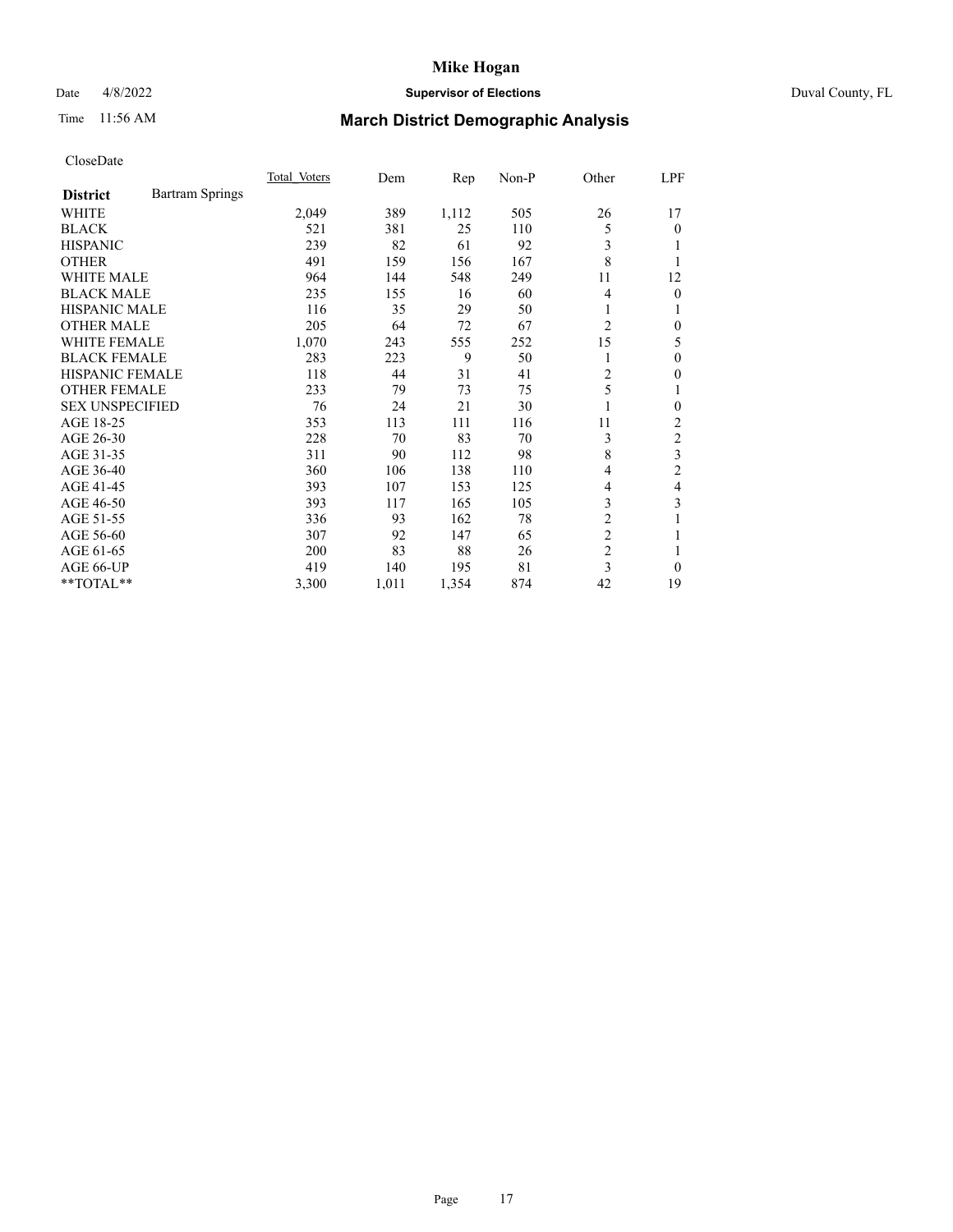## Date 4/8/2022 **Supervisor of Elections** Duval County, FL

# Time 11:56 AM **March District Demographic Analysis**

|                        |                 | Total Voters | Dem | Rep | Non-P | Other          | LPF      |
|------------------------|-----------------|--------------|-----|-----|-------|----------------|----------|
| <b>District</b>        | Wynnfield Lakes |              |     |     |       |                |          |
| WHITE                  |                 | 498          | 103 | 266 | 116   | 8              | 5        |
| <b>BLACK</b>           |                 | 143          | 101 | 4   | 36    | $\overline{2}$ | $\Omega$ |
| <b>HISPANIC</b>        |                 | 89           | 26  | 25  | 35    | 3              | $\Omega$ |
| <b>OTHER</b>           |                 | 250          | 67  | 72  | 108   | $\overline{c}$ |          |
| WHITE MALE             |                 | 226          | 39  | 123 | 59    | $\overline{c}$ | 3        |
| <b>BLACK MALE</b>      |                 | 70           | 47  | 3   | 18    | $\overline{c}$ | $\theta$ |
| <b>HISPANIC MALE</b>   |                 | 39           | 7   | 14  | 16    | $\overline{c}$ | 0        |
| <b>OTHER MALE</b>      |                 | 112          | 26  | 34  | 50    | 1              |          |
| WHITE FEMALE           |                 | 267          | 64  | 139 | 56    | 6              | 2        |
| <b>BLACK FEMALE</b>    |                 | 72           | 53  | 1   | 18    | $\Omega$       | $\theta$ |
| <b>HISPANIC FEMALE</b> |                 | 48           | 19  | 9   | 19    |                | $\Omega$ |
| <b>OTHER FEMALE</b>    |                 | 117          | 33  | 36  | 47    |                | 0        |
| <b>SEX UNSPECIFIED</b> |                 | 29           | 9   | 8   | 12    | $\theta$       | $\Omega$ |
| AGE 18-25              |                 | 130          | 42  | 33  | 51    | 4              | $\theta$ |
| AGE 26-30              |                 | 90           | 19  | 40  | 31    | $\theta$       | $\Omega$ |
| AGE 31-35              |                 | 98           | 22  | 44  | 29    | 2              |          |
| AGE 36-40              |                 | 121          | 33  | 39  | 44    | 3              | 2        |
| AGE 41-45              |                 | 115          | 30  | 44  | 36    | 4              |          |
| AGE 46-50              |                 | 101          | 34  | 34  | 32    |                | 0        |
| AGE 51-55              |                 | 76           | 29  | 32  | 13    |                |          |
| AGE 56-60              |                 | 62           | 25  | 22  | 14    | 0              |          |
| AGE 61-65              |                 | 54           | 18  | 18  | 18    | $\theta$       | $\Omega$ |
| AGE 66-UP              |                 | 133          | 45  | 61  | 27    | 0              | $\theta$ |
| **TOTAL**              |                 | 980          | 297 | 367 | 295   | 15             | 6        |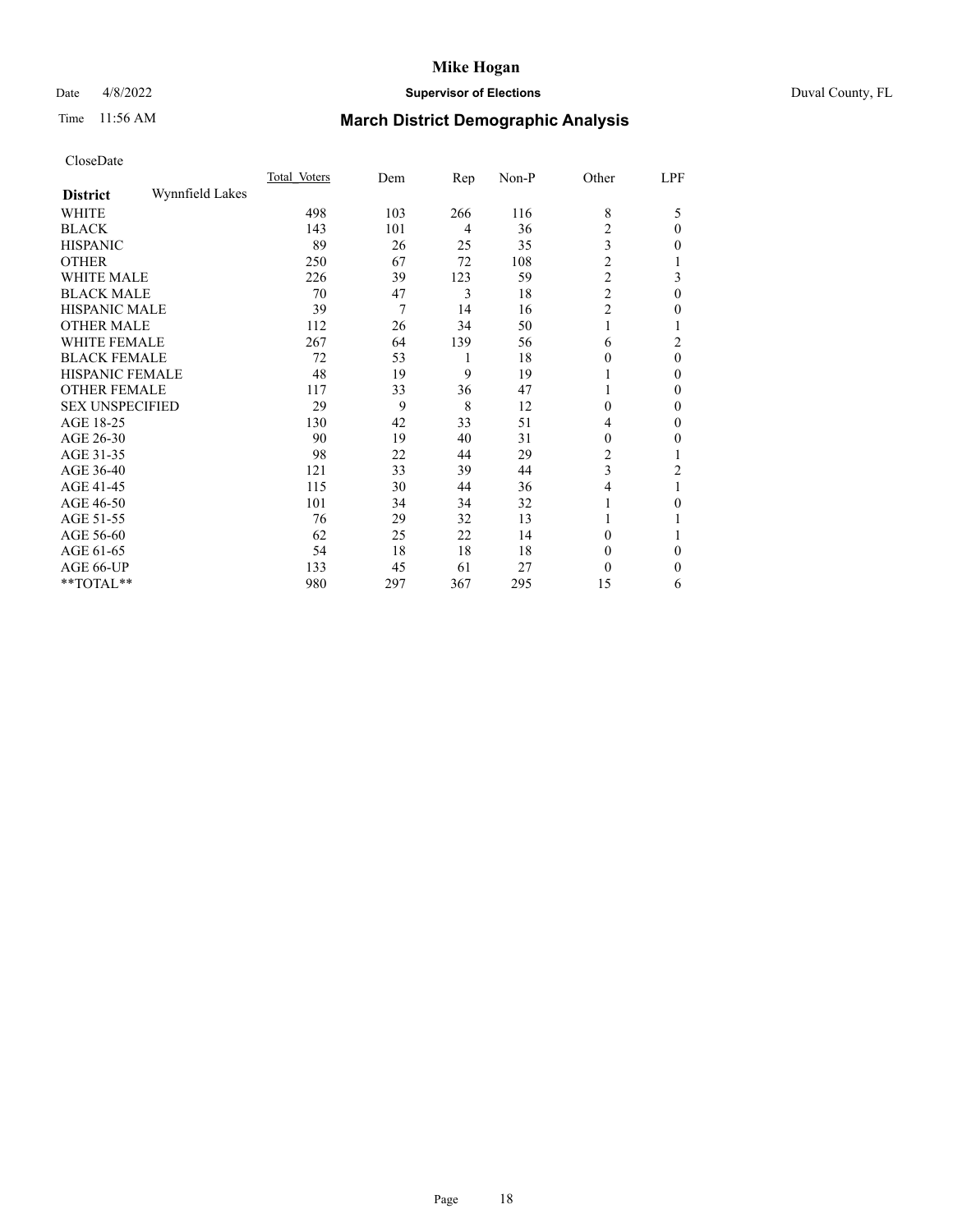## Date 4/8/2022 **Supervisor of Elections** Duval County, FL

# Time 11:56 AM **March District Demographic Analysis**

|                        |                  | Total Voters | Dem | Rep            | Non-P    | Other | LPF |
|------------------------|------------------|--------------|-----|----------------|----------|-------|-----|
| <b>District</b>        | Harbour Waterway |              |     |                |          |       |     |
| <b>WHITE</b>           |                  | 243          | 36  | 168            | 38       |       | 0   |
| <b>BLACK</b>           |                  | 3            | 3   | $\theta$       | $\Omega$ | 0     | 0   |
| <b>HISPANIC</b>        |                  | 10           |     |                | 2        | 0     | 0   |
| <b>OTHER</b>           |                  | 18           |     | 6              | 5        |       |     |
| WHITE MALE             |                  | 114          | 10  | 82             | 21       |       |     |
| <b>BLACK MALE</b>      |                  |              |     | $\theta$       | 0        | 0     |     |
| <b>HISPANIC MALE</b>   |                  | 2            |     | 2              |          |       |     |
| <b>OTHER MALE</b>      |                  | 8            | 5   | $\overline{2}$ |          |       | 0   |
| <b>WHITE FEMALE</b>    |                  | 128          | 25  | 86             | 17       |       |     |
| <b>BLACK FEMALE</b>    |                  | 2            | 2   | $\theta$       | 0        | 0     | 0   |
| <b>HISPANIC FEMALE</b> |                  | 8            |     | 5              | 2        |       |     |
| <b>OTHER FEMALE</b>    |                  | 9            |     | 4              | 4        |       |     |
| <b>SEX UNSPECIFIED</b> |                  | 2            |     | $\Omega$       | 0        |       |     |
| AGE 18-25              |                  | 18           | 2   | 10             | 6        |       |     |
| AGE 26-30              |                  | 16           | 3   | 8              | 5        |       | 0   |
| AGE 31-35              |                  | 16           | 3   | 8              |          |       |     |
| AGE 36-40              |                  | 13           | 4   |                |          |       | 0   |
| AGE 41-45              |                  | 15           | 6   | 6              | 3        |       |     |
| AGE 46-50              |                  | 23           | 5   | 13             | 5        |       |     |
| AGE 51-55              |                  | 22           | 4   | 14             |          |       |     |
| AGE 56-60              |                  | 39           | 3   | 30             | 6        |       |     |
| AGE 61-65              |                  | 29           | 5   | 22             | 2        |       |     |
| AGE 66-UP              |                  | 83           | 12  | 63             |          |       |     |
| **TOTAL**              |                  | 274          | 47  | 181            | 45       |       | 0   |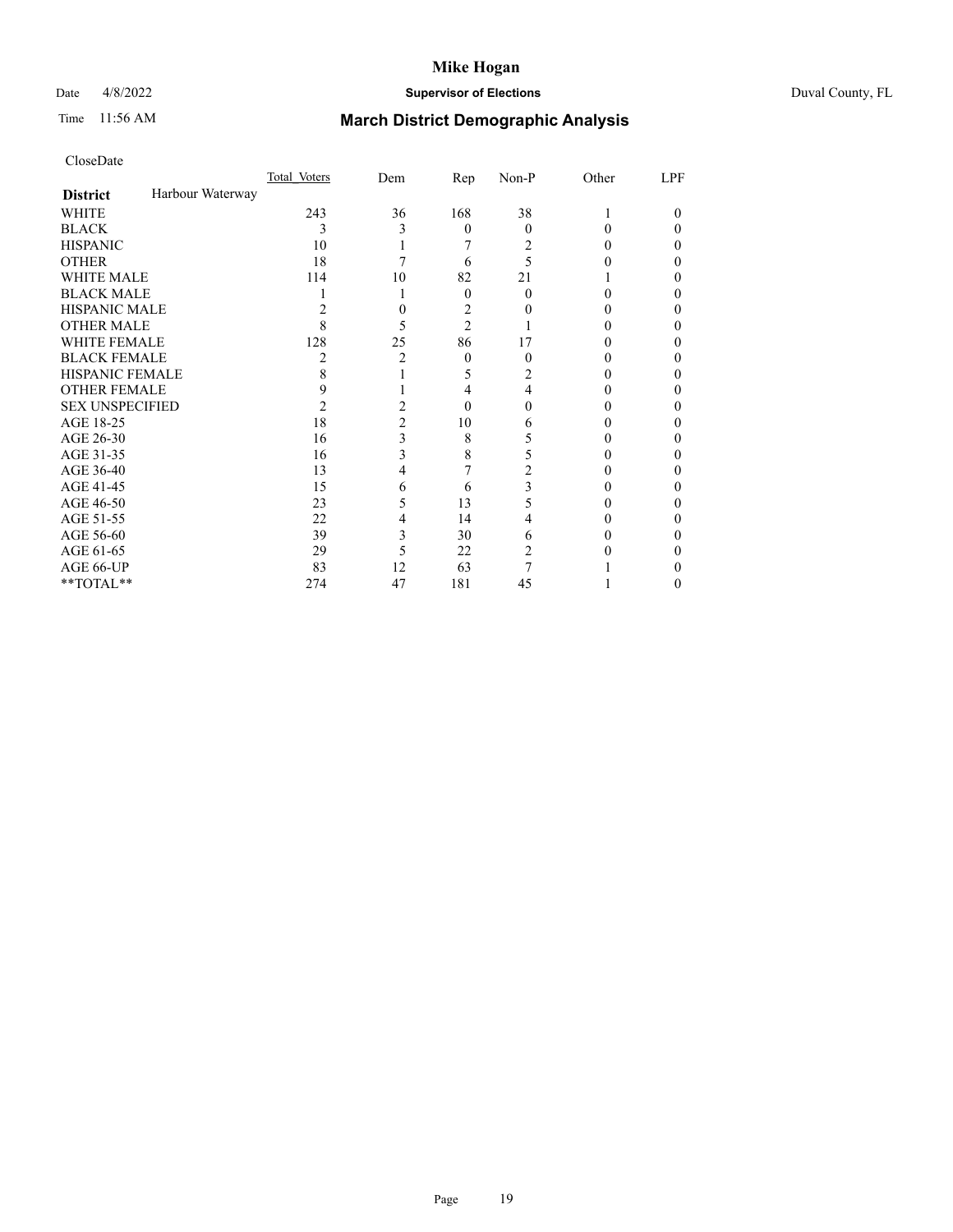## Date 4/8/2022 **Supervisor of Elections** Duval County, FL

# Time 11:56 AM **March District Demographic Analysis**

|                        |               | Total Voters | Dem            | Rep            | Non-P | Other          | LPF            |
|------------------------|---------------|--------------|----------------|----------------|-------|----------------|----------------|
| <b>District</b>        | Principle One |              |                |                |       |                |                |
| WHITE                  |               | 268          | 54             | 116            | 93    | $\overline{4}$ |                |
| <b>BLACK</b>           |               | 91           | 62             | $\overline{2}$ | 27    | $\Omega$       | 0              |
| <b>HISPANIC</b>        |               | 41           | 18             | 10             | 12    |                | 0              |
| <b>OTHER</b>           |               | 78           | 19             | 14             | 43    |                |                |
| WHITE MALE             |               | 126          | 18             | 54             | 51    | 2              |                |
| <b>BLACK MALE</b>      |               | 36           | 18             | 1              | 17    | $\theta$       | 0              |
| <b>HISPANIC MALE</b>   |               | 15           | 6              | 3              | 5     |                | 0              |
| <b>OTHER MALE</b>      |               | 30           | 7              | 7              | 14    | 1              |                |
| WHITE FEMALE           |               | 141          | 36             | 62             | 41    | 2              | 0              |
| <b>BLACK FEMALE</b>    |               | 54           | 43             | 1              | 10    | $\theta$       | 0              |
| <b>HISPANIC FEMALE</b> |               | 25           | 12             | 6              | 7     | 0              | 0              |
| <b>OTHER FEMALE</b>    |               | 42           | 11             | 6              | 25    | $\Omega$       | 0              |
| <b>SEX UNSPECIFIED</b> |               | 9            | $\overline{2}$ | $\overline{2}$ | 5     | 0              | 0              |
| AGE 18-25              |               | 61           | 19             | 11             | 29    |                |                |
| AGE 26-30              |               | 63           | 19             | 16             | 27    | $\Omega$       |                |
| AGE 31-35              |               | 76           | 28             | 19             | 27    | 2              | 0              |
| AGE 36-40              |               | 43           | 15             | 10             | 18    | $\theta$       | 0              |
| AGE 41-45              |               | 27           | 7              | 13             | 7     | $\theta$       | 0              |
| AGE 46-50              |               | 32           | 13             | 10             | 8     | 1              | 0              |
| AGE 51-55              |               | 37           | 12             | 7              | 18    | 0              | 0              |
| AGE 56-60              |               | 39           | 15             | 11             | 11    | 2              | 0              |
| AGE 61-65              |               | 30           | 11             | 8              | 11    | $\Omega$       | 0              |
| AGE 66-UP              |               | 70           | 14             | 37             | 19    | $\theta$       | 0              |
| **TOTAL**              |               | 478          | 153            | 142            | 175   | 6              | $\overline{c}$ |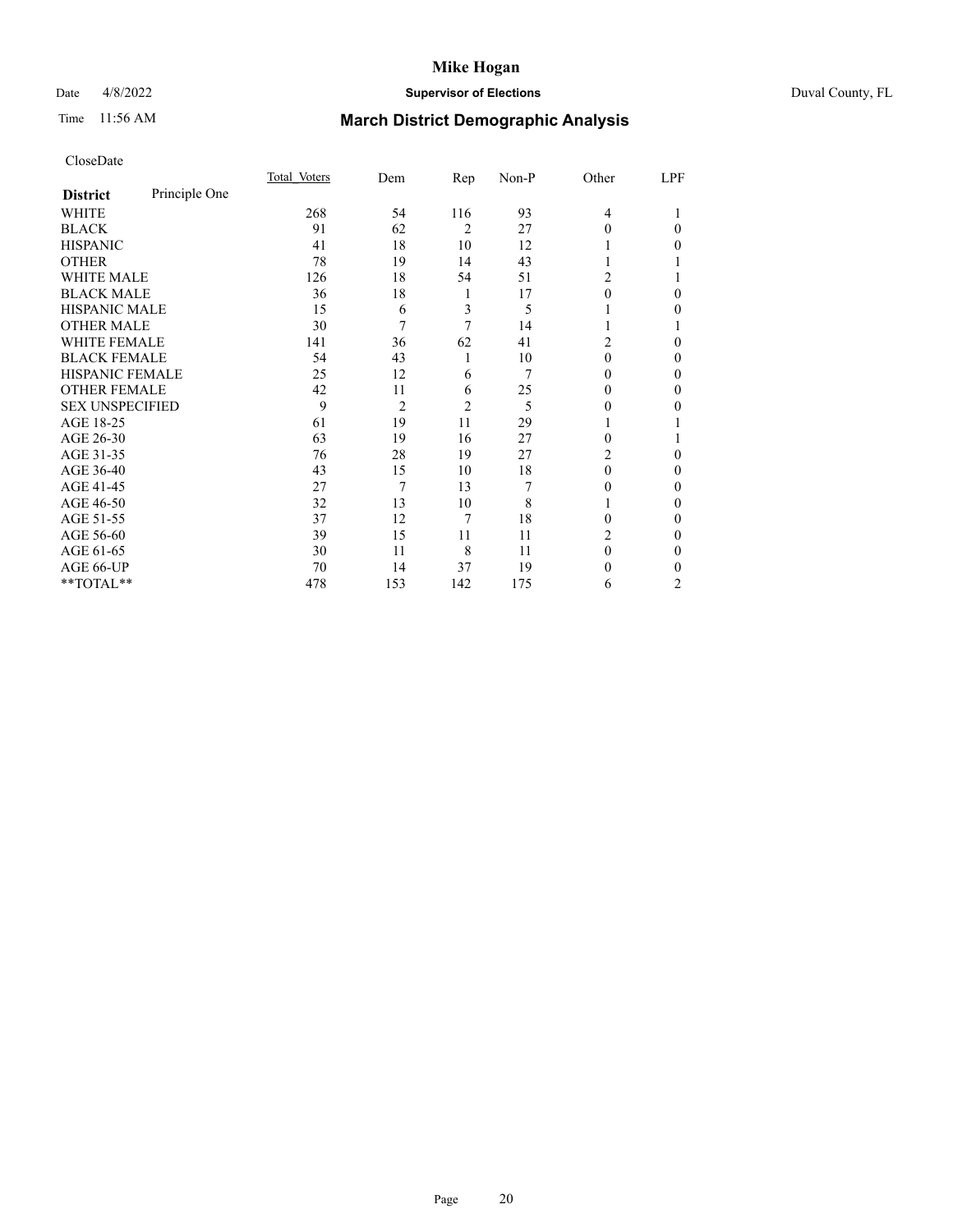## Date 4/8/2022 **Supervisor of Elections** Duval County, FL

# Time 11:56 AM **March District Demographic Analysis**

|                        |          | Total Voters | Dem            | $\mathbf{Rep}$ | Non-P | Other    | LPF          |
|------------------------|----------|--------------|----------------|----------------|-------|----------|--------------|
| <b>District</b>        | Tolomato |              |                |                |       |          |              |
| WHITE                  |          | 1,895        | 395            | 1,046          | 408   | 41       | 5            |
| <b>BLACK</b>           |          | 77           | 53             | 6              | 16    | 2        | $\mathbf{0}$ |
| <b>HISPANIC</b>        |          | 88           | 30             | 37             | 21    | $\theta$ | $\mathbf{0}$ |
| <b>OTHER</b>           |          | 109          | 33             | 33             | 42    | $\theta$ | 1            |
| <b>WHITE MALE</b>      |          | 914          | 146            | 528            | 215   | 23       | 2            |
| <b>BLACK MALE</b>      |          | 38           | 24             | 3              | 9     | 2        | $\theta$     |
| <b>HISPANIC MALE</b>   |          | 39           | 12             | 16             | 11    | 0        | 0            |
| <b>OTHER MALE</b>      |          | 43           | 14             | 13             | 15    | $\theta$ | 1            |
| WHITE FEMALE           |          | 974          | 249            | 513            | 191   | 18       | 3            |
| <b>BLACK FEMALE</b>    |          | 39           | 29             | 3              | 7     | $\theta$ | $\theta$     |
| <b>HISPANIC FEMALE</b> |          | 48           | 18             | 21             | 9     | 0        | $\Omega$     |
| <b>OTHER FEMALE</b>    |          | 53           | 17             | 17             | 19    | 0        | $\theta$     |
| <b>SEX UNSPECIFIED</b> |          | 21           | $\overline{2}$ | 8              | 11    | 0        | 0            |
| AGE 18-25              |          | 133          | 43             | 52             | 32    | 5        |              |
| AGE 26-30              |          | 91           | 17             | 42             | 30    |          | 1            |
| AGE 31-35              |          | 129          | 27             | 62             | 39    |          | 0            |
| AGE 36-40              |          | 145          | 32             | 66             | 45    | 0        | 2            |
| AGE 41-45              |          | 122          | 29             | 50             | 40    | 3        | $\theta$     |
| AGE 46-50              |          | 122          | 26             | 56             | 38    | 2        | $\theta$     |
| AGE 51-55              |          | 170          | 43             | 80             | 43    | 3        | 1            |
| AGE 56-60              |          | 226          | 45             | 126            | 46    | 8        |              |
| AGE 61-65              |          | 266          | 64             | 155            | 44    | 3        | $\theta$     |
| AGE 66-UP              |          | 765          | 185            | 433            | 130   | 17       | $\Omega$     |
| **TOTAL**              |          | 2,169        | 511            | 1,122          | 487   | 43       | 6            |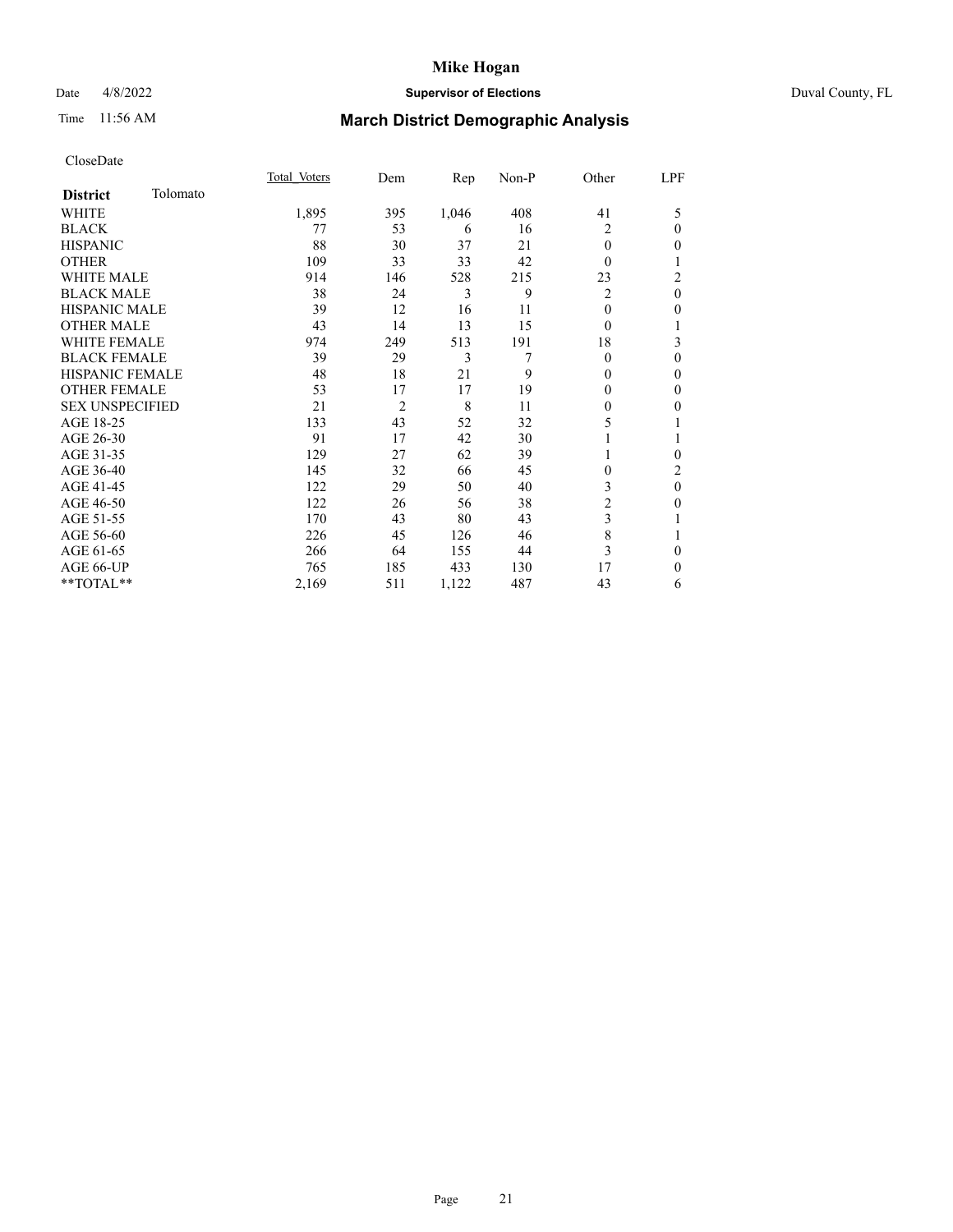## Date 4/8/2022 **Supervisor of Elections** Duval County, FL

# Time 11:56 AM **March District Demographic Analysis**

|                        |             | Total Voters | Dem | Rep            | Non-P | Other          | LPF      |
|------------------------|-------------|--------------|-----|----------------|-------|----------------|----------|
| <b>District</b>        | Bainebridge |              |     |                |       |                |          |
| WHITE                  |             | 320          | 66  | 152            | 89    | 6              |          |
| <b>BLACK</b>           |             | 468          | 362 | 13             | 83    | 9              |          |
| <b>HISPANIC</b>        |             | 57           | 20  | 12             | 24    | $\Omega$       |          |
| <b>OTHER</b>           |             | 77           | 35  | 13             | 27    | 2              | 0        |
| WHITE MALE             |             | 153          | 22  | 83             | 38    | 4              | 6        |
| <b>BLACK MALE</b>      |             | 201          | 150 | 6              | 40    | 5              | 0        |
| <b>HISPANIC MALE</b>   |             | 21           | 8   | 6              | 6     | 0              |          |
| <b>OTHER MALE</b>      |             | 27           | 13  | 5              | 8     | 1              | 0        |
| WHITE FEMALE           |             | 164          | 44  | 67             | 50    | 2              |          |
| <b>BLACK FEMALE</b>    |             | 263          | 210 | 7              | 41    | $\overline{4}$ |          |
| <b>HISPANIC FEMALE</b> |             | 35           | 12  | 6              | 17    | 0              | 0        |
| <b>OTHER FEMALE</b>    |             | 31           | 12  | 8              | 10    | 1              | 0        |
| <b>SEX UNSPECIFIED</b> |             | 27           | 12  | $\overline{c}$ | 13    | 0              | 0        |
| AGE 18-25              |             | 106          | 52  | 14             | 40    | 0              | 0        |
| AGE 26-30              |             | 88           | 33  | 20             | 30    | 3              | 2        |
| AGE 31-35              |             | 126          | 51  | 29             | 41    | 3              | 2        |
| AGE 36-40              |             | 110          | 50  | 21             | 33    | 2              | 4        |
| AGE 41-45              |             | 120          | 73  | 20             | 23    | 3              |          |
| AGE 46-50              |             | 94           | 58  | 18             | 17    |                | $\Omega$ |
| AGE 51-55              |             | 93           | 55  | 16             | 19    | 3              | 0        |
| AGE 56-60              |             | 61           | 32  | 18             | 11    | 0              | 0        |
| AGE 61-65              |             | 46           | 33  | 9              | 4     | $\theta$       | 0        |
| AGE 66-UP              |             | 78           | 46  | 25             | 5     | 2              | 0        |
| $*$ TOTAL $**$         |             | 922          | 483 | 190            | 223   | 17             | 9        |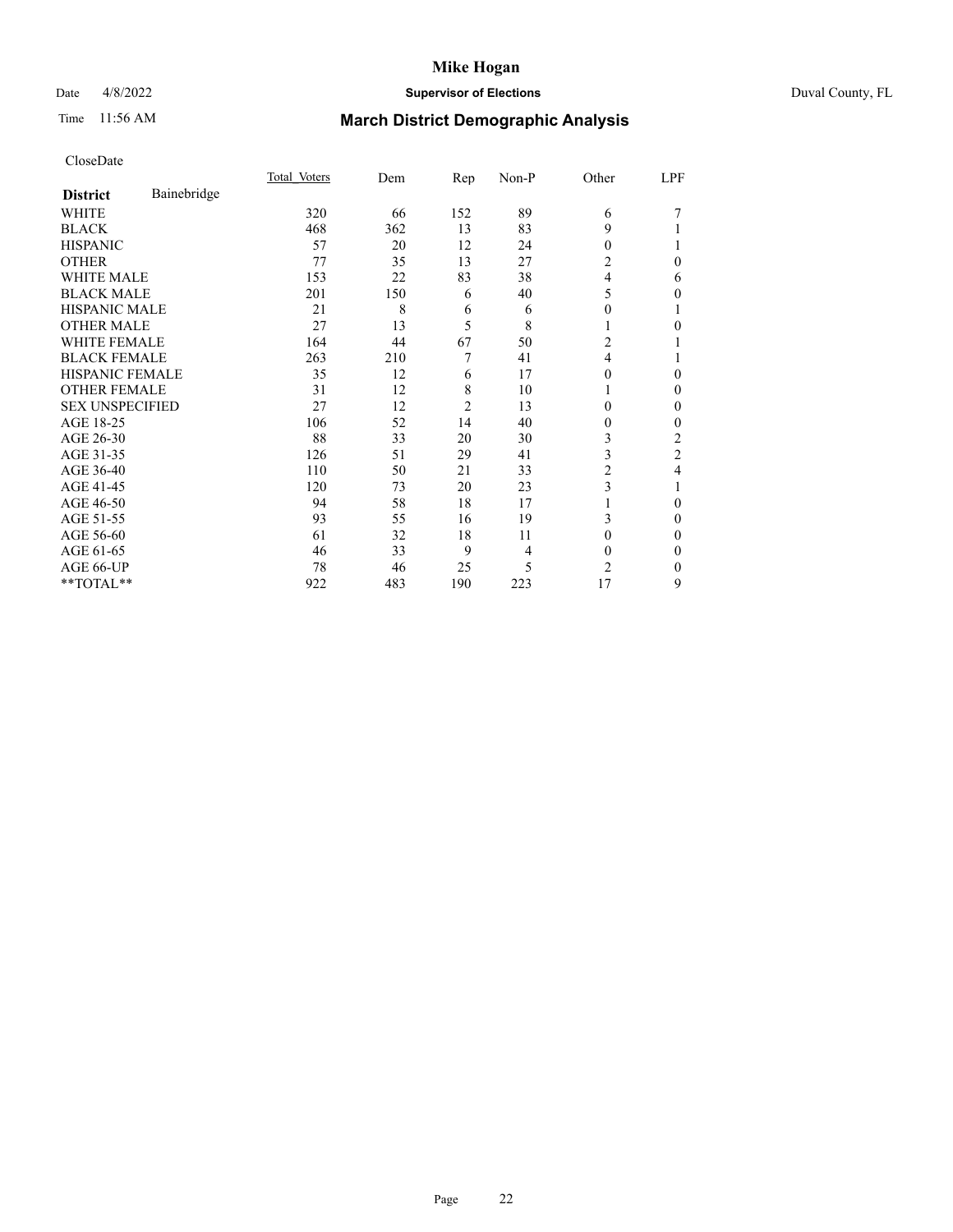## Date 4/8/2022 **Supervisor of Elections** Duval County, FL

# Time 11:56 AM **March District Demographic Analysis**

|                        |                          | Total Voters | Dem     | Rep     | $Non-P$ | Other | LPF   |
|------------------------|--------------------------|--------------|---------|---------|---------|-------|-------|
| <b>District</b>        | Congressional District 4 |              |         |         |         |       |       |
| WHITE                  |                          | 271,992      | 61,787  | 146,839 | 57,434  | 4,371 | 1,561 |
| <b>BLACK</b>           |                          | 44.239       | 32,487  | 2,186   | 8,879   | 625   | 62    |
| <b>HISPANIC</b>        |                          | 22,242       | 7,740   | 6,269   | 7.805   | 340   | 88    |
| <b>OTHER</b>           |                          | 36,168       | 10,438  | 10,862  | 14,149  | 563   | 156   |
| WHITE MALE             |                          | 128,201      | 23,932  | 72,033  | 29,196  | 2,001 | 1,039 |
| <b>BLACK MALE</b>      |                          | 19,176       | 12,867  | 1,254   | 4,694   | 330   | 31    |
| <b>HISPANIC MALE</b>   |                          | 10,086       | 3,131   | 3,085   | 3,684   | 133   | 53    |
| <b>OTHER MALE</b>      |                          | 14,420       | 3,740   | 4,576   | 5,810   | 219   | 75    |
| <b>WHITE FEMALE</b>    |                          | 141,125      | 37,275  | 73,476  | 27,524  | 2,342 | 508   |
| <b>BLACK FEMALE</b>    |                          | 24,440       | 19,189  | 903     | 4,028   | 290   | 30    |
| HISPANIC FEMALE        |                          | 11,753       | 4,464   | 3,090   | 3,964   | 203   | 32    |
| <b>OTHER FEMALE</b>    |                          | 16,483       | 5,445   | 5,035   | 5,682   | 265   | 56    |
| <b>SEX UNSPECIFIED</b> |                          | 8,954        | 2,409   | 2,704   | 3,682   | 116   | 43    |
| AGE 18-25              |                          | 38,591       | 12,142  | 13,101  | 12,051  | 1,064 | 233   |
| AGE 26-30              |                          | 35,756       | 10,883  | 12,457  | 11,304  | 816   | 296   |
| AGE 31-35              |                          | 36,035       | 11,292  | 12,934  | 10,753  | 685   | 371   |
| AGE 36-40              |                          | 32,775       | 10,014  | 12,102  | 9,849   | 525   | 285   |
| AGE 41-45              |                          | 29,352       | 8,846   | 11,276  | 8,572   | 454   | 204   |
| AGE 46-50              |                          | 28,260       | 8,336   | 12,184  | 7,139   | 445   | 156   |
| AGE 51-55              |                          | 30,788       | 8,446   | 15,110  | 6,700   | 421   | 111   |
| AGE 56-60              |                          | 32,471       | 8,946   | 16,986  | 6,058   | 411   | 70    |
| AGE 61-65              |                          | 31,371       | 9,148   | 16,620  | 5,170   | 371   | 62    |
| AGE 66-UP              |                          | 79,241       | 24,399  | 43,386  | 10,670  | 707   | 79    |
| **TOTAL**              |                          | 374,641      | 112,452 | 166,156 | 88,267  | 5,899 | 1,867 |
|                        |                          |              |         |         |         |       |       |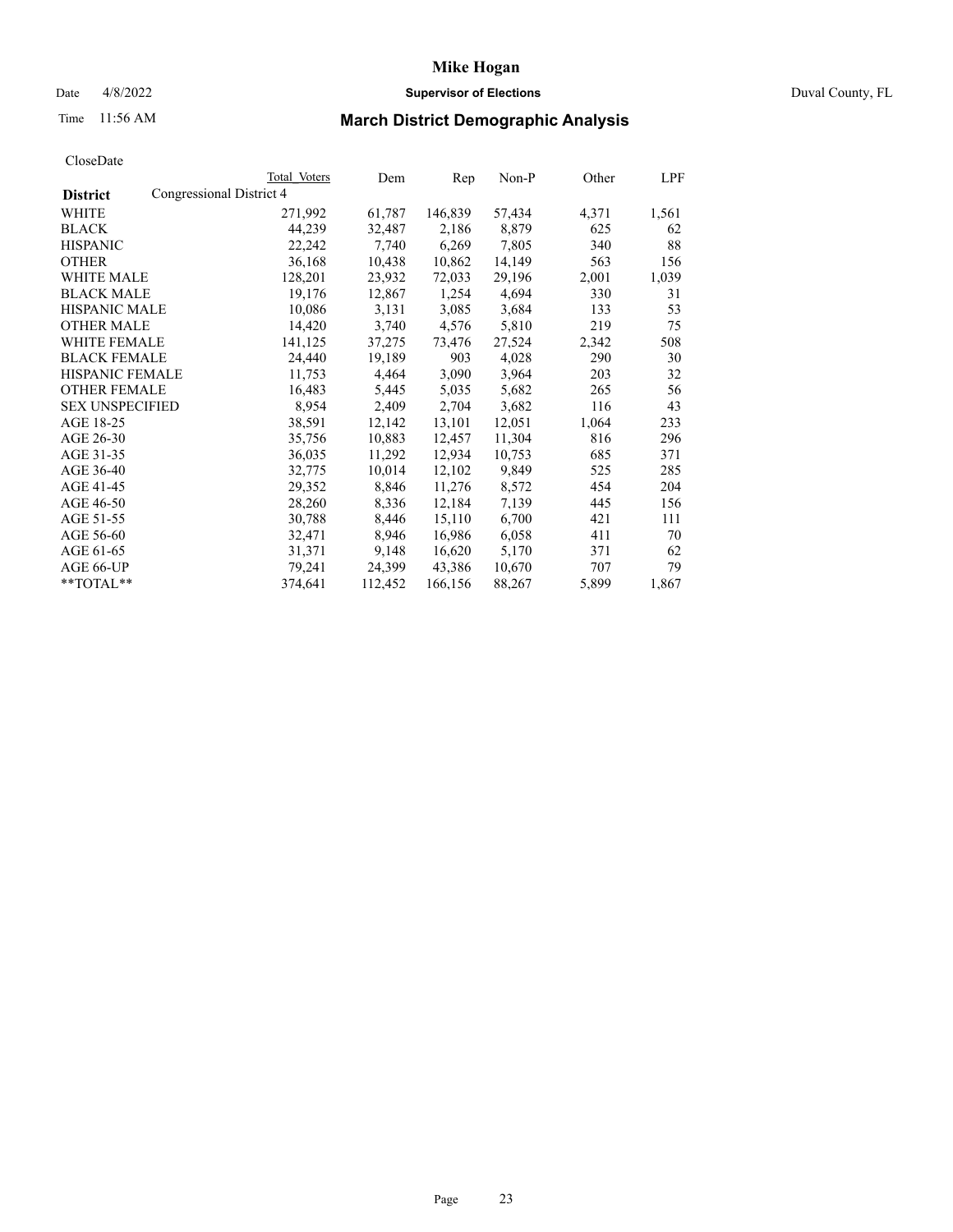## Date 4/8/2022 **Supervisor of Elections** Duval County, FL

# Time 11:56 AM **March District Demographic Analysis**

|                        |                          | Total Voters | Dem     | Rep    | Non-P  | Other | LPF |
|------------------------|--------------------------|--------------|---------|--------|--------|-------|-----|
| <b>District</b>        | Congressional District 5 |              |         |        |        |       |     |
| WHITE                  |                          | 97,539       | 23,278  | 49,674 | 22,239 | 1,751 | 597 |
| <b>BLACK</b>           |                          | 139,046      | 113,150 | 4,509  | 19,995 | 1,275 | 117 |
| <b>HISPANIC</b>        |                          | 16,660       | 6,702   | 3,359  | 6,292  | 250   | 57  |
| <b>OTHER</b>           |                          | 23,872       | 8,890   | 5,259  | 9,292  | 352   | 79  |
| WHITE MALE             |                          | 45,632       | 9,069   | 24,482 | 10,883 | 788   | 410 |
| <b>BLACK MALE</b>      |                          | 55,697       | 42,776  | 2,378  | 9,810  | 662   | 71  |
| <b>HISPANIC MALE</b>   |                          | 7,458        | 2,686   | 1,776  | 2,854  | 111   | 31  |
| <b>OTHER MALE</b>      |                          | 8,626        | 2,923   | 2,211  | 3,323  | 126   | 43  |
| <b>WHITE FEMALE</b>    |                          | 50,656       | 13,890  | 24,621 | 11,011 | 950   | 184 |
| <b>BLACK FEMALE</b>    |                          | 80,838       | 68,437  | 2,044  | 9,714  | 598   | 45  |
| <b>HISPANIC FEMALE</b> |                          | 8,838        | 3,853   | 1,525  | 3,301  | 134   | 25  |
| <b>OTHER FEMALE</b>    |                          | 10,672       | 4,452   | 2,436  | 3,591  | 166   | 27  |
| <b>SEX UNSPECIFIED</b> |                          | 8,696        | 3,933   | 1,328  | 3,328  | 93    | 14  |
| AGE 18-25              |                          | 32,300       | 16,346  | 4,698  | 10,437 | 707   | 112 |
| AGE 26-30              |                          | 27,411       | 13,595  | 4,639  | 8,544  | 483   | 150 |
| AGE 31-35              |                          | 27,997       | 14,838  | 4,850  | 7,698  | 442   | 169 |
| AGE 36-40              |                          | 24,716       | 13,436  | 4,497  | 6,282  | 373   | 128 |
| AGE 41-45              |                          | 22,239       | 12,383  | 4,271  | 5,174  | 324   | 87  |
| AGE 46-50              |                          | 21,413       | 11,907  | 4,816  | 4,320  | 309   | 61  |
| AGE 51-55              |                          | 22,668       | 12,620  | 5,765  | 3,960  | 268   | 55  |
| AGE 56-60              |                          | 24,301       | 13,643  | 6,850  | 3,547  | 235   | 26  |
| AGE 61-65              |                          | 23,491       | 13,500  | 6,754  | 3,032  | 180   | 25  |
| AGE 66-UP              |                          | 50,581       | 29,752  | 15,661 | 4,824  | 307   | 37  |
| $*$ TOTAL $*$          |                          | 277,117      | 152,020 | 62,801 | 57,818 | 3,628 | 850 |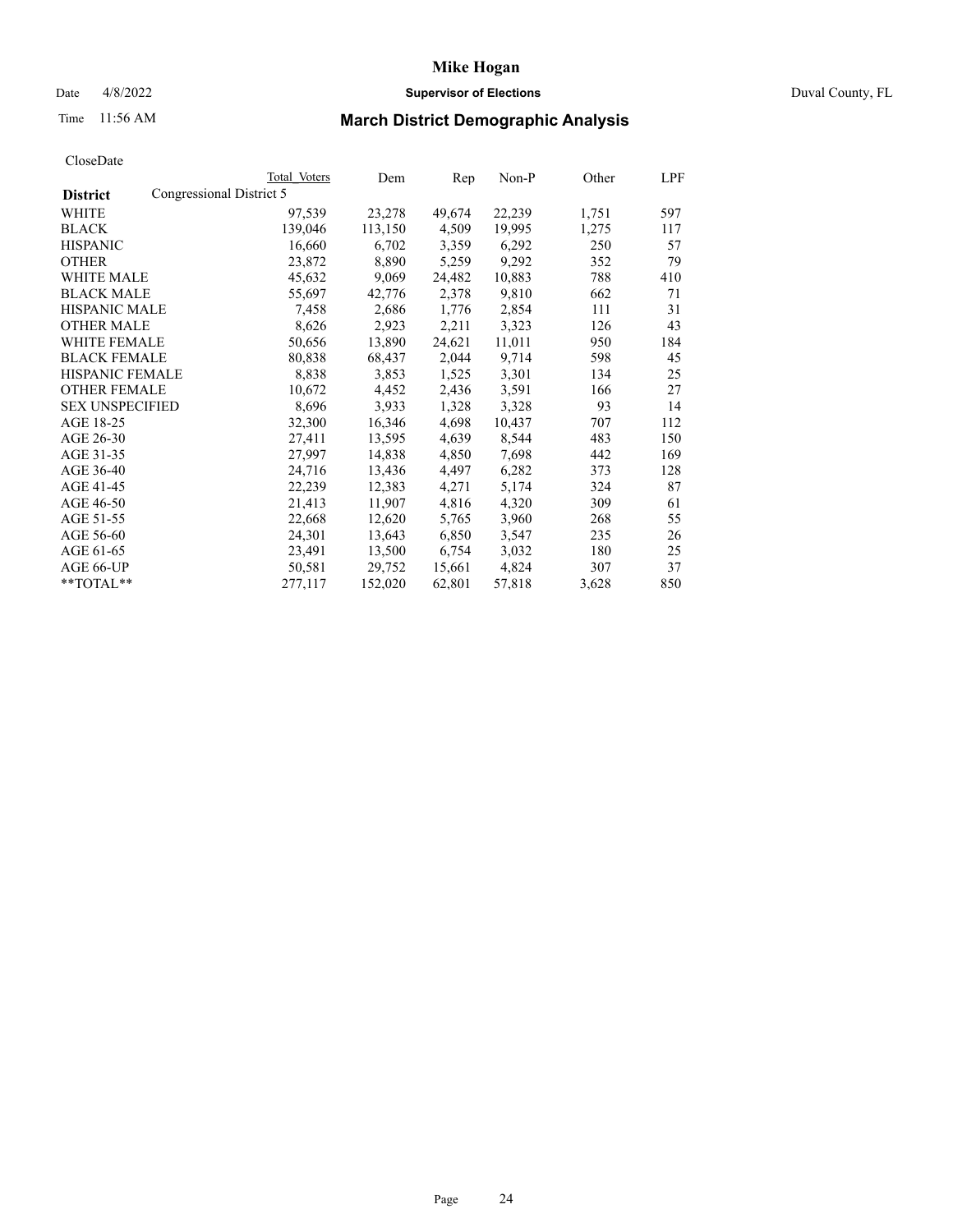## Date 4/8/2022 **Supervisor of Elections** Duval County, FL

# Time 11:56 AM **March District Demographic Analysis**

|                        |              | Total Voters | Dem     | Rep     | $Non-P$ | Other | LPF   |
|------------------------|--------------|--------------|---------|---------|---------|-------|-------|
| <b>District</b>        | Duval County |              |         |         |         |       |       |
| WHITE                  |              | 336,928      | 76,839  | 179,988 | 72,536  | 5,583 | 1,982 |
| <b>BLACK</b>           |              | 181,695      | 144,439 | 6,594   | 28,604  | 1,883 | 175   |
| <b>HISPANIC</b>        |              | 37,986       | 14,133  | 9,299   | 13,846  | 568   | 140   |
| <b>OTHER</b>           |              | 58,014       | 18,791  | 15,415  | 22,720  | 872   | 216   |
| <b>WHITE MALE</b>      |              | 158,225      | 29,850  | 88,223  | 36,304  | 2,523 | 1,325 |
| <b>BLACK MALE</b>      |              | 74,190       | 55,178  | 3,575   | 14,355  | 982   | 100   |
| <b>HISPANIC MALE</b>   |              | 17,161       | 5,721   | 4,706   | 6,411   | 240   | 83    |
| <b>OTHER MALE</b>      |              | 22,282       | 6,484   | 6,511   | 8,851   | 325   | 111   |
| <b>WHITE FEMALE</b>    |              | 175,071      | 46,153  | 90,014  | 35,242  | 3,020 | 642   |
| <b>BLACK FEMALE</b>    |              | 104,401      | 86,914  | 2,905   | 13,628  | 881   | 73    |
| HISPANIC FEMALE        |              | 20,072       | 8,107   | 4,449   | 7,144   | 319   | 53    |
| <b>OTHER FEMALE</b>    |              | 26,309       | 9,627   | 7,157   | 9,035   | 415   | 75    |
| <b>SEX UNSPECIFIED</b> |              | 16,907       | 6,167   | 3,756   | 6,732   | 201   | 51    |
| AGE 18-25              |              | 67,723       | 27,595  | 16,525  | 21,612  | 1,663 | 328   |
| AGE 26-30              |              | 59,860       | 23,637  | 15,721  | 18,854  | 1,229 | 419   |
| AGE 31-35              |              | 60,687       | 25,254  | 16,441  | 17,427  | 1,057 | 508   |
| AGE 36-40              |              | 54,371       | 22,638  | 15,323  | 15,190  | 839   | 381   |
| AGE 41-45              |              | 48,817       | 20,478  | 14,412  | 12,929  | 731   | 267   |
| AGE 46-50              |              | 47,073       | 19,587  | 15,786  | 10,788  | 714   | 198   |
| AGE 51-55              |              | 50,438       | 20,407  | 19,227  | 10,011  | 648   | 145   |
| AGE 56-60              |              | 53,433       | 21,790  | 21,980  | 8,993   | 588   | 82    |
| AGE 61-65              |              | 51,412       | 21,675  | 21,502  | 7,650   | 506   | 79    |
| AGE 66-UP              |              | 120,808      | 51,141  | 54,379  | 14,251  | 931   | 106   |
| **TOTAL**              |              | 614,623      | 254,202 | 211,296 | 137,706 | 8,906 | 2,513 |
|                        |              |              |         |         |         |       |       |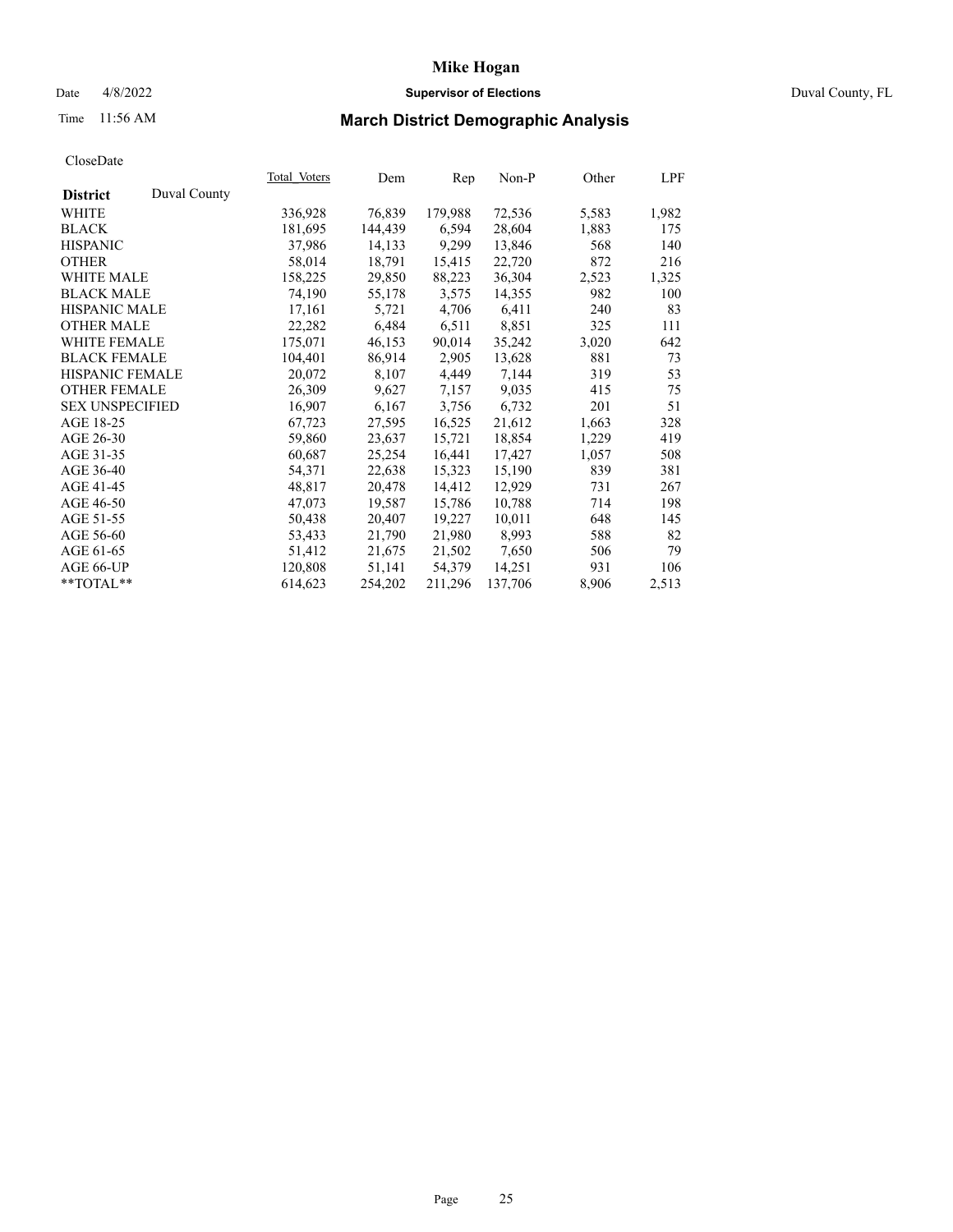## Date 4/8/2022 **Supervisor of Elections** Duval County, FL

# Time 11:56 AM **March District Demographic Analysis**

|                        |                | <b>Total Voters</b> | Dem   | Rep   | $Non-P$ | Other          | LPF            |
|------------------------|----------------|---------------------|-------|-------|---------|----------------|----------------|
| <b>District</b>        | Atlantic Beach |                     |       |       |         |                |                |
| WHITE                  |                | 9,434               | 2,683 | 4,461 | 2,099   | 145            | 46             |
| <b>BLACK</b>           |                | 752                 | 570   | 42    | 131     |                | 2              |
| <b>HISPANIC</b>        |                | 295                 | 115   | 90    | 85      | 5              | $\theta$       |
| <b>OTHER</b>           |                | 622                 | 180   | 212   | 211     | 15             | 4              |
| <b>WHITE MALE</b>      |                | 4,434               | 1,005 | 2,236 | 1,093   | 68             | 32             |
| <b>BLACK MALE</b>      |                | 325                 | 218   | 28    | 75      | 3              | 1              |
| <b>HISPANIC MALE</b>   |                | 130                 | 38    | 43    | 49      | $\theta$       | $\theta$       |
| <b>OTHER MALE</b>      |                | 220                 | 53    | 82    | 80      | $\overline{4}$ | 1              |
| <b>WHITE FEMALE</b>    |                | 4,936               | 1,656 | 2,198 | 992     | 76             | 14             |
| <b>BLACK FEMALE</b>    |                | 415                 | 343   | 14    | 53      | 4              | 1              |
| <b>HISPANIC FEMALE</b> |                | 161                 | 76    | 44    | 36      | 5              | $\mathbf{0}$   |
| <b>OTHER FEMALE</b>    |                | 255                 | 90    | 87    | 69      | 7              | $\overline{c}$ |
| <b>SEX UNSPECIFIED</b> |                | 227                 | 69    | 73    | 79      | 5              | 1              |
| AGE 18-25              |                | 960                 | 314   | 350   | 262     | 30             | 4              |
| AGE 26-30              |                | 846                 | 253   | 315   | 257     | 19             | $\overline{c}$ |
| AGE 31-35              |                | 859                 | 278   | 274   | 278     | 22             | 7              |
| AGE 36-40              |                | 858                 | 257   | 291   | 280     | 19             | 11             |
| AGE 41-45              |                | 786                 | 257   | 274   | 239     | 8              | 8              |
| AGE 46-50              |                | 754                 | 221   | 310   | 208     | 11             | 4              |
| AGE 51-55              |                | 856                 | 223   | 430   | 187     | 9              | 7              |
| AGE 56-60              |                | 1,046               | 279   | 546   | 205     | 12             | 4              |
| AGE 61-65              |                | 1,035               | 344   | 527   | 150     | 12             | $\overline{c}$ |
| AGE 66-UP              |                | 3,103               | 1,122 | 1,488 | 460     | 30             | 3              |
| $*$ $TOTAL**$          |                | 11,103              | 3,548 | 4,805 | 2,526   | 172            | 52             |
|                        |                |                     |       |       |         |                |                |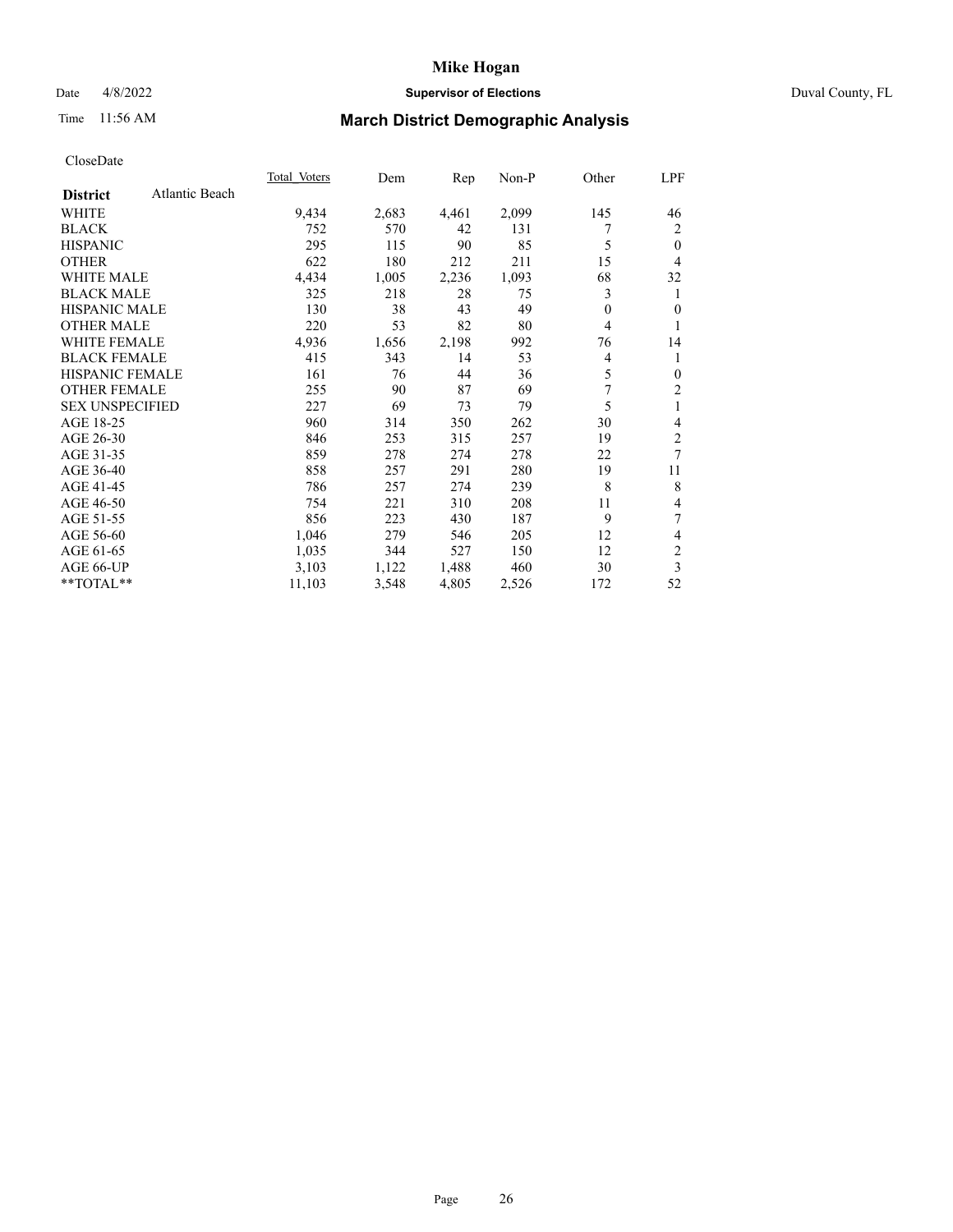## Date 4/8/2022 **Supervisor of Elections** Duval County, FL

# Time 11:56 AM **March District Demographic Analysis**

|                        |         | Total Voters | Dem            | Rep            | Non-P          | Other    | LPF      |
|------------------------|---------|--------------|----------------|----------------|----------------|----------|----------|
| <b>District</b>        | Baldwin |              |                |                |                |          |          |
| WHITE                  |         | 688          | 111            | 424            | 137            | 14       | 2        |
| <b>BLACK</b>           |         | 235          | 210            | 8              | 17             | $\Omega$ | $\theta$ |
| <b>HISPANIC</b>        |         | 12           | 4              | 6              | $\overline{c}$ | 0        | 0        |
| <b>OTHER</b>           |         | 30           | 7              | 12             | 10             |          | 0        |
| WHITE MALE             |         | 307          | 48             | 189            | 61             | 9        | 0        |
| <b>BLACK MALE</b>      |         | 82           | 70             | 5              |                | 0        | 0        |
| <b>HISPANIC MALE</b>   |         | 5            | $\overline{2}$ | $\overline{2}$ |                | $_{0}$   | 0        |
| <b>OTHER MALE</b>      |         | 11           | 4              | 4              | 3              | 0        | 0        |
| <b>WHITE FEMALE</b>    |         | 371          | 62             | 230            | 72             | 5        | 2        |
| <b>BLACK FEMALE</b>    |         | 147          | 136            | 3              | 8              | 0        | $\theta$ |
| <b>HISPANIC FEMALE</b> |         |              | 2              | 4              |                | $_{0}$   | 0        |
| <b>OTHER FEMALE</b>    |         | 9            | $\overline{2}$ | 5              |                |          | 0        |
| <b>SEX UNSPECIFIED</b> |         | 26           | 6              | 8              | 12             | 0        | 0        |
| AGE 18-25              |         | 91           | 29             | 31             | 28             | 3        | 0        |
| AGE 26-30              |         | 85           | 24             | 43             | 15             | 3        | 0        |
| AGE 31-35              |         | 72           | 21             | 33             | 17             | 0        |          |
| AGE 36-40              |         | 86           | 21             | 47             | 18             | 0        | 0        |
| AGE 41-45              |         | 64           | 21             | 31             | 9              | 3        | 0        |
| AGE 46-50              |         | 69           | 22             | 31             | 14             |          |          |
| AGE 51-55              |         | 80           | 24             | 46             | 9              |          | 0        |
| AGE 56-60              |         | 81           | 28             | 33             | 18             | 2        | 0        |
| AGE 61-65              |         | 92           | 35             | 42             | 14             |          | 0        |
| AGE 66-UP              |         | 245          | 107            | 113            | 24             |          | 0        |
| **TOTAL**              |         | 965          | 332            | 450            | 166            | 15       | 2        |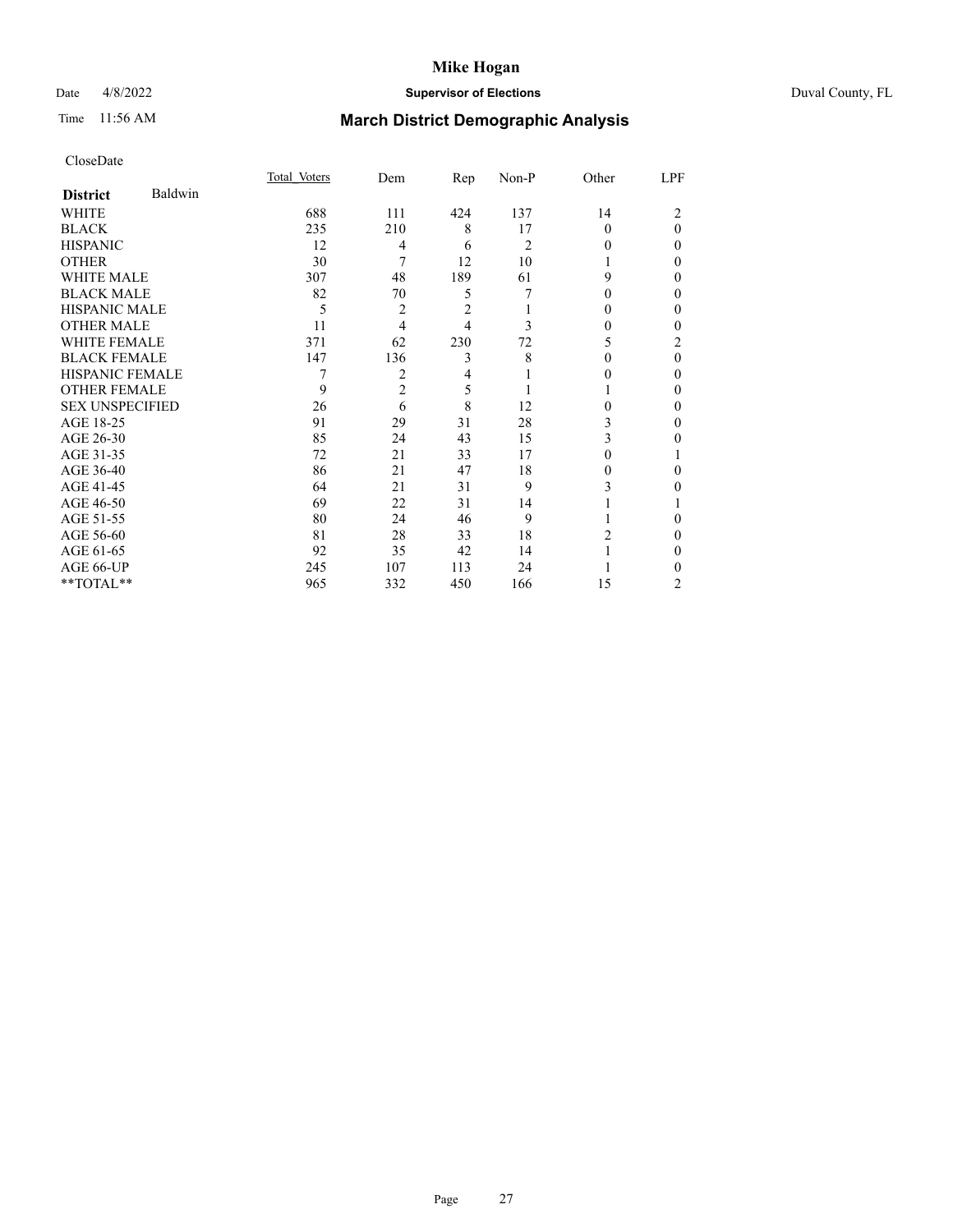## Date 4/8/2022 **Supervisor of Elections** Duval County, FL

# Time 11:56 AM **March District Demographic Analysis**

|                                       | Total Voters | Dem   | Rep   | Non-P | Other          | LPF            |
|---------------------------------------|--------------|-------|-------|-------|----------------|----------------|
| Jacksonville Beach<br><b>District</b> |              |       |       |       |                |                |
| WHITE                                 | 17,110       | 4,044 | 8,941 | 3,734 | 293            | 98             |
| <b>BLACK</b>                          | 541          | 387   | 40    | 106   | 6              | 2              |
| <b>HISPANIC</b>                       | 489          | 147   | 188   | 136   | 15             | 3              |
| <b>OTHER</b>                          | 1,099        | 276   | 391   | 400   | 24             | 8              |
| WHITE MALE                            | 8,315        | 1,604 | 4,503 | 1,995 | 142            | 71             |
| <b>BLACK MALE</b>                     | 240          | 158   | 19    | 58    | 4              | 1              |
| <b>HISPANIC MALE</b>                  | 199          | 43    | 91    | 62    | 2              | 1              |
| <b>OTHER MALE</b>                     | 433          | 97    | 158   | 162   | 13             | 3              |
| WHITE FEMALE                          | 8,639        | 2,409 | 4,351 | 1,703 | 151            | 25             |
| <b>BLACK FEMALE</b>                   | 289          | 221   | 19    | 46    | $\overline{2}$ | 1              |
| <b>HISPANIC FEMALE</b>                | 284          | 103   | 95    | 71    | 13             | $\overline{c}$ |
| <b>OTHER FEMALE</b>                   | 459          | 138   | 180   | 131   | 8              | $\overline{2}$ |
| <b>SEX UNSPECIFIED</b>                | 380          | 81    | 144   | 147   | 3              | 5              |
| AGE 18-25                             | 1,605        | 414   | 697   | 433   | 56             | 5              |
| AGE 26-30                             | 1,872        | 430   | 814   | 568   | 36             | 24             |
| AGE 31-35                             | 1,912        | 454   | 828   | 572   | 38             | 20             |
| AGE 36-40                             | 1,619        | 397   | 695   | 479   | 34             | 14             |
| AGE 41-45                             | 1,472        | 354   | 641   | 438   | 27             | 12             |
| AGE 46-50                             | 1,308        | 309   | 648   | 323   | 19             | 9              |
| AGE 51-55                             | 1,593        | 303   | 910   | 348   | 24             | 8              |
| AGE 56-60                             | 1,737        | 391   | 1,001 | 305   | 32             | $\,$ 8 $\,$    |
| AGE 61-65                             | 1,783        | 468   | 989   | 292   | 29             | 5              |
| AGE 66-UP                             | 4,338        | 1,334 | 2,337 | 618   | 43             | 6              |
| **TOTAL**                             | 19,239       | 4,854 | 9,560 | 4,376 | 338            | 111            |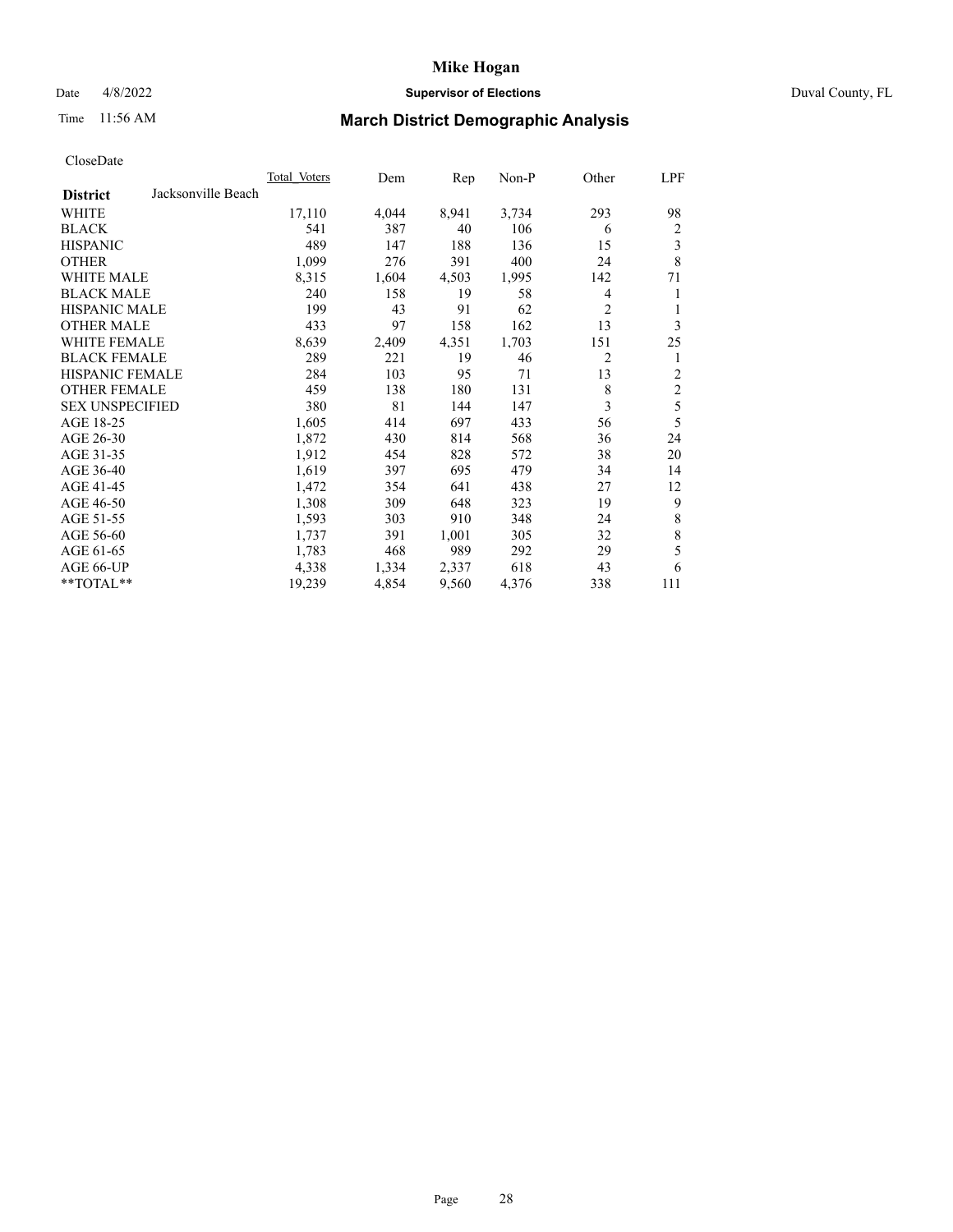## Date 4/8/2022 **Supervisor of Elections** Duval County, FL

# Time 11:56 AM **March District Demographic Analysis**

|                        |               | Total Voters | Dem   | $\mathbf{Rep}$ | Non-P | Other          | LPF            |
|------------------------|---------------|--------------|-------|----------------|-------|----------------|----------------|
| <b>District</b>        | Neptune Beach |              |       |                |       |                |                |
| WHITE                  |               | 5,371        | 1,388 | 2,699          | 1,167 | 87             | 30             |
| <b>BLACK</b>           |               | 62           | 31    | 11             | 16    | 4              | $\overline{0}$ |
| <b>HISPANIC</b>        |               | 120          | 43    | 45             | 28    | 2              | 2              |
| <b>OTHER</b>           |               | 275          | 74    | 91             | 100   | 3              | 7              |
| WHITE MALE             |               | 2,552        | 494   | 1,364          | 626   | 47             | 21             |
| <b>BLACK MALE</b>      |               | 36           | 19    | 5              | 9     | 3              | 0              |
| <b>HISPANIC MALE</b>   |               | 49           | 13    | 19             | 15    | $\overline{c}$ | 0              |
| <b>OTHER MALE</b>      |               | 100          | 25    | 32             | 37    | 3              | 3              |
| <b>WHITE FEMALE</b>    |               | 2,764        | 885   | 1,304          | 526   | 40             | 9              |
| <b>BLACK FEMALE</b>    |               | 26           | 12    | 6              |       | 1              | 0              |
| <b>HISPANIC FEMALE</b> |               | 67           | 29    | 23             | 13    | 0              | 2              |
| <b>OTHER FEMALE</b>    |               | 123          | 40    | 42             | 37    | $\Omega$       | 4              |
| <b>SEX UNSPECIFIED</b> |               | 110          | 19    | 51             | 40    | $\theta$       | 0              |
| AGE 18-25              |               | 512          | 136   | 196            | 153   | 19             | 8              |
| AGE 26-30              |               | 504          | 134   | 203            | 154   | 12             | 1              |
| AGE 31-35              |               | 502          | 123   | 208            | 157   | 10             | 4              |
| AGE 36-40              |               | 557          | 137   | 243            | 164   | 6              | 7              |
| AGE 41-45              |               | 452          | 119   | 189            | 131   | 9              | 4              |
| AGE 46-50              |               | 469          | 104   | 225            | 126   | 9              | 5              |
| AGE 51-55              |               | 489          | 109   | 262            | 105   |                | 6              |
| AGE 56-60              |               | 475          | 101   | 276            | 84    | 12             | $\overline{c}$ |
| AGE 61-65              |               | 540          | 126   | 314            | 96    | 3              |                |
| AGE 66-UP              |               | 1,328        | 447   | 730            | 141   | 9              |                |
| **TOTAL**              |               | 5,828        | 1,536 | 2,846          | 1,311 | 96             | 39             |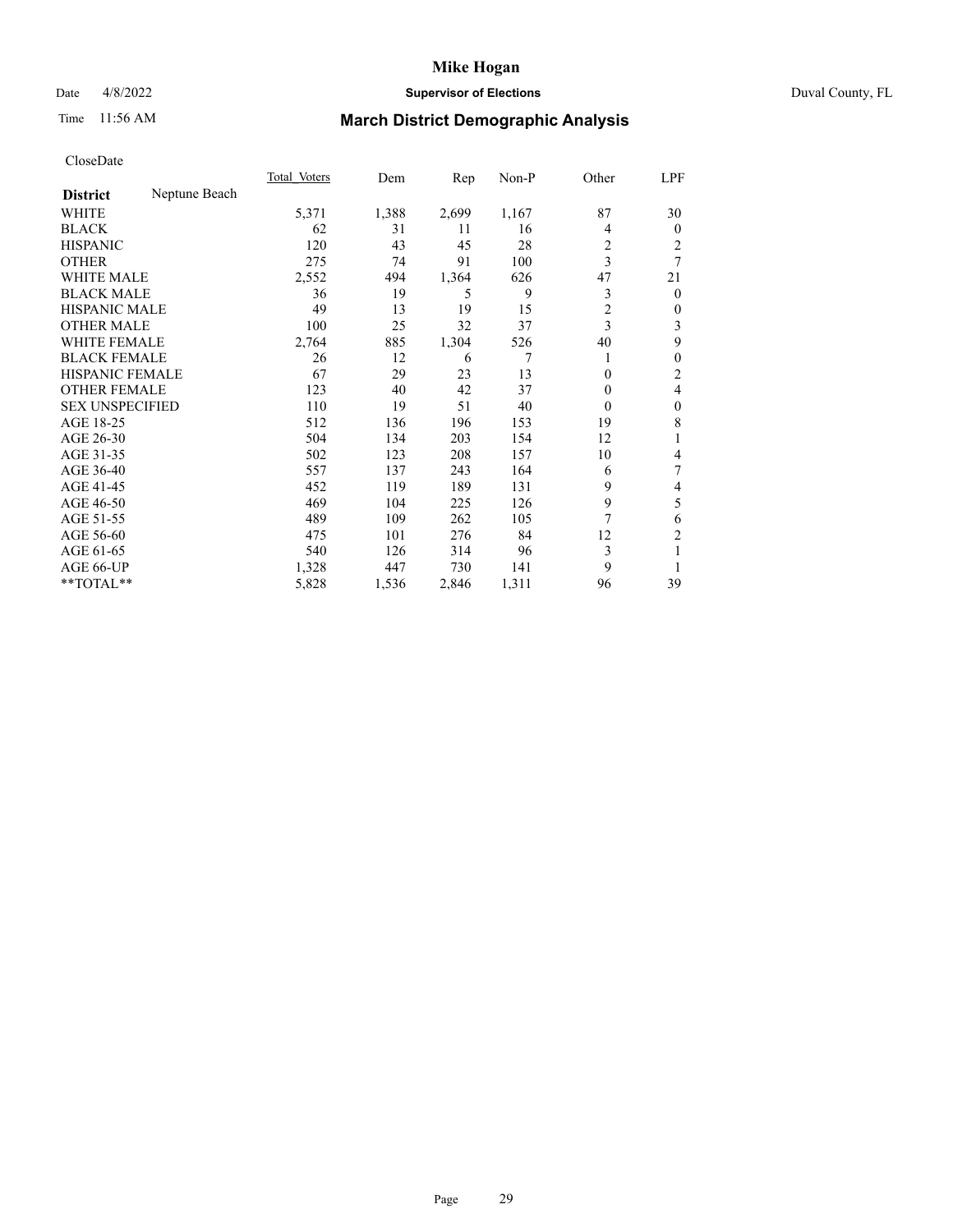## Date 4/8/2022 **Supervisor of Elections** Duval County, FL

# Time 11:56 AM **March District Demographic Analysis**

|                        |                   | Total Voters | Dem    | Rep    | Non-P  | Other | LPF            |
|------------------------|-------------------|--------------|--------|--------|--------|-------|----------------|
| <b>District</b>        | House District 11 |              |        |        |        |       |                |
| WHITE                  |                   | 56,185       | 12,491 | 30,293 | 12,182 | 919   | 300            |
| <b>BLACK</b>           |                   | 5,821        | 4,196  | 337    | 1,179  | 98    | 11             |
| <b>HISPANIC</b>        |                   | 2,723        | 894    | 879    | 884    | 52    | 14             |
| <b>OTHER</b>           |                   | 4,759        | 1,222  | 1,665  | 1,763  | 77    | 32             |
| WHITE MALE             |                   | 27,095       | 4,790  | 15,284 | 6,377  | 443   | 201            |
| <b>BLACK MALE</b>      |                   | 2,654        | 1,728  | 195    | 670    | 53    | 8              |
| <b>HISPANIC MALE</b>   |                   | 1,229        | 340    | 444    | 419    | 18    | 8              |
| <b>OTHER MALE</b>      |                   | 1,837        | 430    | 680    | 683    | 30    | 14             |
| WHITE FEMALE           |                   | 28,563       | 7,589  | 14,733 | 5,673  | 471   | 97             |
| <b>BLACK FEMALE</b>    |                   | 3,075        | 2,402  | 140    | 486    | 45    | $\overline{2}$ |
| <b>HISPANIC FEMALE</b> |                   | 1,446        | 537    | 419    | 451    | 33    | 6              |
| <b>OTHER FEMALE</b>    |                   | 2,077        | 612    | 758    | 662    | 33    | 12             |
| <b>SEX UNSPECIFIED</b> |                   | 1,510        | 375    | 521    | 585    | 20    | 9              |
| AGE 18-25              |                   | 6,368        | 1,816  | 2,403  | 1,929  | 180   | 40             |
| AGE 26-30              |                   | 6,118        | 1,555  | 2,422  | 1,957  | 131   | 53             |
| AGE 31-35              |                   | 6,392        | 1,695  | 2,584  | 1,928  | 128   | 57             |
| AGE 36-40              |                   | 6,099        | 1,646  | 2,428  | 1,847  | 116   | 62             |
| AGE 41-45              |                   | 5,532        | 1,507  | 2,279  | 1,610  | 95    | 41             |
| AGE 46-50              |                   | 5,240        | 1,377  | 2,477  | 1,276  | 81    | 29             |
| AGE 51-55              |                   | 5,764        | 1,374  | 3,055  | 1,217  | 90    | 28             |
| AGE 56-60              |                   | 6,269        | 1,510  | 3,554  | 1,102  | 86    | 17             |
| AGE 61-65              |                   | 6,229        | 1,654  | 3,452  | 1,013  | 97    | 13             |
| AGE 66-UP              |                   | 15,477       | 4,669  | 8,520  | 2,129  | 142   | 17             |
| **TOTAL**              |                   | 69,488       | 18,803 | 33,174 | 16,008 | 1,146 | 357            |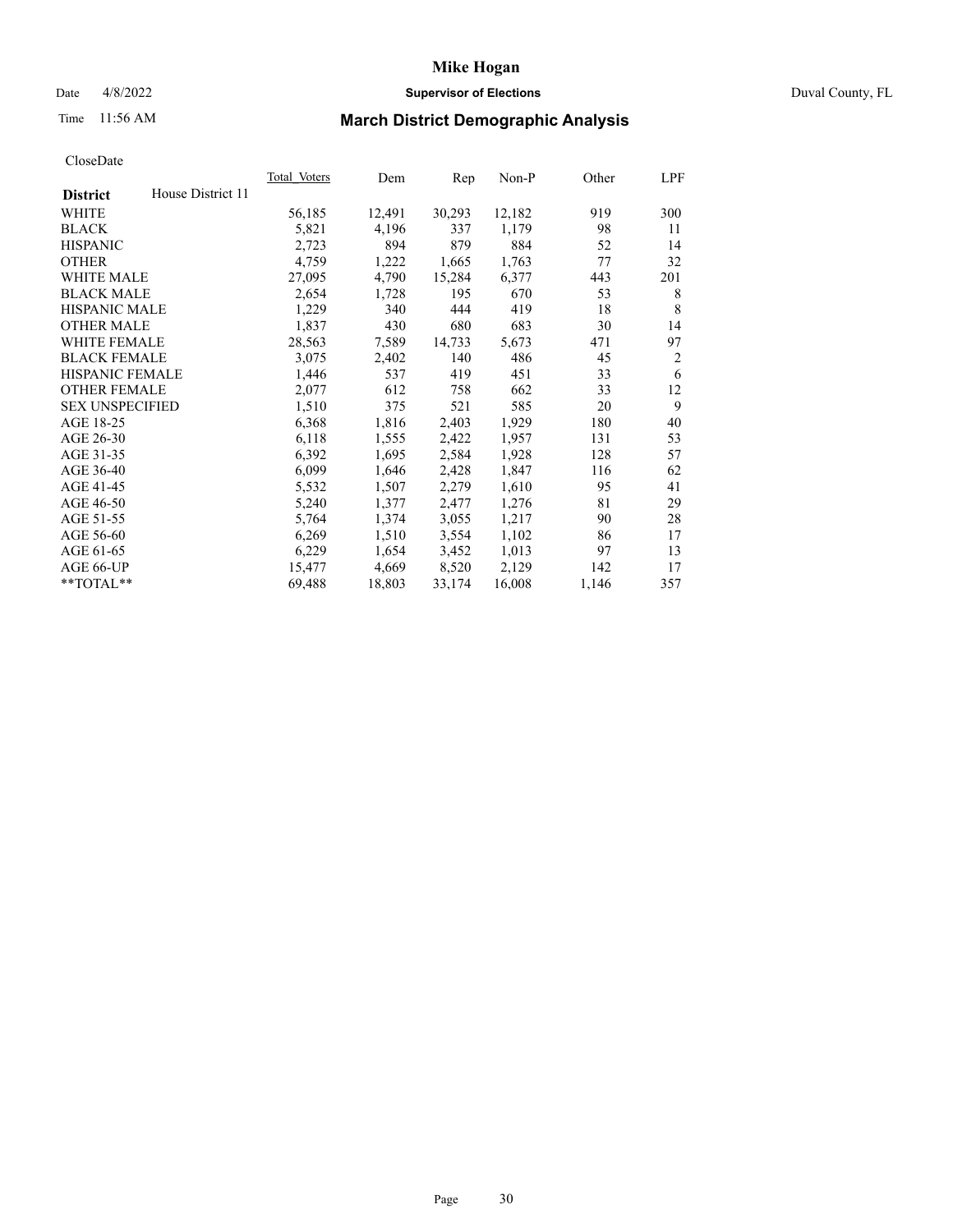## Date 4/8/2022 **Supervisor of Elections** Duval County, FL

# Time 11:56 AM **March District Demographic Analysis**

|                        |                   | Total Voters | Dem    | Rep    | Non-P  | Other | LPF |
|------------------------|-------------------|--------------|--------|--------|--------|-------|-----|
| <b>District</b>        | House District 12 |              |        |        |        |       |     |
| WHITE                  |                   | 73,785       | 15,854 | 39,209 | 17,030 | 1,260 | 432 |
| <b>BLACK</b>           |                   | 16,378       | 12,059 | 794    | 3,283  | 220   | 22  |
| <b>HISPANIC</b>        |                   | 8,780        | 3,131  | 2,282  | 3,204  | 129   | 34  |
| <b>OTHER</b>           |                   | 14,669       | 4,164  | 4,356  | 5,894  | 208   | 47  |
| WHITE MALE             |                   | 34,831       | 6,039  | 19,360 | 8,536  | 596   | 300 |
| <b>BLACK MALE</b>      |                   | 7,029        | 4,767  | 459    | 1,675  | 112   | 16  |
| <b>HISPANIC MALE</b>   |                   | 3,915        | 1,221  | 1,115  | 1,502  | 58    | 19  |
| <b>OTHER MALE</b>      |                   | 5,883        | 1,534  | 1,870  | 2,371  | 86    | 22  |
| <b>WHITE FEMALE</b>    |                   | 38,119       | 9,631  | 19,459 | 8,250  | 653   | 126 |
| <b>BLACK FEMALE</b>    |                   | 9,054        | 7,089  | 318    | 1,535  | 106   | 6   |
| <b>HISPANIC FEMALE</b> |                   | 4,677        | 1,844  | 1,130  | 1,620  | 70    | 13  |
| <b>OTHER FEMALE</b>    |                   | 6,812        | 2,161  | 2,062  | 2,474  | 97    | 18  |
| <b>SEX UNSPECIFIED</b> |                   | 3,290        | 922    | 868    | 1,446  | 39    | 15  |
| AGE 18-25              |                   | 13,028       | 4,384  | 3,894  | 4,294  | 372   | 84  |
| AGE 26-30              |                   | 11,651       | 3,634  | 3,682  | 3,975  | 271   | 89  |
| AGE 31-35              |                   | 11,104       | 3,544  | 3,720  | 3,523  | 214   | 103 |
| AGE 36-40              |                   | 9,945        | 3,006  | 3,425  | 3,274  | 164   | 76  |
| AGE 41-45              |                   | 9,138        | 2,752  | 3,343  | 2,856  | 141   | 46  |
| AGE 46-50              |                   | 8,612        | 2,632  | 3,495  | 2,295  | 139   | 51  |
| AGE 51-55              |                   | 9,303        | 2,759  | 4,257  | 2,148  | 106   | 33  |
| AGE 56-60              |                   | 9,922        | 2,887  | 4,903  | 1,990  | 124   | 18  |
| AGE 61-65              |                   | 9,272        | 2,850  | 4,545  | 1,754  | 102   | 21  |
| AGE 66-UP              |                   | 21,637       | 6,760  | 11,377 | 3,302  | 184   | 14  |
| $*$ TOTAL $*$          |                   | 113,612      | 35,208 | 46,641 | 29,411 | 1,817 | 535 |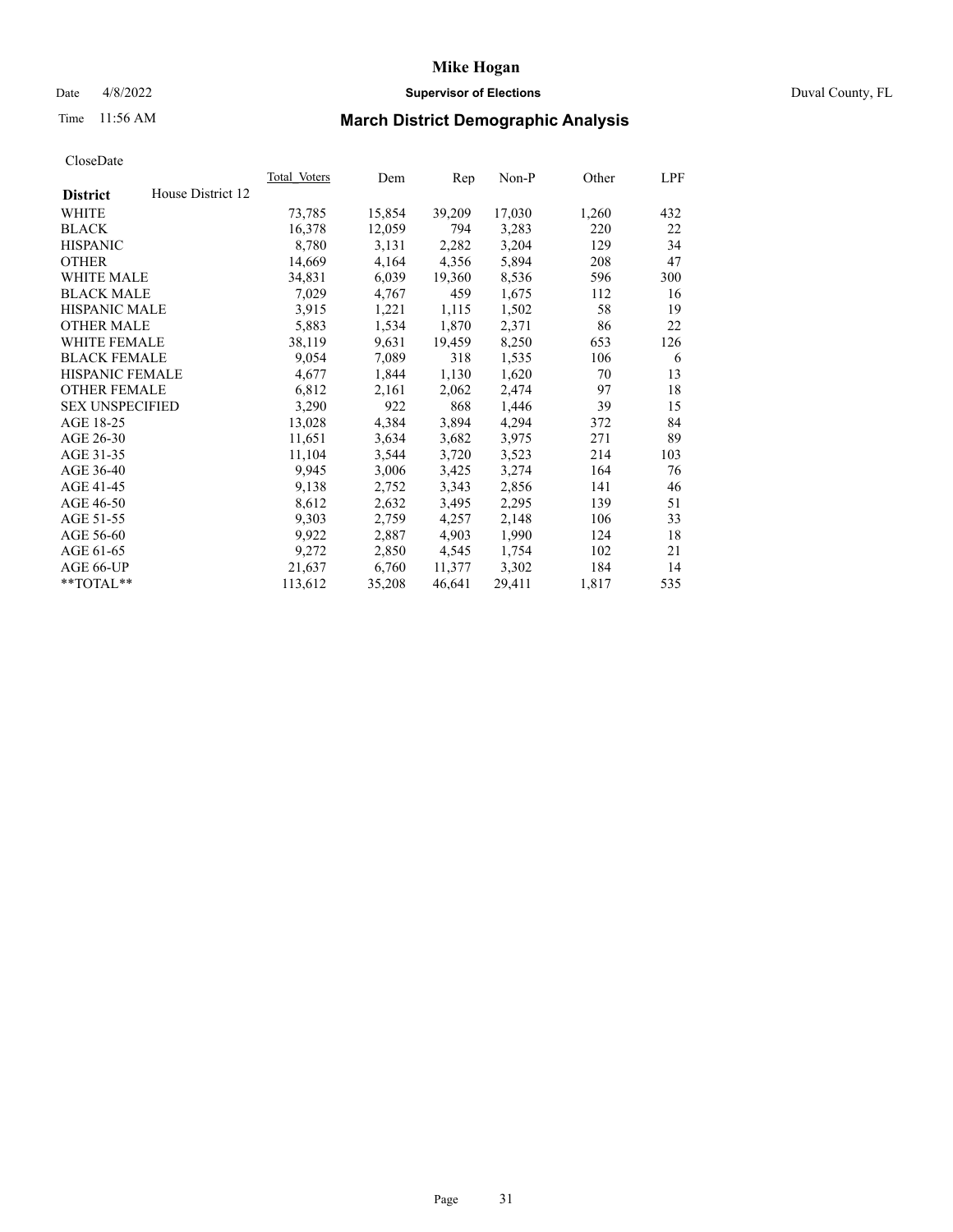## Date 4/8/2022 **Supervisor of Elections** Duval County, FL

# Time 11:56 AM **March District Demographic Analysis**

| <b>Total Voters</b> | Dem    | Rep    | $Non-P$ | Other | LPF |
|---------------------|--------|--------|---------|-------|-----|
|                     |        |        |         |       |     |
| 38,491              | 10,662 | 18,205 | 8,715   | 666   | 243 |
| 50,295              | 41,075 | 1,640  | 7,115   | 416   | 49  |
| 5,861               | 2,386  | 1,264  | 2,100   | 88    | 23  |
| 8,782               | 3,473  | 1,678  | 3,491   | 111   | 29  |
| 18,117              | 4,286  | 9,003  | 4,381   | 287   | 160 |
| 20,211              | 15,669 | 830    | 3,474   | 209   | 29  |
| 2,605               | 974    | 637    | 946     | 34    | 14  |
| 3,084               | 1,099  | 682    | 1,249   | 39    | 15  |
| 19,842              | 6,230  | 8,977  | 4,178   | 375   | 82  |
| 29,084              | 24,642 | 773    | 3,450   | 200   | 19  |
| 3,119               | 1,348  | 605    | 1,105   | 52    | 9   |
| 3,771               | 1,739  | 751    | 1,221   | 50    | 10  |
| 3,595               | 1,608  | 529    | 1,417   | 35    | 6   |
| 11,622              | 5,937  | 1,708  | 3,706   | 225   | 46  |
| 10,210              | 5,208  | 1,642  | 3,153   | 158   | 49  |
| 10,687              | 5,753  | 1,848  | 2,856   | 161   | 69  |
| 9,286               | 4,958  | 1,717  | 2,424   | 132   | 55  |
| 7,943               | 4,401  | 1,494  | 1,897   | 118   | 33  |
| 7,632               | 4,175  | 1,720  | 1,594   | 115   | 28  |
| 8,064               | 4,511  | 2,032  | 1,403   | 95    | 23  |
| 8,911               | 5,098  | 2,395  | 1,321   | 86    | 11  |
| 9,021               | 5,391  | 2,378  | 1,156   | 81    | 15  |
| 20,053              | 12,164 | 5,853  | 1,911   | 110   | 15  |
| 103,429             | 57,596 | 22,787 | 21,421  | 1,281 | 344 |
|                     |        |        |         |       |     |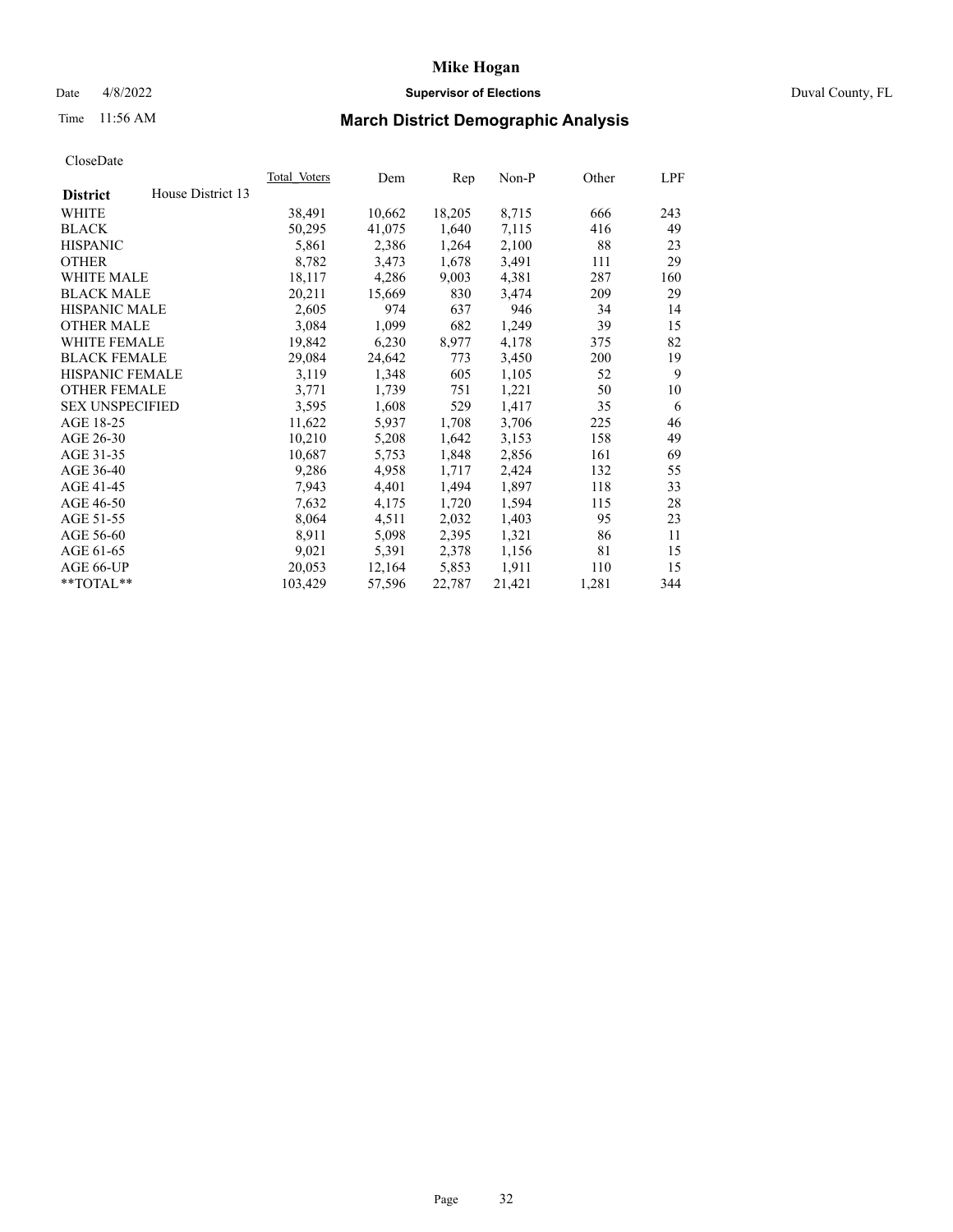## Date 4/8/2022 **Supervisor of Elections** Duval County, FL

# Time 11:56 AM **March District Demographic Analysis**

|                                      | <b>Total Voters</b> | Dem    | Rep    | $Non-P$ | Other | LPF |
|--------------------------------------|---------------------|--------|--------|---------|-------|-----|
| House District 14<br><b>District</b> |                     |        |        |         |       |     |
| WHITE                                | 41,806              | 9,685  | 22,013 | 9,077   | 751   | 280 |
| <b>BLACK</b>                         | 61,849              | 51,298 | 1,860  | 8,166   | 483   | 42  |
| <b>HISPANIC</b>                      | 4,801               | 1,978  | 968    | 1,761   | 77    | 17  |
| <b>OTHER</b>                         | 7,969               | 3,147  | 1,647  | 3,027   | 117   | 31  |
| WHITE MALE                           | 19,548              | 3,859  | 10,703 | 4,458   | 343   | 185 |
| <b>BLACK MALE</b>                    | 24,748              | 19,386 | 1,003  | 4,078   | 256   | 25  |
| <b>HISPANIC MALE</b>                 | 2,211               | 782    | 553    | 836     | 32    | 8   |
| <b>OTHER MALE</b>                    | 2,843               | 1,015  | 662    | 1,104   | 43    | 19  |
| WHITE FEMALE                         | 21,763              | 5,702  | 11,072 | 4,491   | 405   | 93  |
| <b>BLACK FEMALE</b>                  | 36,082              | 31,123 | 830    | 3,890   | 222   | 17  |
| HISPANIC FEMALE                      | 2,503               | 1,157  | 402    | 890     | 45    | 9   |
| <b>OTHER FEMALE</b>                  | 3,399               | 1,518  | 743    | 1,077   | 54    | 7   |
| <b>SEX UNSPECIFIED</b>               | 3,328               | 1,566  | 520    | 1,207   | 28    | 7   |
| AGE 18-25                            | 13,393              | 6,964  | 2,035  | 4,081   | 273   | 40  |
| AGE 26-30                            | 11,224              | 5,723  | 1,979  | 3,248   | 196   | 78  |
| AGE 31-35                            | 11,619              | 6,182  | 2,155  | 3,024   | 173   | 85  |
| AGE 36-40                            | 10,534              | 5,913  | 2,007  | 2,405   | 152   | 57  |
| AGE 41-45                            | 9,511               | 5,458  | 1,898  | 2,002   | 118   | 35  |
| AGE 46-50                            | 9,347               | 5,443  | 2,058  | 1,701   | 121   | 24  |
| AGE 51-55                            | 9,595               | 5,455  | 2,489  | 1,526   | 109   | 16  |
| AGE 56-60                            | 10,128              | 5,904  | 2,768  | 1,342   | 100   | 14  |
| AGE 61-65                            | 9,535               | 5,654  | 2,709  | 1,093   | 72    | 7   |
| AGE 66-UP                            | 21,539              | 13,412 | 6,390  | 1,609   | 114   | 14  |
| **TOTAL**                            | 116,425             | 66,108 | 26,488 | 22,031  | 1,428 | 370 |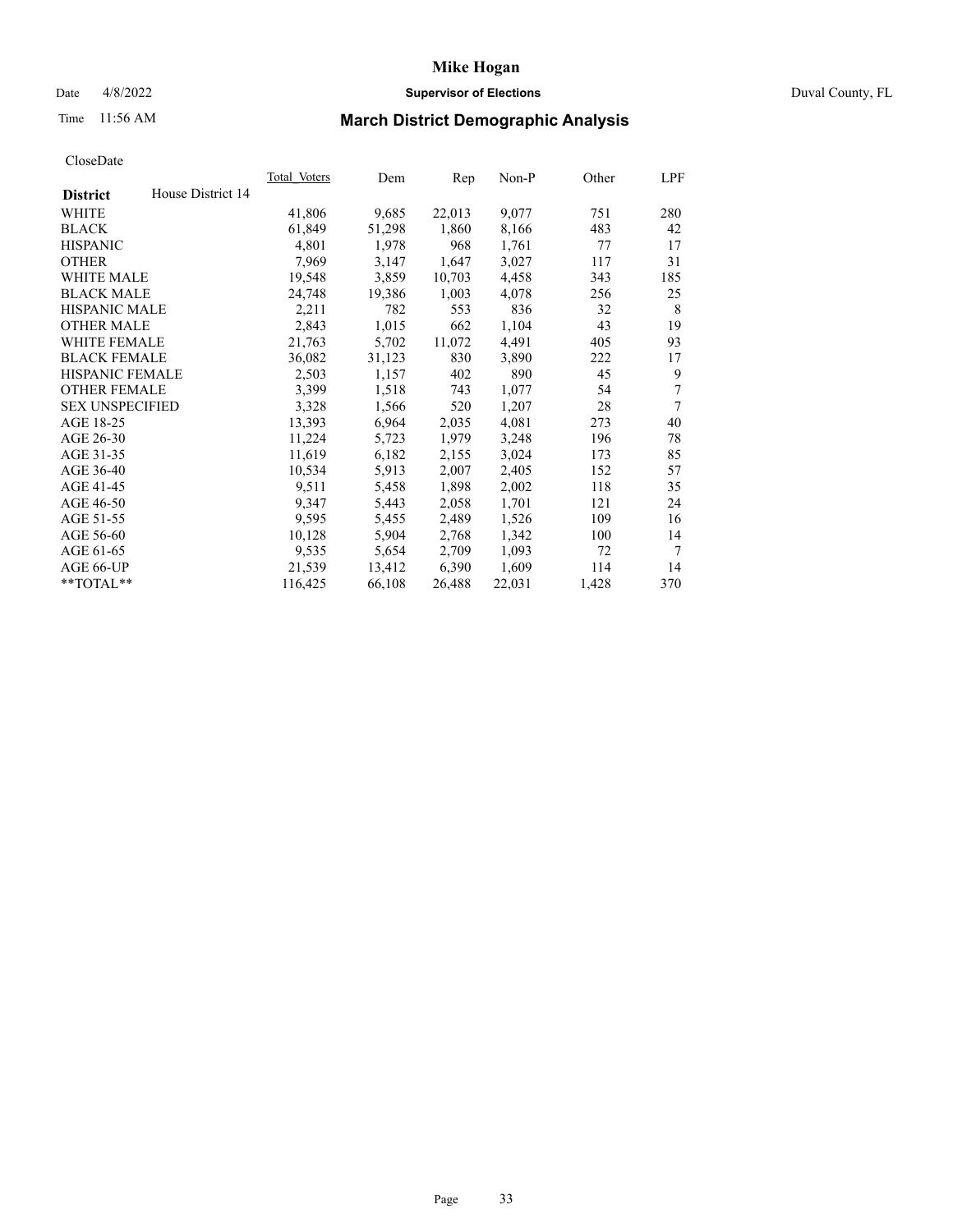## Date 4/8/2022 **Supervisor of Elections** Duval County, FL

# Time 11:56 AM **March District Demographic Analysis**

|                        |                   | Total Voters | Dem    | Rep    | $Non-P$ | Other | LPF |
|------------------------|-------------------|--------------|--------|--------|---------|-------|-----|
| <b>District</b>        | House District 15 |              |        |        |         |       |     |
| WHITE                  |                   | 64,884       | 14,602 | 36,070 | 12,848  | 1,000 | 364 |
| <b>BLACK</b>           |                   | 32,586       | 25,156 | 1,288  | 5,683   | 429   | 30  |
| <b>HISPANIC</b>        |                   | 7,587        | 2,918  | 1,669  | 2,855   | 119   | 26  |
| <b>OTHER</b>           |                   | 9,929        | 3,090  | 2,906  | 3,715   | 181   | 37  |
| WHITE MALE             |                   | 30,352       | 5,680  | 17,602 | 6,367   | 461   | 242 |
| <b>BLACK MALE</b>      |                   | 13,352       | 9,556  | 717    | 2,835   | 227   | 17  |
| <b>HISPANIC MALE</b>   |                   | 3,465        | 1,215  | 864    | 1,317   | 56    | 13  |
| <b>OTHER MALE</b>      |                   | 3,757        | 1,064  | 1,219  | 1,391   | 65    | 18  |
| <b>WHITE FEMALE</b>    |                   | 33,827       | 8,788  | 18,088 | 6,301   | 530   | 120 |
| <b>BLACK FEMALE</b>    |                   | 18,719       | 15,206 | 548    | 2,754   | 198   | 13  |
| HISPANIC FEMALE        |                   | 3,984        | 1,641  | 780    | 1,492   | 60    | 11  |
| <b>OTHER FEMALE</b>    |                   | 4,601        | 1,595  | 1,367  | 1,540   | 87    | 12  |
| <b>SEX UNSPECIFIED</b> |                   | 2,927        | 1,021  | 748    | 1,102   | 45    | 11  |
| AGE 18-25              |                   | 12,377       | 4,943  | 3,051  | 4,022   | 311   | 50  |
| AGE 26-30              |                   | 11,142       | 4,233  | 3,067  | 3,525   | 243   | 74  |
| AGE 31-35              |                   | 11,593       | 4,785  | 3,219  | 3,286   | 220   | 83  |
| AGE 36-40              |                   | 10,269       | 4,266  | 2,985  | 2,764   | 178   | 76  |
| AGE 41-45              |                   | 9,340        | 4,006  | 2,785  | 2,334   | 155   | 60  |
| AGE 46-50              |                   | 8,910        | 3,725  | 3,097  | 1,926   | 132   | 30  |
| AGE 51-55              |                   | 9,800        | 3,962  | 3,813  | 1,870   | 123   | 32  |
| AGE 56-60              |                   | 10,184       | 4,039  | 4,442  | 1,586   | 103   | 14  |
| AGE 61-65              |                   | 9,889        | 3,872  | 4,559  | 1,352   | 89    | 17  |
| AGE 66-UP              |                   | 21,482       | 7,935  | 10,915 | 2,436   | 175   | 21  |
| **TOTAL**              |                   | 114,986      | 45,766 | 41,933 | 25,101  | 1,729 | 457 |
|                        |                   |              |        |        |         |       |     |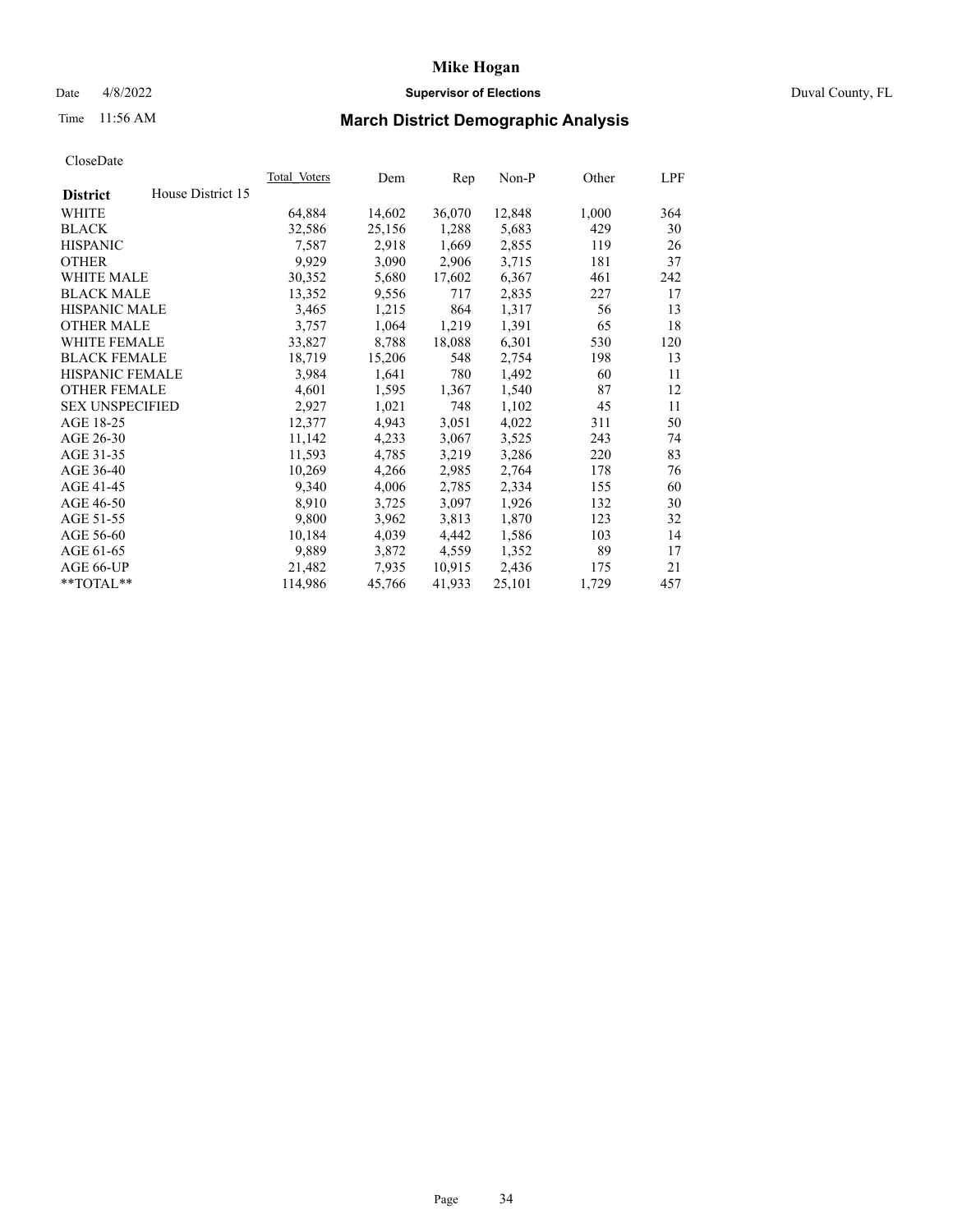## Date 4/8/2022 **Supervisor of Elections** Duval County, FL

# Time 11:56 AM **March District Demographic Analysis**

|                        |                   | Total Voters | Dem    | Rep    | <u>Non-P</u> | Other | LPF |
|------------------------|-------------------|--------------|--------|--------|--------------|-------|-----|
| <b>District</b>        | House District 16 |              |        |        |              |       |     |
| WHITE                  |                   | 94,380       | 21,771 | 50,723 | 19,821       | 1,526 | 539 |
| <b>BLACK</b>           |                   | 16,356       | 11,853 | 776    | 3,448        | 254   | 25  |
| <b>HISPANIC</b>        |                   | 9,150        | 3,135  | 2,566  | 3,293        | 125   | 31  |
| <b>OTHER</b>           |                   | 13,932       | 4,232  | 3,869  | 5,551        | 221   | 59  |
| WHITE MALE             |                   | 43,890       | 8,347  | 24,563 | 9,960        | 659   | 361 |
| <b>BLACK MALE</b>      |                   | 6,879        | 4,537  | 428    | 1,772        | 135   | 7   |
| <b>HISPANIC MALE</b>   |                   | 4,119        | 1,285  | 1,248  | 1,518        | 46    | 22  |
| <b>OTHER MALE</b>      |                   | 5,642        | 1,521  | 1,674  | 2,335        | 82    | 30  |
| <b>WHITE FEMALE</b>    |                   | 49,667       | 13,225 | 25,768 | 9,642        | 858   | 174 |
| <b>BLACK FEMALE</b>    |                   | 9,264        | 7,164  | 338    | 1,627        | 117   | 18  |
| HISPANIC FEMALE        |                   | 4,862        | 1,790  | 1,279  | 1,707        | 77    | 9   |
| <b>OTHER FEMALE</b>    |                   | 6,495        | 2,272  | 1,790  | 2,299        | 110   | 24  |
| <b>SEX UNSPECIFIED</b> |                   | 3,000        | 850    | 846    | 1,253        | 42    | 9   |
| AGE 18-25              |                   | 14,103       | 4,444  | 4,708  | 4,456        | 410   | 85  |
| AGE 26-30              |                   | 12,822       | 4,125  | 4,304  | 3,990        | 300   | 103 |
| AGE 31-35              |                   | 12,637       | 4,171  | 4,258  | 3,834        | 231   | 143 |
| AGE 36-40              |                   | 11,358       | 3,661  | 4,037  | 3,417        | 156   | 87  |
| AGE 41-45              |                   | 10,127       | 3,105  | 3,748  | 3,047        | 151   | 76  |
| AGE 46-50              |                   | 9,932        | 2,891  | 4,153  | 2,667        | 166   | 55  |
| AGE 51-55              |                   | 10,930       | 3,005  | 5,229  | 2,496        | 166   | 34  |
| AGE 56-60              |                   | 11,358       | 3,151  | 5,774  | 2,264        | 147   | 22  |
| AGE 61-65              |                   | 10,916       | 3,227  | 5,731  | 1,834        | 110   | 14  |
| AGE 66-UP              |                   | 29,634       | 9,211  | 15,992 | 4,107        | 289   | 35  |
| $*$ TOTAL $*$          |                   | 133,818      | 40,991 | 57,934 | 32,113       | 2,126 | 654 |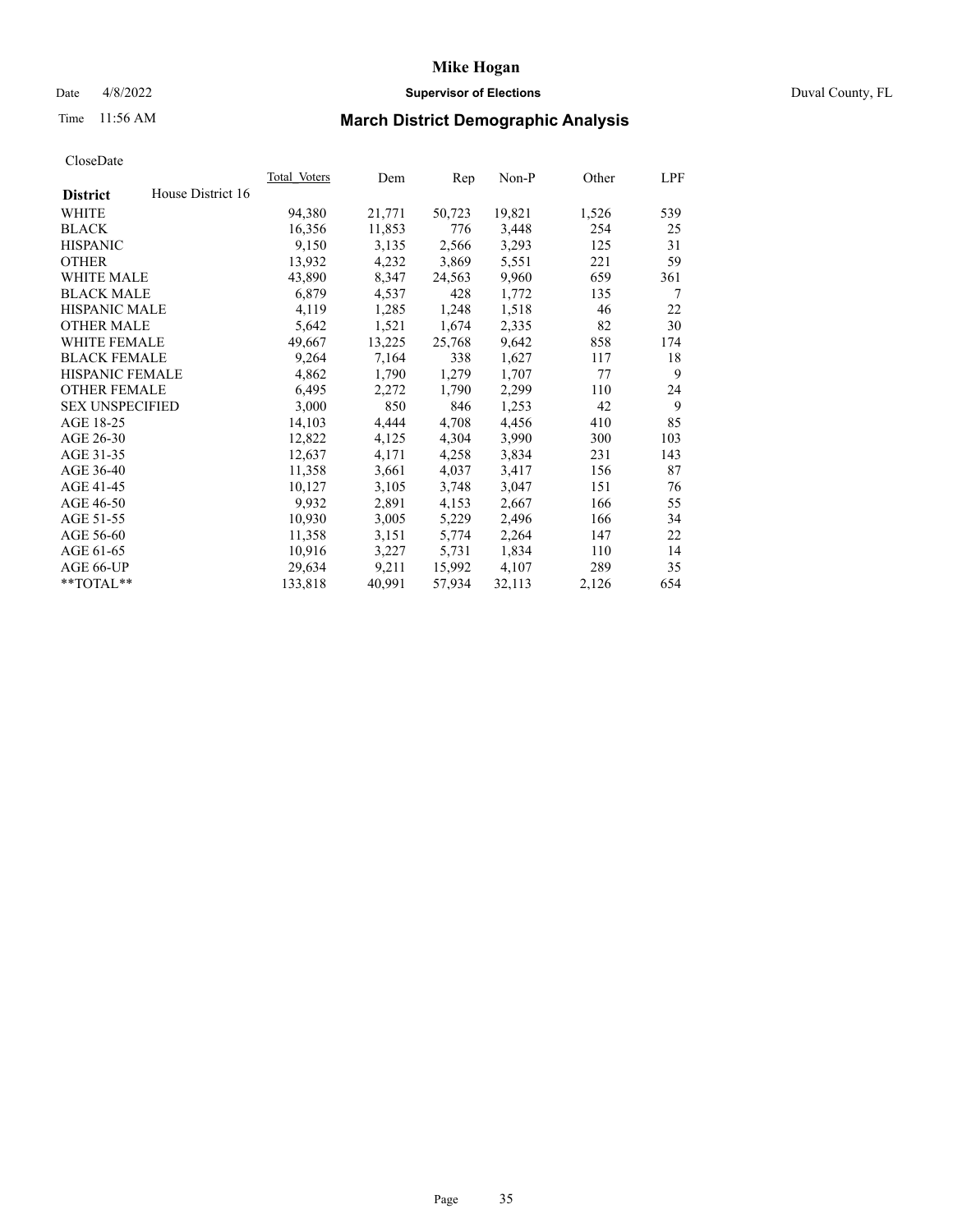#### Date 4/8/2022 **Supervisor of Elections** Duval County, FL

# Time 11:56 AM **March District Demographic Analysis**

|                                        | <b>Total Voters</b> | Dem    | Rep    | $Non-P$ | Other | LPF |
|----------------------------------------|---------------------|--------|--------|---------|-------|-----|
| School Board Dist 1<br><b>District</b> |                     |        |        |         |       |     |
| WHITE                                  | 53,857              | 10,892 | 30,692 | 11,119  | 854   | 300 |
| <b>BLACK</b>                           | 24,168              | 18,333 | 1,066  | 4,416   | 322   | 31  |
| <b>HISPANIC</b>                        | 6,889               | 2,533  | 1,746  | 2,497   | 97    | 16  |
| <b>OTHER</b>                           | 8,799               | 2,682  | 2,572  | 3,395   | 113   | 37  |
| WHITE MALE                             | 25,601              | 4,277  | 15,025 | 5,724   | 383   | 192 |
| <b>BLACK MALE</b>                      | 10,115              | 7,108  | 580    | 2,240   | 166   | 21  |
| <b>HISPANIC MALE</b>                   | 3,097               | 1,040  | 874    | 1,126   | 45    | 12  |
| <b>OTHER MALE</b>                      | 3,334               | 898    | 1,100  | 1,280   | 36    | 20  |
| WHITE FEMALE                           | 27,652              | 6,489  | 15,343 | 5,253   | 463   | 104 |
| <b>BLACK FEMALE</b>                    | 13,601              | 10,901 | 465    | 2,072   | 153   | 10  |
| HISPANIC FEMALE                        | 3,647               | 1,431  | 846    | 1,316   | 50    | 4   |
| <b>OTHER FEMALE</b>                    | 4,032               | 1,432  | 1,165  | 1,361   | 61    | 13  |
| <b>SEX UNSPECIFIED</b>                 | 2,632               | 863    | 678    | 1,054   | 29    | 8   |
| AGE 18-25                              | 10,309              | 3,937  | 2,752  | 3,318   | 254   | 48  |
| AGE 26-30                              | 8,809               | 3,240  | 2,440  | 2,880   | 194   | 55  |
| AGE 31-35                              | 9,343               | 3,475  | 2,878  | 2,771   | 146   | 73  |
| AGE 36-40                              | 8,531               | 3,157  | 2,672  | 2,496   | 127   | 79  |
| AGE 41-45                              | 7,723               | 2,878  | 2,538  | 2,133   | 132   | 42  |
| AGE 46-50                              | 7,366               | 2,839  | 2,756  | 1,630   | 108   | 33  |
| AGE 51-55                              | 7,926               | 2,912  | 3,329  | 1,553   | 112   | 20  |
| AGE 56-60                              | 8,458               | 3,021  | 3,936  | 1,394   | 99    | 8   |
| AGE 61-65                              | 7,774               | 2,813  | 3,710  | 1,151   | 90    | 10  |
| AGE 66-UP                              | 17,474              | 6,168  | 9,065  | 2,101   | 124   | 16  |
| **TOTAL**                              | 93,713              | 34,440 | 36,076 | 21,427  | 1,386 | 384 |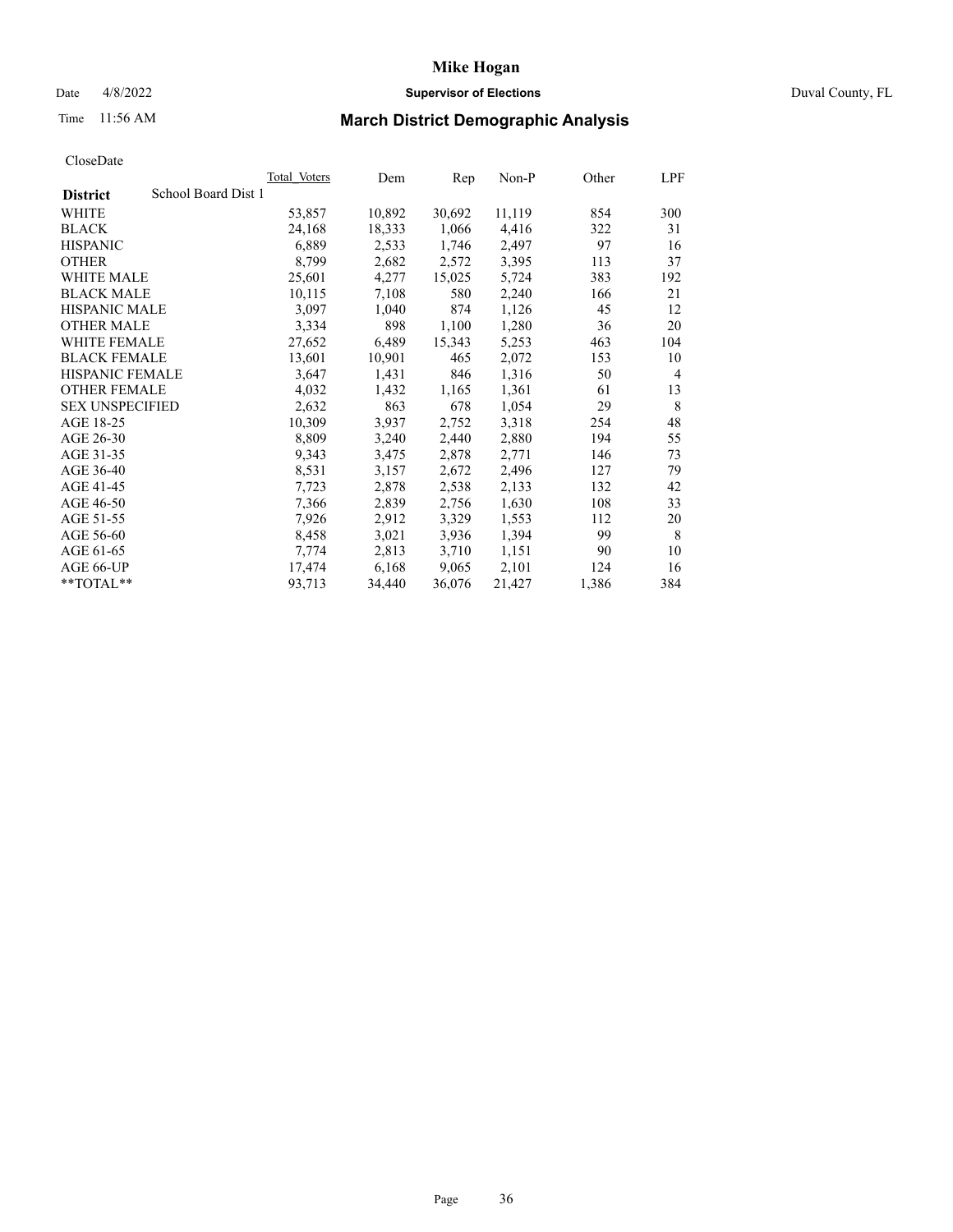#### Date 4/8/2022 **Supervisor of Elections** Duval County, FL

# Time 11:56 AM **March District Demographic Analysis**

| Total Voters | Dem                 | Rep    | Non-P  | Other | LPF |
|--------------|---------------------|--------|--------|-------|-----|
|              |                     |        |        |       |     |
| 76,740       | 17,357              | 40,257 | 17,444 | 1,265 | 417 |
| 7,107        | 5,080               | 420    | 1,505  | 93    | 9   |
| 4,766        | 1,602               | 1,474  | 1,573  | 94    | 23  |
| 9,531        | 2,508               | 3,168  | 3,677  | 136   | 42  |
| 36,607       | 6,526               | 20,227 | 8,947  | 614   | 293 |
| 3,276        | 2,127               | 250    | 840    | 54    | 5   |
| 2,108        | 598                 | 704    | 755    | 39    | 12  |
| 3,770        | 913                 | 1,300  | 1,480  | 58    | 19  |
| 39,391       | 10,664              | 19,672 | 8,292  | 643   | 120 |
| 3,724        | 2,882               | 163    | 637    | 39    | 3   |
| 2,568        | 975                 | 746    | 784    | 54    | 9   |
| 4,394        | 1,287               | 1,519  | 1,512  | 60    | 16  |
| 2,303        | 575                 | 738    | 949    | 27    | 14  |
| 9,469        | 2,735               | 3,425  | 2,974  | 277   | 58  |
| 8,943        | 2,366               | 3,407  | 2,916  | 176   | 78  |
| 9,060        | 2,459               | 3,526  | 2,816  | 176   | 83  |
| 8,614        | 2,260               | 3,366  | 2,755  | 156   | 77  |
| 7,886        | 2,081               | 3,201  | 2,430  | 129   | 45  |
| 7,414        | 1,924               | 3,357  | 1,970  | 118   | 45  |
| 7,980        | 1,888               | 4,168  | 1,780  | 105   | 39  |
| 8,682        | 2,107               | 4,720  | 1,711  | 118   | 26  |
| 8,549        | 2,322               | 4,534  | 1,547  | 124   | 22  |
| 21,547       | 6,405               | 11,615 | 3,300  | 209   | 18  |
| 98,144       | 26,547              | 45,319 | 24,199 | 1,588 | 491 |
|              | School Board Dist 2 |        |        |       |     |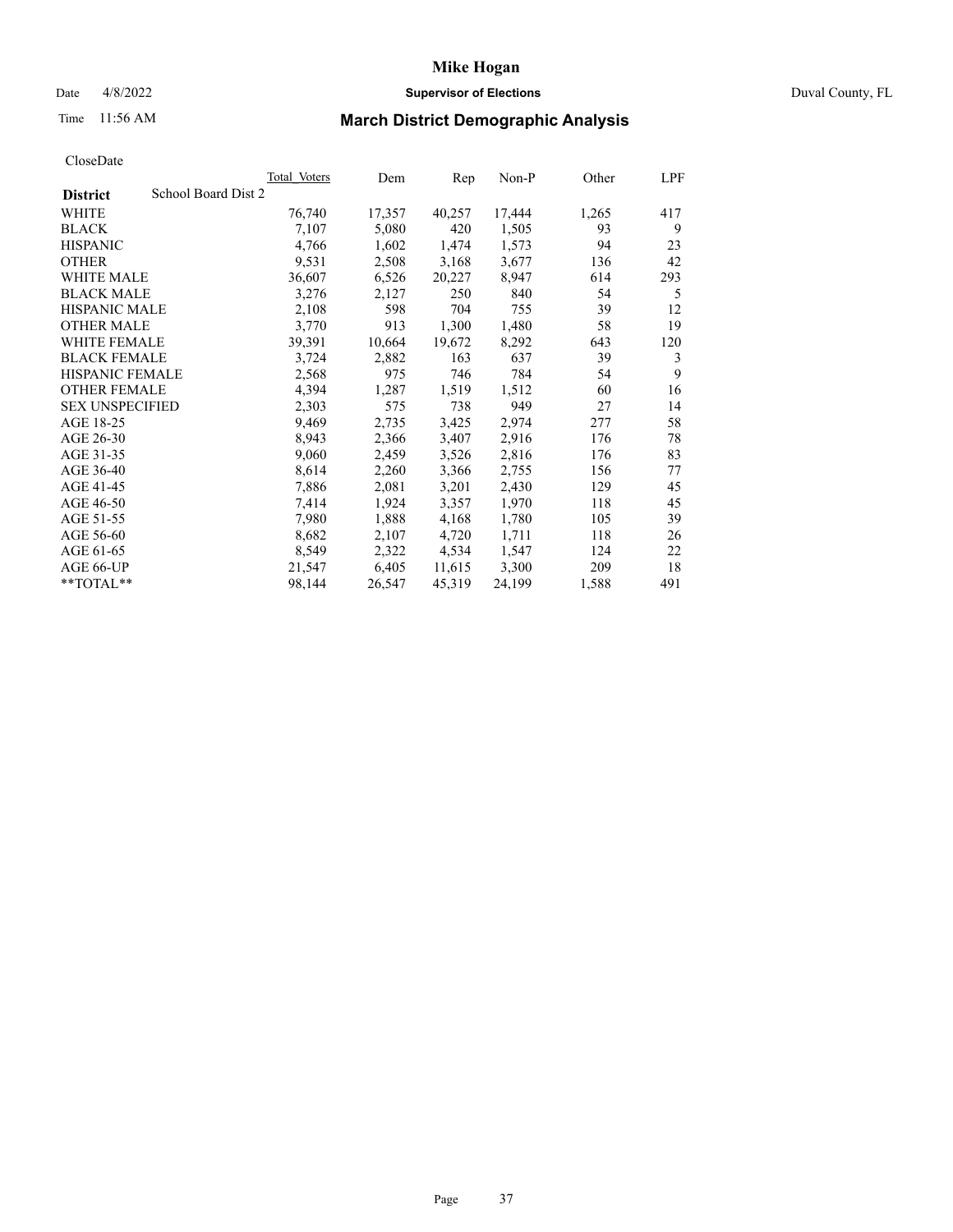#### Date 4/8/2022 **Supervisor of Elections** Duval County, FL

# Time 11:56 AM **March District Demographic Analysis**

|                                        | <b>Total Voters</b> | Dem    | Rep    | Non-P  | Other | LPF |
|----------------------------------------|---------------------|--------|--------|--------|-------|-----|
| School Board Dist 3<br><b>District</b> |                     |        |        |        |       |     |
| WHITE                                  | 53,923              | 13,993 | 26,943 | 11,772 | 869   | 346 |
| <b>BLACK</b>                           | 14.774              | 11,091 | 633    | 2,845  | 181   | 24  |
| <b>HISPANIC</b>                        | 6,938               | 2,656  | 1,600  | 2,570  | 90    | 22  |
| <b>OTHER</b>                           | 9,306               | 2,855  | 2,521  | 3,768  | 135   | 27  |
| WHITE MALE                             | 25,037              | 5,477  | 13,079 | 5,861  | 386   | 234 |
| <b>BLACK MALE</b>                      | 5,990               | 4,137  | 341    | 1,410  | 86    | 16  |
| <b>HISPANIC MALE</b>                   | 3,112               | 1,074  | 815    | 1,180  | 33    | 10  |
| <b>OTHER MALE</b>                      | 3,665               | 1,005  | 1,094  | 1,499  | 55    | 12  |
| WHITE FEMALE                           | 28,239              | 8,343  | 13,592 | 5,717  | 480   | 107 |
| <b>BLACK FEMALE</b>                    | 8,525               | 6,765  | 279    | 1,381  | 92    | 8   |
| HISPANIC FEMALE                        | 3,657               | 1,519  | 749    | 1,321  | 56    | 12  |
| <b>OTHER FEMALE</b>                    | 4,128               | 1,460  | 1,119  | 1,477  | 63    | 9   |
| <b>SEX UNSPECIFIED</b>                 | 2,588               | 815    | 629    | 1,109  | 24    | 11  |
| AGE 18-25                              | 9,027               | 3,339  | 2,383  | 3,001  | 250   | 54  |
| AGE 26-30                              | 9,003               | 3,203  | 2,516  | 3,014  | 204   | 66  |
| AGE 31-35                              | 8,601               | 3,207  | 2,487  | 2,660  | 161   | 86  |
| AGE 36-40                              | 7,256               | 2,618  | 2,223  | 2,243  | 111   | 61  |
| AGE 41-45                              | 6,324               | 2,273  | 2,012  | 1,907  | 89    | 43  |
| AGE 46-50                              | 6,082               | 2,091  | 2,232  | 1,623  | 97    | 39  |
| AGE 51-55                              | 6,633               | 2,265  | 2,721  | 1,550  | 73    | 24  |
| AGE 56-60                              | 7,089               | 2,449  | 3,155  | 1,381  | 88    | 16  |
| AGE 61-65                              | 7,214               | 2,522  | 3,364  | 1,238  | 76    | 14  |
| AGE 66-UP                              | 17,712              | 6,628  | 8,604  | 2,338  | 126   | 16  |
| **TOTAL**                              | 84,941              | 30,595 | 31,697 | 20,955 | 1,275 | 419 |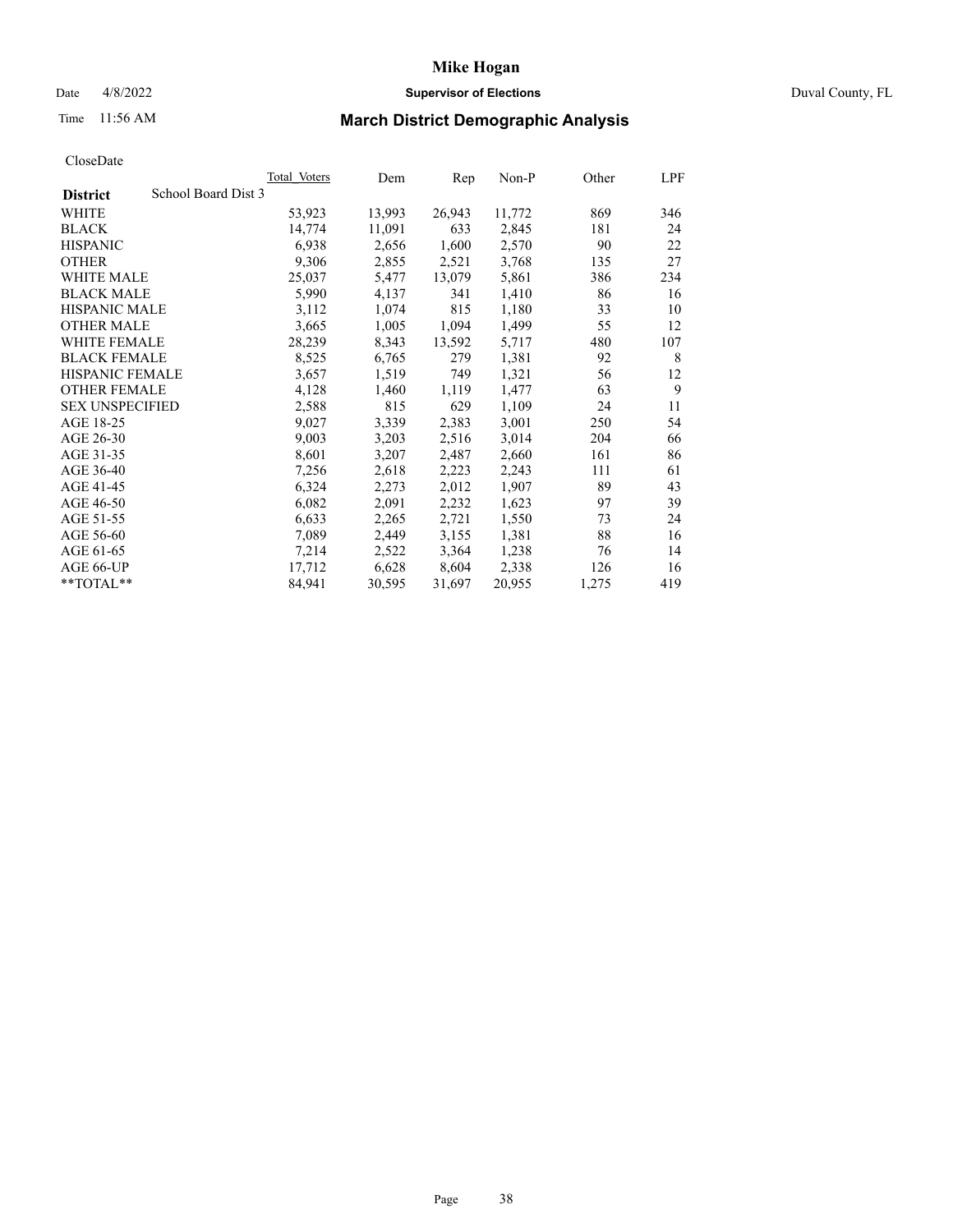## Date 4/8/2022 **Supervisor of Elections** Duval County, FL

# Time 11:56 AM **March District Demographic Analysis**

|                        |                     | <b>Total Voters</b> | Dem    | Rep    | $Non-P$ | Other | LPF            |
|------------------------|---------------------|---------------------|--------|--------|---------|-------|----------------|
| <b>District</b>        | School Board Dist 4 |                     |        |        |         |       |                |
| WHITE                  |                     | 24,041              | 5,467  | 12,675 | 5,299   | 438   | 162            |
| <b>BLACK</b>           |                     | 54,194              | 45,423 | 1,551  | 6,775   | 403   | 42             |
| <b>HISPANIC</b>        |                     | 2,595               | 1,099  | 496    | 946     | 40    | 14             |
| <b>OTHER</b>           |                     | 5,698               | 2,538  | 874    | 2,177   | 86    | 23             |
| WHITE MALE             |                     | 11,533              | 2,238  | 6,325  | 2,657   | 209   | 104            |
| <b>BLACK MALE</b>      |                     | 21,858              | 17,453 | 834    | 3,330   | 219   | 22             |
| <b>HISPANIC MALE</b>   |                     | 1,196               | 456    | 278    | 442     | 13    | 7              |
| <b>OTHER MALE</b>      |                     | 1,955               | 817    | 341    | 748     | 36    | 13             |
| WHITE FEMALE           |                     | 12,198              | 3,160  | 6,202  | 2,549   | 229   | 58             |
| <b>BLACK FEMALE</b>    |                     | 31,421              | 27,257 | 698    | 3,269   | 178   | 19             |
| HISPANIC FEMALE        |                     | 1,351               | 621    | 212    | 485     | 26    | 7              |
| <b>OTHER FEMALE</b>    |                     | 2,366               | 1,214  | 393    | 716     | 34    | 9              |
| <b>SEX UNSPECIFIED</b> |                     | 2,650               | 1,311  | 313    | 1,001   | 23    | $\overline{2}$ |
| AGE 18-25              |                     | 9,978               | 5,641  | 1,255  | 2,883   | 166   | 33             |
| AGE 26-30              |                     | 7,879               | 4,338  | 1,158  | 2,234   | 101   | 48             |
| AGE 31-35              |                     | 8,211               | 4,861  | 1,211  | 1,967   | 115   | 57             |
| AGE 36-40              |                     | 7,800               | 4,723  | 1,227  | 1,720   | 100   | 30             |
| AGE 41-45              |                     | 7,102               | 4,486  | 1,142  | 1,353   | 98    | 23             |
| AGE 46-50              |                     | 6,934               | 4,335  | 1,284  | 1,207   | 95    | 13             |
| AGE 51-55              |                     | 7,380               | 4,651  | 1,562  | 1,071   | 82    | 14             |
| AGE 56-60              |                     | 7,635               | 4,983  | 1,677  | 890     | 79    | 6              |
| AGE 61-65              |                     | 7,590               | 5,180  | 1,568  | 786     | 46    | 10             |
| AGE 66-UP              |                     | 16,019              | 11,329 | 3,512  | 1,086   | 85    | 7              |
| **TOTAL**              |                     | 86,528              | 54,527 | 15,596 | 15,197  | 967   | 241            |
|                        |                     |                     |        |        |         |       |                |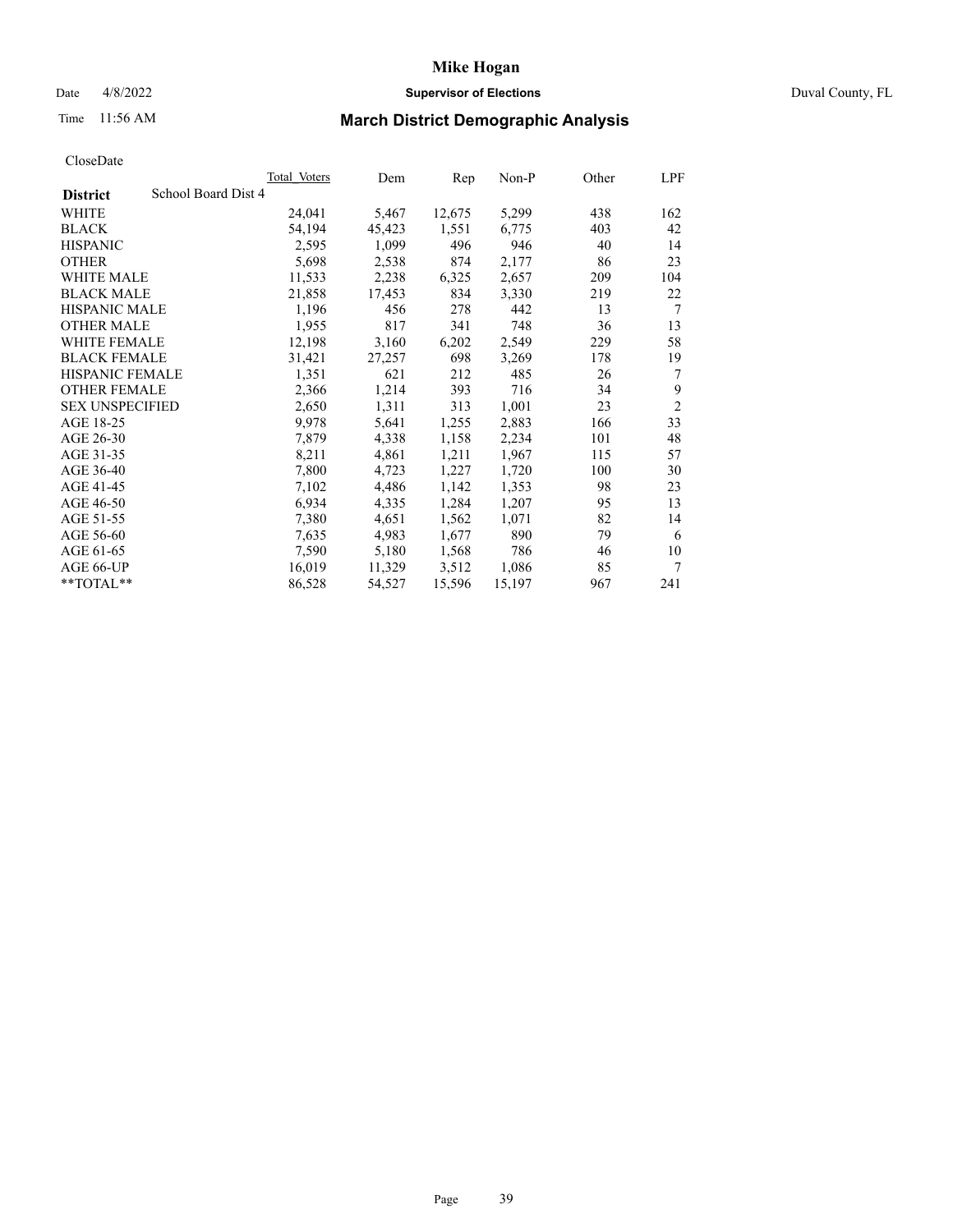## Date 4/8/2022 **Supervisor of Elections** Duval County, FL

# Time 11:56 AM **March District Demographic Analysis**

|                                        | <b>Total Voters</b> | Dem    | Rep    | $Non-P$ | Other | LPF |
|----------------------------------------|---------------------|--------|--------|---------|-------|-----|
| School Board Dist 5<br><b>District</b> |                     |        |        |         |       |     |
| WHITE                                  | 23,481              | 6,048  | 11,310 | 5,524   | 434   | 165 |
| <b>BLACK</b>                           | 47,406              | 39,056 | 1,446  | 6,487   | 384   | 33  |
| <b>HISPANIC</b>                        | 4,102               | 1,723  | 703    | 1,597   | 66    | 13  |
| <b>OTHER</b>                           | 6,602               | 2,577  | 1,363  | 2,556   | 87    | 19  |
| WHITE MALE                             | 10,849              | 2,372  | 5,552  | 2,612   | 197   | 116 |
| <b>BLACK MALE</b>                      | 18,646              | 14,487 | 741    | 3,207   | 191   | 20  |
| <b>HISPANIC MALE</b>                   | 1,838               | 669    | 388    | 744     | 30    | 7   |
| <b>OTHER MALE</b>                      | 2,377               | 842    | 564    | 931     | 31    | 9   |
| <b>WHITE FEMALE</b>                    | 12,328              | 3,589  | 5,640  | 2,817   | 234   | 48  |
| <b>BLACK FEMALE</b>                    | 27,891              | 23,881 | 680    | 3,131   | 186   | 13  |
| HISPANIC FEMALE                        | 2,166               | 1,009  | 302    | 815     | 34    | 6   |
| <b>OTHER FEMALE</b>                    | 2,891               | 1,250  | 643    | 952     | 40    | 6   |
| <b>SEX UNSPECIFIED</b>                 | 2,605               | 1,305  | 312    | 955     | 28    | 5   |
| AGE 18-25                              | 9,667               | 5,135  | 1,106  | 3,190   | 204   | 32  |
| AGE 26-30                              | 8,045               | 4,446  | 1,062  | 2,353   | 133   | 51  |
| AGE 31-35                              | 8,458               | 4,937  | 1,087  | 2,271   | 121   | 42  |
| AGE 36-40                              | 7,215               | 4,338  | 1,012  | 1,725   | 114   | 26  |
| AGE 41-45                              | 6,362               | 3,895  | 1,013  | 1,354   | 75    | 25  |
| AGE 46-50                              | 6,147               | 3,819  | 1,103  | 1,143   | 71    | 11  |
| AGE 51-55                              | 6,361               | 3,881  | 1,327  | 1,071   | 66    | 16  |
| AGE 56-60                              | 7,020               | 4,425  | 1,552  | 974     | 59    | 10  |
| AGE 61-65                              | 6,757               | 4,229  | 1,646  | 833     | 46    | 3   |
| AGE 66-UP                              | 15,559              | 10,299 | 3,914  | 1,250   | 82    | 14  |
| $*$ $TOTAL**$                          | 81,591              | 49,404 | 14,822 | 16,164  | 971   | 230 |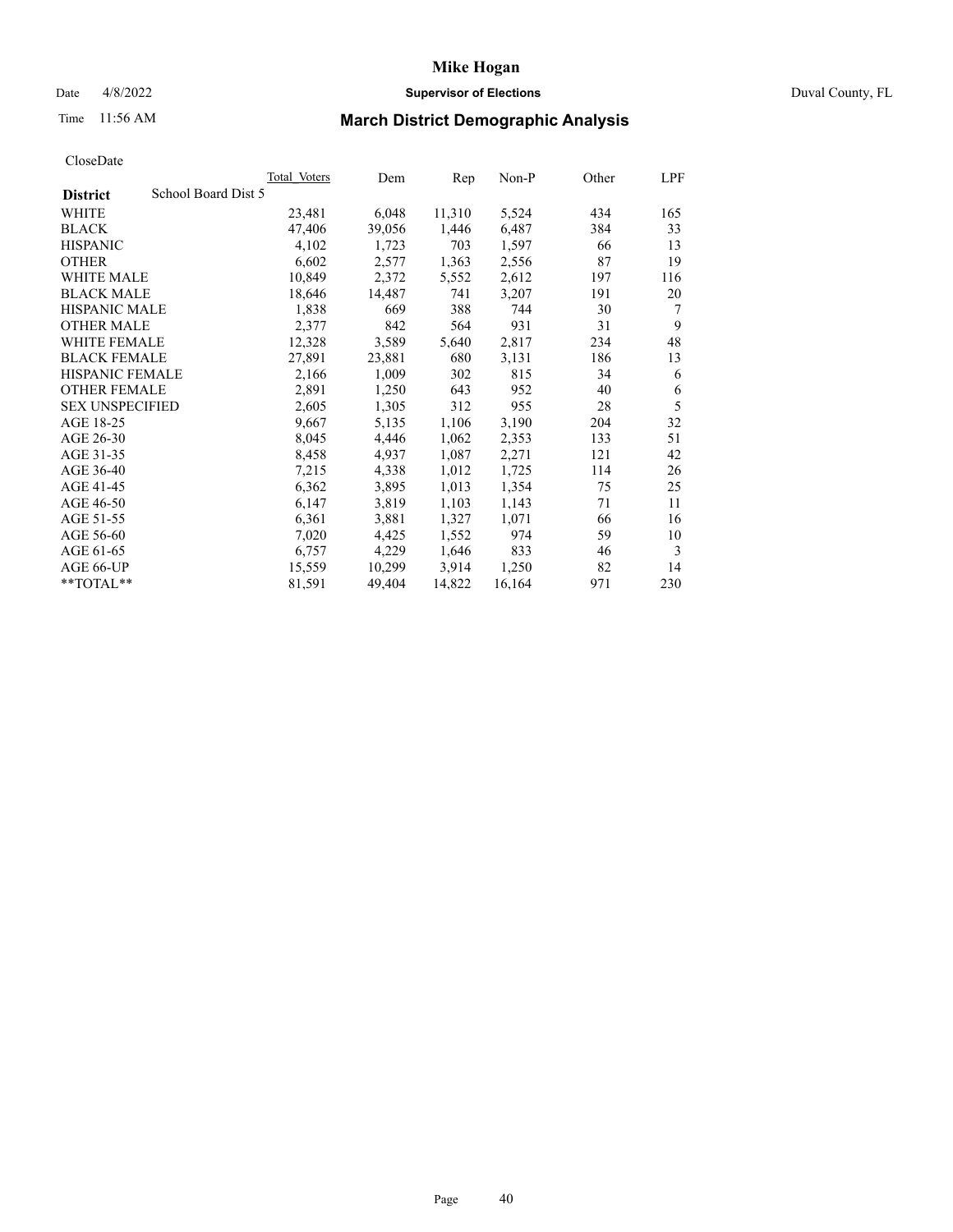## Date 4/8/2022 **Supervisor of Elections** Duval County, FL

# Time 11:56 AM **March District Demographic Analysis**

|                                        | Total Voters | Dem    | Rep    | $Non-P$ | Other | LPF    |
|----------------------------------------|--------------|--------|--------|---------|-------|--------|
| School Board Dist 6<br><b>District</b> |              |        |        |         |       |        |
| WHITE                                  | 59,138       | 14,097 | 32,264 | 11,518  | 924   | 335    |
| <b>BLACK</b>                           | 22,738       | 17,453 | 936    | 4,031   | 297   | 21     |
| <b>HISPANIC</b>                        | 5,860        | 2,245  | 1,370  | 2,126   | 97    | 22     |
| <b>OTHER</b>                           | 7,781        | 2,411  | 2,281  | 2,902   | 154   | 33     |
| WHITE MALE                             | 27,644       | 5,554  | 15,697 | 5,747   | 427   | 219    |
| <b>BLACK MALE</b>                      | 9,504        | 6,775  | 531    | 2,024   | 160   | 14     |
| <b>HISPANIC MALE</b>                   | 2,697        | 940    | 715    | 989     | 43    | 10     |
| <b>OTHER MALE</b>                      | 2,937        | 833    | 957    | 1,080   | 51    | 16     |
| WHITE FEMALE                           | 30,862       | 8,417  | 16,221 | 5,621   | 489   | 114    |
| <b>BLACK FEMALE</b>                    | 12,874       | 10,413 | 385    | 1,932   | 137   | $\tau$ |
| HISPANIC FEMALE                        | 3,068        | 1,263  | 637    | 1,105   | 53    | 10     |
| <b>OTHER FEMALE</b>                    | 3,550        | 1,232  | 1,055  | 1,177   | 77    | 9      |
| <b>SEX UNSPECIFIED</b>                 | 2,379        | 779    | 653    | 900     | 35    | 12     |
| AGE 18-25                              | 9,753        | 3,727  | 2,615  | 3,124   | 245   | 42     |
| AGE 26-30                              | 9,307        | 3,371  | 2,749  | 2,907   | 219   | 61     |
| AGE 31-35                              | 9,772        | 3,828  | 2,948  | 2,716   | 199   | 81     |
| AGE 36-40                              | 8,675        | 3,445  | 2,688  | 2,315   | 150   | 77     |
| AGE 41-45                              | 7,741        | 3,118  | 2,478  | 1,965   | 130   | 50     |
| AGE 46-50                              | 7,377        | 2,891  | 2,726  | 1,609   | 120   | 31     |
| AGE 51-55                              | 8,034        | 3,067  | 3,319  | 1,521   | 101   | 26     |
| AGE 56-60                              | 8,427        | 3,152  | 3,885  | 1,295   | 83    | 12     |
| AGE 61-65                              | 8,240        | 3,127  | 3,918  | 1,096   | 83    | 16     |
| AGE 66-UP                              | 18,191       | 6,480  | 9,525  | 2,029   | 142   | 15     |
| **TOTAL**                              | 95,517       | 36,206 | 36,851 | 20,577  | 1,472 | 411    |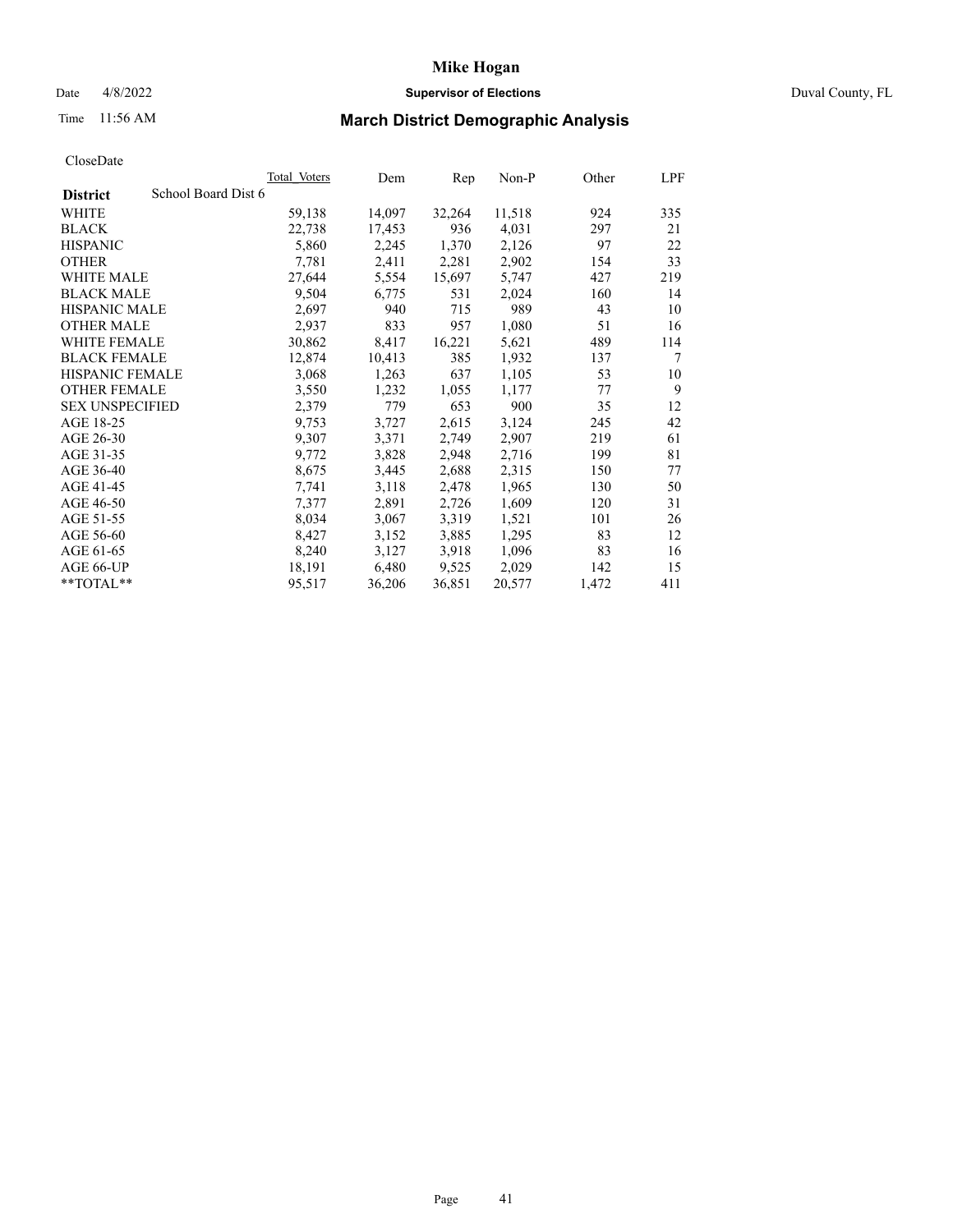## Date 4/8/2022 **Supervisor of Elections** Duval County, FL

# Time 11:56 AM **March District Demographic Analysis**

|                                        | <b>Total Voters</b> | Dem    | Rep    | $Non-P$ | Other | LPF            |
|----------------------------------------|---------------------|--------|--------|---------|-------|----------------|
| School Board Dist 7<br><b>District</b> |                     |        |        |         |       |                |
| WHITE                                  | 78,351              | 17,211 | 42,372 | 16,997  | 1,338 | 433            |
| <b>BLACK</b>                           | 12,898              | 9,201  | 643    | 2,815   | 220   | 19             |
| <b>HISPANIC</b>                        | 7,752               | 2,584  | 2,239  | 2,788   | 106   | 35             |
| <b>OTHER</b>                           | 12,323              | 3,757  | 3,342  | 4,966   | 204   | 54             |
| <b>WHITE MALE</b>                      | 36,562              | 6,557  | 20,610 | 8,531   | 573   | 291            |
| <b>BLACK MALE</b>                      | 5,484               | 3,556  | 355    | 1,453   | 116   | $\overline{4}$ |
| <b>HISPANIC MALE</b>                   | 3,496               | 1,040  | 1,087  | 1,302   | 41    | 26             |
| <b>OTHER MALE</b>                      | 5,008               | 1,355  | 1,431  | 2,115   | 78    | 29             |
| <b>WHITE FEMALE</b>                    | 41,111              | 10,503 | 21,427 | 8,286   | 754   | 141            |
| <b>BLACK FEMALE</b>                    | 7,242               | 5,527  | 277    | 1,320   | 103   | 15             |
| HISPANIC FEMALE                        | 4,134               | 1,499  | 1,123  | 1,439   | 64    | 9              |
| <b>OTHER FEMALE</b>                    | 5,794               | 2,022  | 1,577  | 2,078   | 96    | 21             |
| <b>SEX UNSPECIFIED</b>                 | 2,493               | 694    | 709    | 1.042   | 43    | 5              |
| AGE 18-25                              | 12,688              | 3,974  | 4,263  | 3,998   | 375   | 78             |
| AGE 26-30                              | 11,181              | 3,514  | 3,764  | 3,544   | 272   | 87             |
| AGE 31-35                              | 10,587              | 3,363  | 3,647  | 3,250   | 209   | 118            |
| AGE 36-40                              | 9,400               | 2,909  | 3,411  | 2,877   | 140   | 63             |
| AGE 41-45                              | 8,453               | 2,498  | 3,163  | 2,604   | 125   | 63             |
| AGE 46-50                              | 8,353               | 2,344  | 3,542  | 2,277   | 145   | 45             |
| AGE 51-55                              | 9,142               | 2,402  | 4,449  | 2,114   | 150   | 27             |
| AGE 56-60                              | 9,461               | 2,452  | 4,911  | 1,960   | 120   | 18             |
| AGE 61-65                              | 8,738               | 2,455  | 4,634  | 1,551   | 86    | 12             |
| AGE 66-UP                              | 23,320              | 6,842  | 12,812 | 3,390   | 246   | 30             |
| **TOTAL**                              | 111,324             | 32,753 | 48,596 | 27,566  | 1,868 | 541            |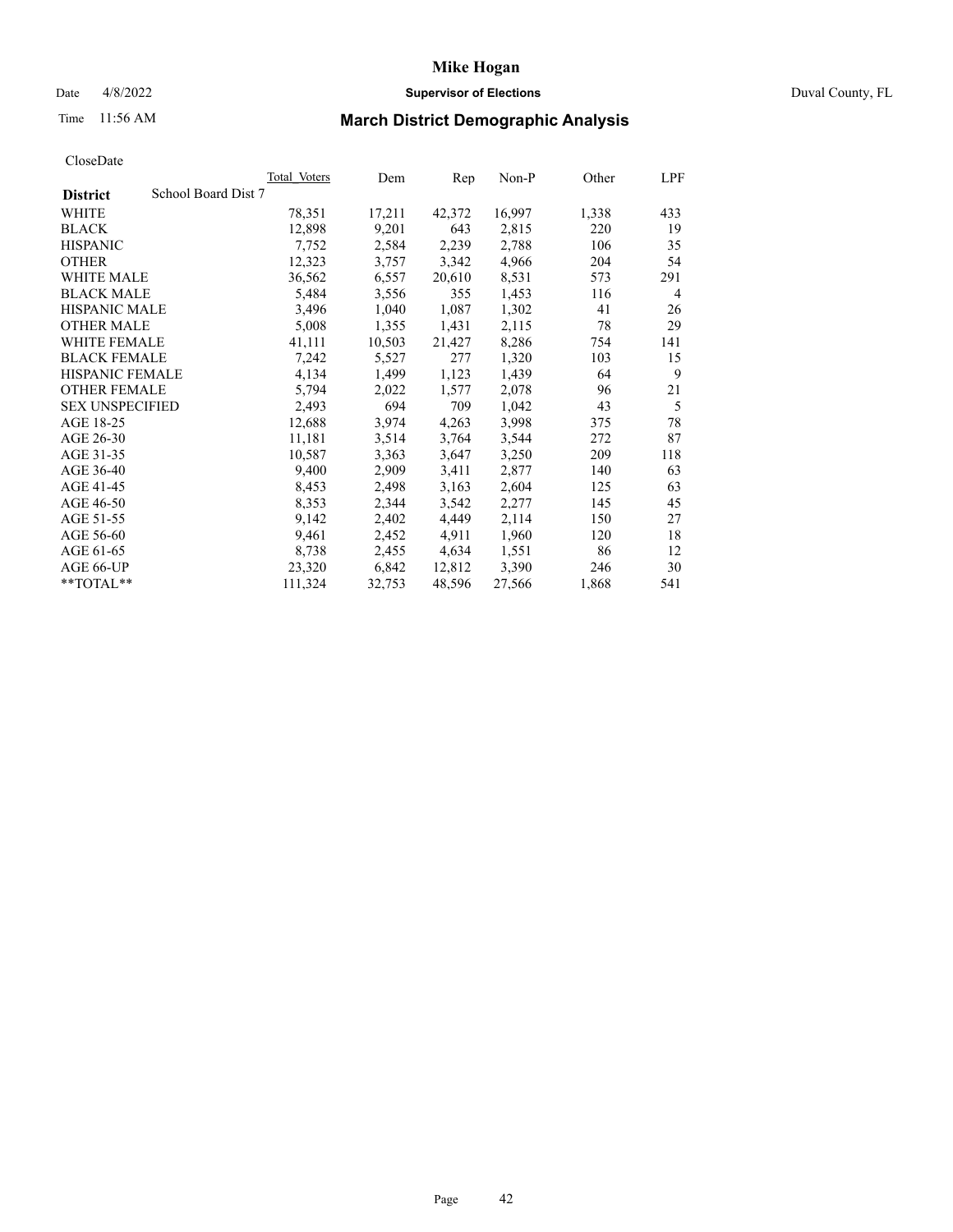#### Date 4/8/2022 **Supervisor of Elections** Duval County, FL

# Time 11:56 AM **March District Demographic Analysis**

| <b>Total Voters</b>   | Dem    |         | $Non-P$ |       | LPF   |
|-----------------------|--------|---------|---------|-------|-------|
| Florida Senate Dist 4 |        |         |         |       |       |
| 230,052               | 49,103 | 126,612 | 49,331  | 3,750 | 1,256 |
| 43,490                | 32,218 | 2,077   | 8,522   | 624   | 49    |
| 20,063                | 6,882  | 5,710   | 7,094   | 302   | 75    |
| 32,439                | 9,258  | 9,851   | 12,711  | 487   | 132   |
| 108,891               | 18,778 | 62,481  | 25,061  | 1,726 | 845   |
| 18,882                | 12,850 | 1,193   | 4,483   | 328   | 28    |
| 9,082                 | 2,736  | 2,821   | 3,351   | 126   | 48    |
| 12,927                | 3,349  | 4,140   | 5,179   | 194   | 65    |
| 118,925               | 29,867 | 62,978  | 23,679  | 2,000 | 401   |
| 23,996                | 18,943 | 858     | 3,884   | 291   | 20    |
| 10,624                | 4,019  | 2,807   | 3,601   | 173   | 24    |
| 14,959                | 4,828  | 4,627   | 5,228   | 225   | 51    |
| 7,755                 | 2,091  | 2,345   | 3,189   | 100   | 30    |
| 34,348                | 10,786 | 11,588  | 10,833  | 957   | 184   |
| 30,281                | 8,964  | 10,694  | 9,707   | 674   | 242   |
| 30,585                | 9,315  | 11,142  | 9,251   | 578   | 299   |
| 28,423                | 8,619  | 10,527  | 8,617   | 433   | 227   |
| 26,063                | 7,920  | 9,935   | 7,619   | 418   | 171   |
| 25,237                | 7,572  | 10,778  | 6,355   | 401   | 131   |
| 27,477                | 7,714  | 13,374  | 5,927   | 376   | 86    |
| 28,854                | 7,970  | 15,065  | 5,394   | 366   | 59    |
| 27,299                | 7,978  | 14,376  | 4,580   | 315   | 50    |
| 67,476                | 20,623 | 36,771  | 9,374   | 645   | 63    |
| 326,044               | 97,461 | 144,250 | 77,658  | 5,163 | 1,512 |
|                       |        |         |         | Rep   | Other |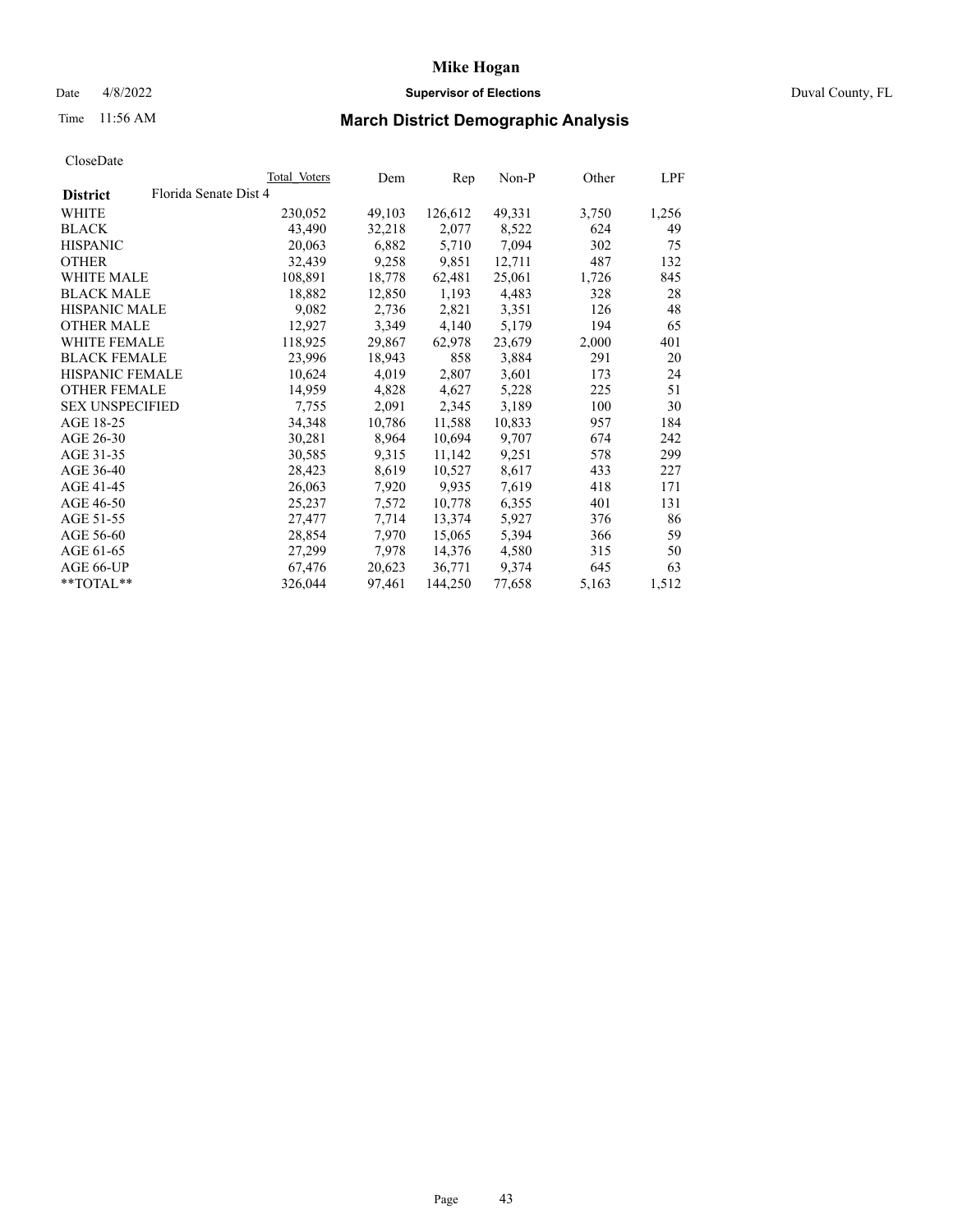## Date 4/8/2022 **Supervisor of Elections** Duval County, FL

# Time 11:56 AM **March District Demographic Analysis**

|                        |                       | Total Voters | Dem     | Rep    | $Non-P$ | Other | <b>LPF</b> |
|------------------------|-----------------------|--------------|---------|--------|---------|-------|------------|
| <b>District</b>        | Florida Senate Dist 6 |              |         |        |         |       |            |
| WHITE                  |                       | 139,479      | 35,962  | 69,901 | 30,342  | 2,372 | 902        |
| <b>BLACK</b>           |                       | 139,795      | 113,419 | 4,618  | 20,352  | 1,276 | 130        |
| <b>HISPANIC</b>        |                       | 18.839       | 7,560   | 3,918  | 7.003   | 288   | 70         |
| <b>OTHER</b>           |                       | 27,601       | 10,070  | 6,270  | 10,730  | 428   | 103        |
| WHITE MALE             |                       | 64,942       | 14,223  | 34,034 | 15,018  | 1,063 | 604        |
| <b>BLACK MALE</b>      |                       | 55,991       | 42,793  | 2,439  | 10,021  | 664   | 74         |
| <b>HISPANIC MALE</b>   |                       | 8,462        | 3,081   | 2,040  | 3,187   | 118   | 36         |
| <b>OTHER MALE</b>      |                       | 10,119       | 3,314   | 2,647  | 3,954   | 151   | 53         |
| <b>WHITE FEMALE</b>    |                       | 72,856       | 21,298  | 35,119 | 14,856  | 1,292 | 291        |
| <b>BLACK FEMALE</b>    |                       | 81,282       | 68,683  | 2,089  | 9,858   | 597   | 55         |
| HISPANIC FEMALE        |                       | 9,967        | 4,298   | 1,808  | 3,664   | 164   | 33         |
| <b>OTHER FEMALE</b>    |                       | 12,196       | 5,069   | 2,844  | 4,045   | 206   | 32         |
| <b>SEX UNSPECIFIED</b> |                       | 9,895        | 4,251   | 1,687  | 3,821   | 109   | 27         |
| AGE 18-25              |                       | 36,543       | 17,702  | 6,211  | 11,655  | 814   | 161        |
| AGE 26-30              |                       | 32,886       | 15,514  | 6,402  | 10,141  | 625   | 204        |
| AGE 31-35              |                       | 33,447       | 16,815  | 6,642  | 9,200   | 549   | 241        |
| AGE 36-40              |                       | 29,068       | 14,831  | 6,072  | 7,514   | 465   | 186        |
| AGE 41-45              |                       | 25,528       | 13,309  | 5,612  | 6,127   | 360   | 120        |
| AGE 46-50              |                       | 24,436       | 12,671  | 6,222  | 5,104   | 353   | 86         |
| AGE 51-55              |                       | 25,979       | 13,352  | 7,501  | 4,733   | 313   | 80         |
| AGE 56-60              |                       | 27,918       | 14,619  | 8,771  | 4,211   | 280   | 37         |
| AGE 61-65              |                       | 27,563       | 14,670  | 8,998  | 3,622   | 236   | 37         |
| AGE 66-UP              |                       | 62,346       | 33,528  | 22,276 | 6,120   | 369   | 53         |
| $*$ $TOTAL**$          |                       | 325,714      | 167,011 | 84,707 | 68,427  | 4,364 | 1,205      |
|                        |                       |              |         |        |         |       |            |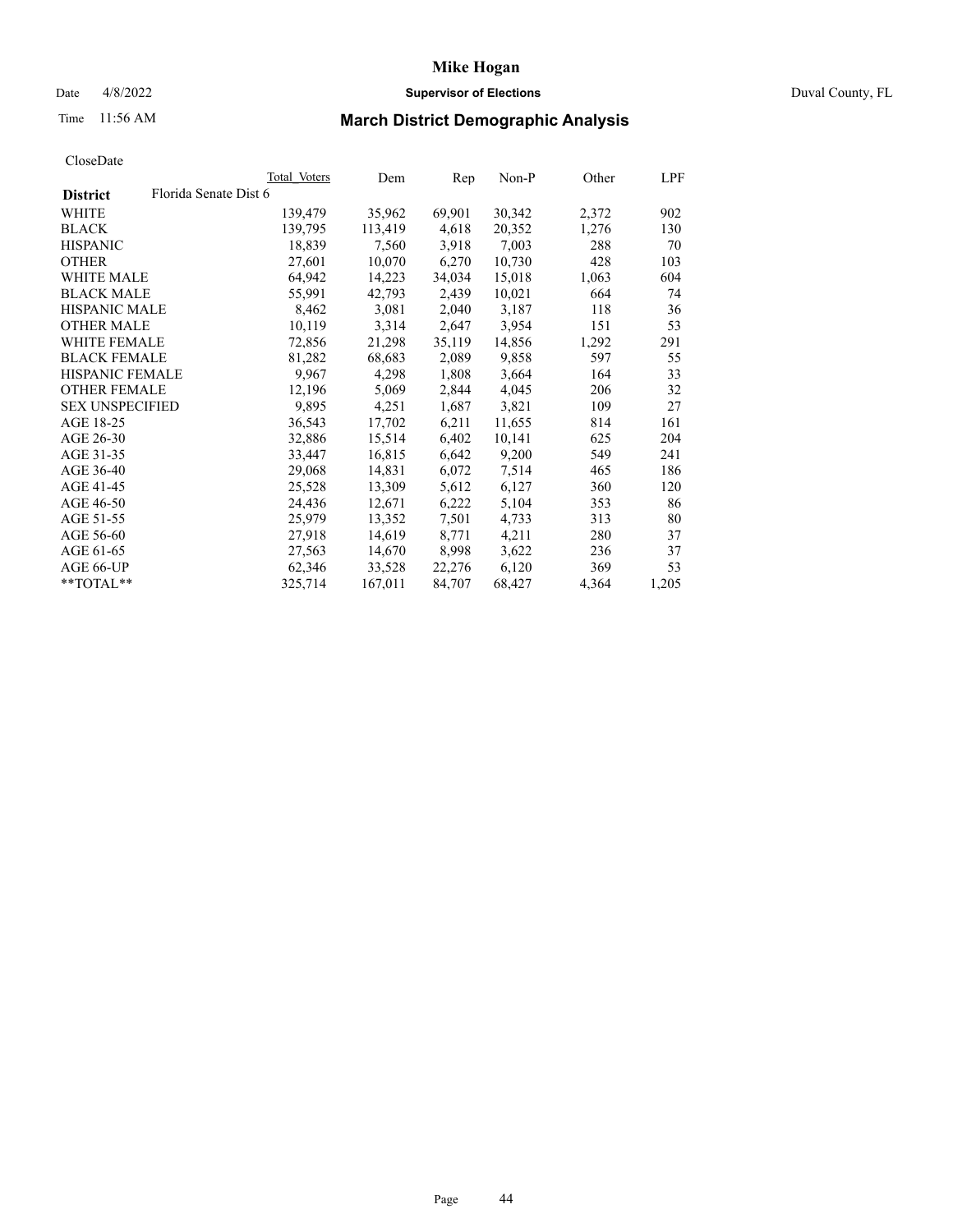## Date 4/8/2022 **Supervisor of Elections** Duval County, FL

# Time 11:56 AM **March District Demographic Analysis**

|                        | Total Voters          | Dem | $\mathbf{Rep}$ | Non-P | Other | LPF |
|------------------------|-----------------------|-----|----------------|-------|-------|-----|
| <b>District</b>        | Florida Senate Dist 9 |     |                |       |       |     |
| WHITE                  | 0                     | 0   | $\Omega$       | 0     | 0     | 0   |
| <b>BLACK</b>           |                       |     | $_{0}$         |       |       |     |
| <b>HISPANIC</b>        |                       |     | $_{0}$         |       |       |     |
| <b>OTHER</b>           |                       |     |                |       |       |     |
| WHITE MALE             |                       |     |                |       |       |     |
| <b>BLACK MALE</b>      |                       |     |                |       |       |     |
| <b>HISPANIC MALE</b>   |                       |     |                |       |       |     |
| <b>OTHER MALE</b>      |                       |     |                |       |       |     |
| <b>WHITE FEMALE</b>    |                       |     |                |       |       |     |
| <b>BLACK FEMALE</b>    |                       |     | 0              |       |       |     |
| <b>HISPANIC FEMALE</b> |                       |     |                |       |       |     |
| <b>OTHER FEMALE</b>    |                       |     |                |       |       |     |
| <b>SEX UNSPECIFIED</b> |                       |     |                |       |       |     |
| AGE 18-25              |                       |     |                |       |       |     |
| AGE 26-30              |                       |     |                |       |       |     |
| AGE 31-35              |                       |     |                |       |       |     |
| AGE 36-40              |                       |     | 0              |       |       |     |
| AGE 41-45              |                       |     |                |       |       |     |
| AGE 46-50              |                       |     |                |       |       |     |
| AGE 51-55              |                       |     |                |       |       |     |
| AGE 56-60              |                       |     |                |       |       |     |
| AGE 61-65              |                       |     |                |       |       |     |
| AGE 66-UP              |                       |     |                |       |       |     |
| **TOTAL**              |                       |     |                |       |       |     |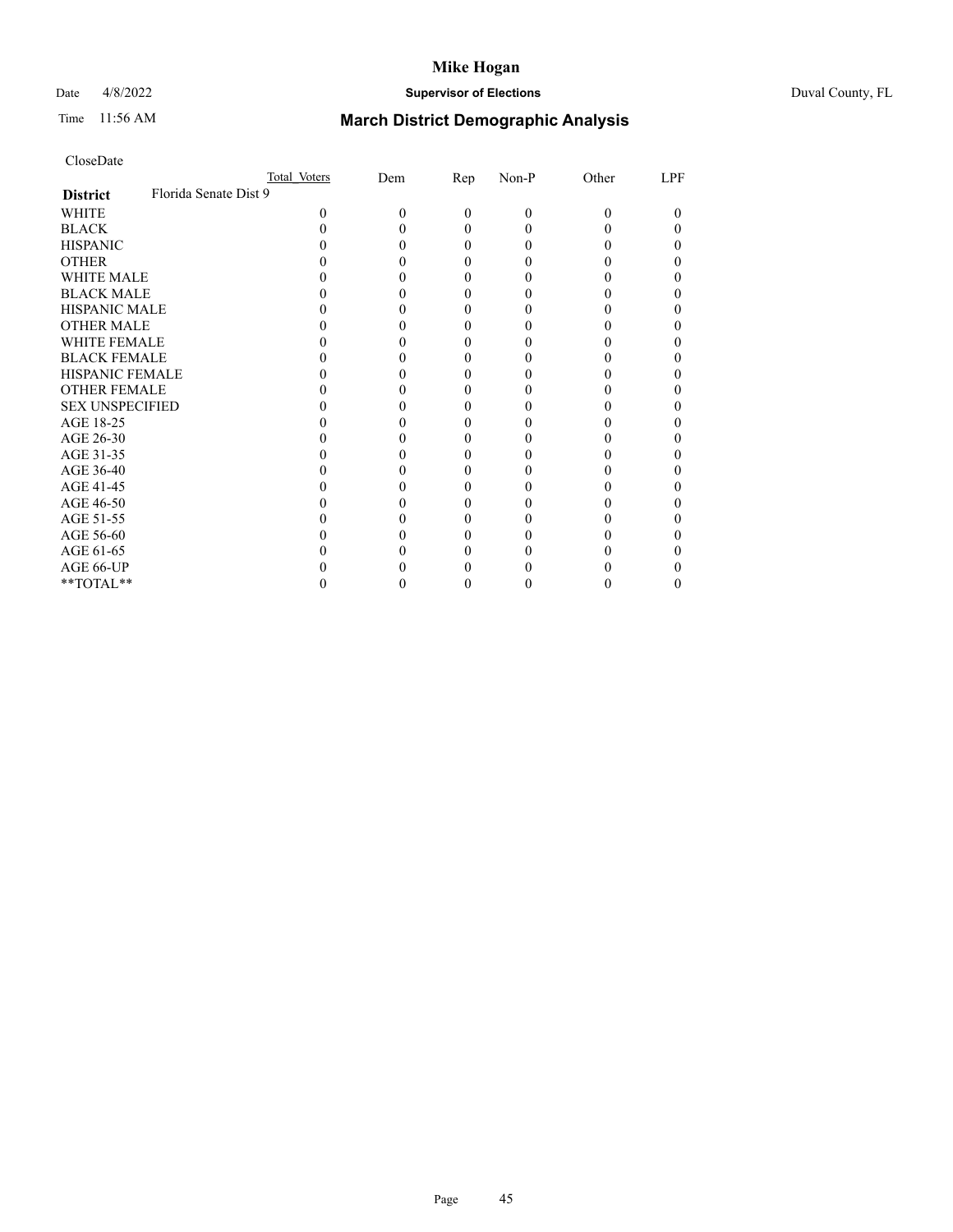## Date 4/8/2022 **Supervisor of Elections** Duval County, FL

# Time 11:56 AM **March District Demographic Analysis**

|                        |                               | Total Voters | Dem   | Rep   | $Non-P$ | Other    | <u>LPF</u>     |
|------------------------|-------------------------------|--------------|-------|-------|---------|----------|----------------|
| <b>District</b>        | Jacksonville Beach District 1 |              |       |       |         |          |                |
| WHITE                  |                               | 5,114        | 1,248 | 2,540 | 1,193   | 103      | 30             |
| <b>BLACK</b>           |                               | 374          | 277   | 17    | 76      | 3        | 1              |
| <b>HISPANIC</b>        |                               | 183          | 60    | 66    | 53      | 3        | 1              |
| <b>OTHER</b>           |                               | 361          | 82    | 123   | 142     | 11       | 3              |
| <b>WHITE MALE</b>      |                               | 2,499        | 501   | 1,294 | 634     | 53       | 17             |
| <b>BLACK MALE</b>      |                               | 142          | 98    | 6     | 36      | 1        | 1              |
| <b>HISPANIC MALE</b>   |                               | 74           | 16    | 32    | 26      | $\theta$ | $\overline{0}$ |
| <b>OTHER MALE</b>      |                               | 141          | 28    | 48    | 59      | 5        | 1              |
| WHITE FEMALE           |                               | 2,569        | 740   | 1,217 | 551     | 50       | 11             |
| <b>BLACK FEMALE</b>    |                               | 224          | 172   | 11    | 39      | 2        | $\overline{0}$ |
| <b>HISPANIC FEMALE</b> |                               | 106          | 43    | 33    | 26      | 3        | 1              |
| <b>OTHER FEMALE</b>    |                               | 153          | 44    | 54    | 50      | 5        | $\overline{0}$ |
| <b>SEX UNSPECIFIED</b> |                               | 123          | 25    | 51    | 42      |          | 4              |
| AGE 18-25              |                               | 525          | 159   | 201   | 146     | 17       | $\overline{2}$ |
| AGE 26-30              |                               | 744          | 184   | 308   | 228     | 15       | 9              |
| AGE 31-35              |                               | 634          | 173   | 245   | 189     | 17       | 10             |
| AGE 36-40              |                               | 503          | 139   | 183   | 168     | 10       | 3              |
| AGE 41-45              |                               | 424          | 108   | 170   | 132     | 10       | $\overline{4}$ |
| AGE 46-50              |                               | 396          | 98    | 190   | 100     | 7        | 1              |
| AGE 51-55              |                               | 474          | 103   | 241   | 121     | 7        | $\overline{2}$ |
| AGE 56-60              |                               | 522          | 129   | 279   | 103     | 10       | $\mathbf{1}$   |
| AGE 61-65              |                               | 484          | 151   | 248   | 74      | 10       | 1              |
| AGE 66-UP              |                               | 1,326        | 423   | 681   | 203     | 17       | $\overline{2}$ |
| **TOTAL**              |                               | 6,032        | 1,667 | 2,746 | 1,464   | 120      | 35             |
|                        |                               |              |       |       |         |          |                |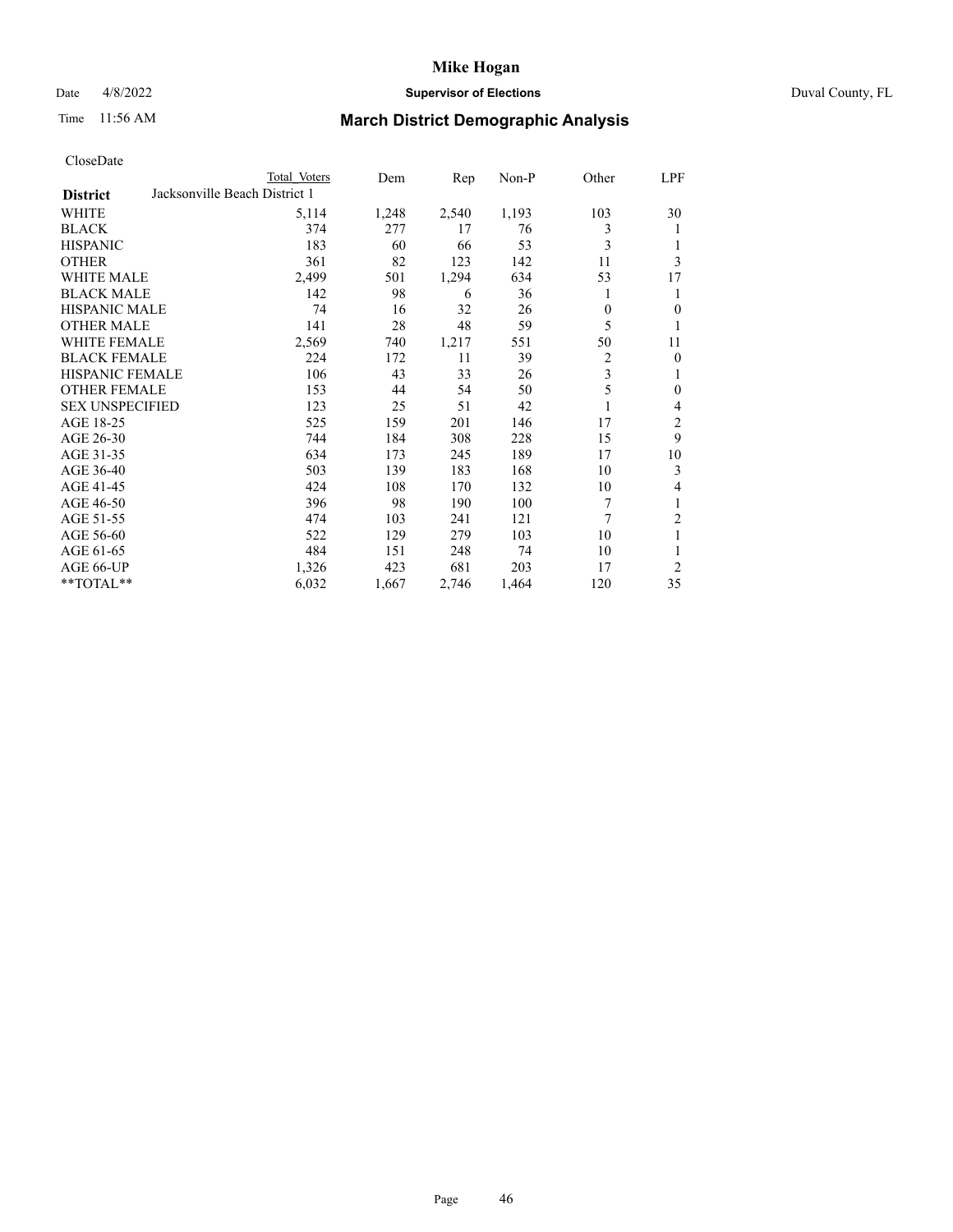## Date 4/8/2022 **Supervisor of Elections** Duval County, FL

# Time 11:56 AM **March District Demographic Analysis**

|                                                  | Total Voters | Dem   | Rep            | Non-P          | Other          | <u>LPF</u>       |
|--------------------------------------------------|--------------|-------|----------------|----------------|----------------|------------------|
| Jacksonville Beach District 2<br><b>District</b> |              |       |                |                |                |                  |
| WHITE                                            | 6,329        | 1,492 | 3,365          | 1,325          | 114            | 33               |
| <b>BLACK</b>                                     | 104          | 74    | 10             | 18             | 1              | 1                |
| <b>HISPANIC</b>                                  | 145          | 48    | 53             | 41             | 3              | $\overline{0}$   |
| <b>OTHER</b>                                     | 409          | 112   | 152            | 137            | 6              | $\overline{2}$   |
| WHITE MALE                                       | 3,014        | 575   | 1,679          | 689            | 50             | 21               |
| <b>BLACK MALE</b>                                | 60           | 40    | 6              | 13             | 1              | $\mathbf{0}$     |
| <b>HISPANIC MALE</b>                             | 53           | 14    | 21             | 18             | $\theta$       | $\overline{0}$   |
| <b>OTHER MALE</b>                                | 158          | 38    | 63             | 53             | 3              | 1                |
| <b>WHITE FEMALE</b>                              | 3,259        | 903   | 1,663          | 617            | 64             | 12               |
| <b>BLACK FEMALE</b>                              | 43           | 34    | $\overline{4}$ | $\overline{4}$ | $\mathbf{0}$   | 1                |
| <b>HISPANIC FEMALE</b>                           | 89           | 34    | 31             | 21             | 3              | $\boldsymbol{0}$ |
| <b>OTHER FEMALE</b>                              | 182          | 59    | 71             | 49             | $\overline{2}$ | 1                |
| <b>SEX UNSPECIFIED</b>                           | 129          | 29    | 42             | 57             | 1              | $\boldsymbol{0}$ |
| AGE 18-25                                        | 565          | 135   | 261            | 149            | 19             | 1                |
| AGE 26-30                                        | 561          | 122   | 254            | 166            | 10             | 9                |
| AGE 31-35                                        | 635          | 140   | 288            | 186            | 14             | 7                |
| AGE 36-40                                        | 531          | 123   | 238            | 155            | 11             | 4                |
| AGE 41-45                                        | 530          | 125   | 232            | 161            | 10             | $\sqrt{2}$       |
| AGE 46-50                                        | 456          | 104   | 232            | 111            | 6              | $\overline{3}$   |
| AGE 51-55                                        | 617          | 94    | 383            | 123            | 13             | $\overline{4}$   |
| AGE 56-60                                        | 639          | 144   | 368            | 111            | 13             | 3                |
| AGE 61-65                                        | 718          | 183   | 403            | 118            | 12             | $\overline{2}$   |
| AGE 66-UP                                        | 1,735        | 556   | 921            | 241            | 16             | 1                |
| **TOTAL**                                        | 6,987        | 1,726 | 3,580          | 1,521          | 124            | 36               |